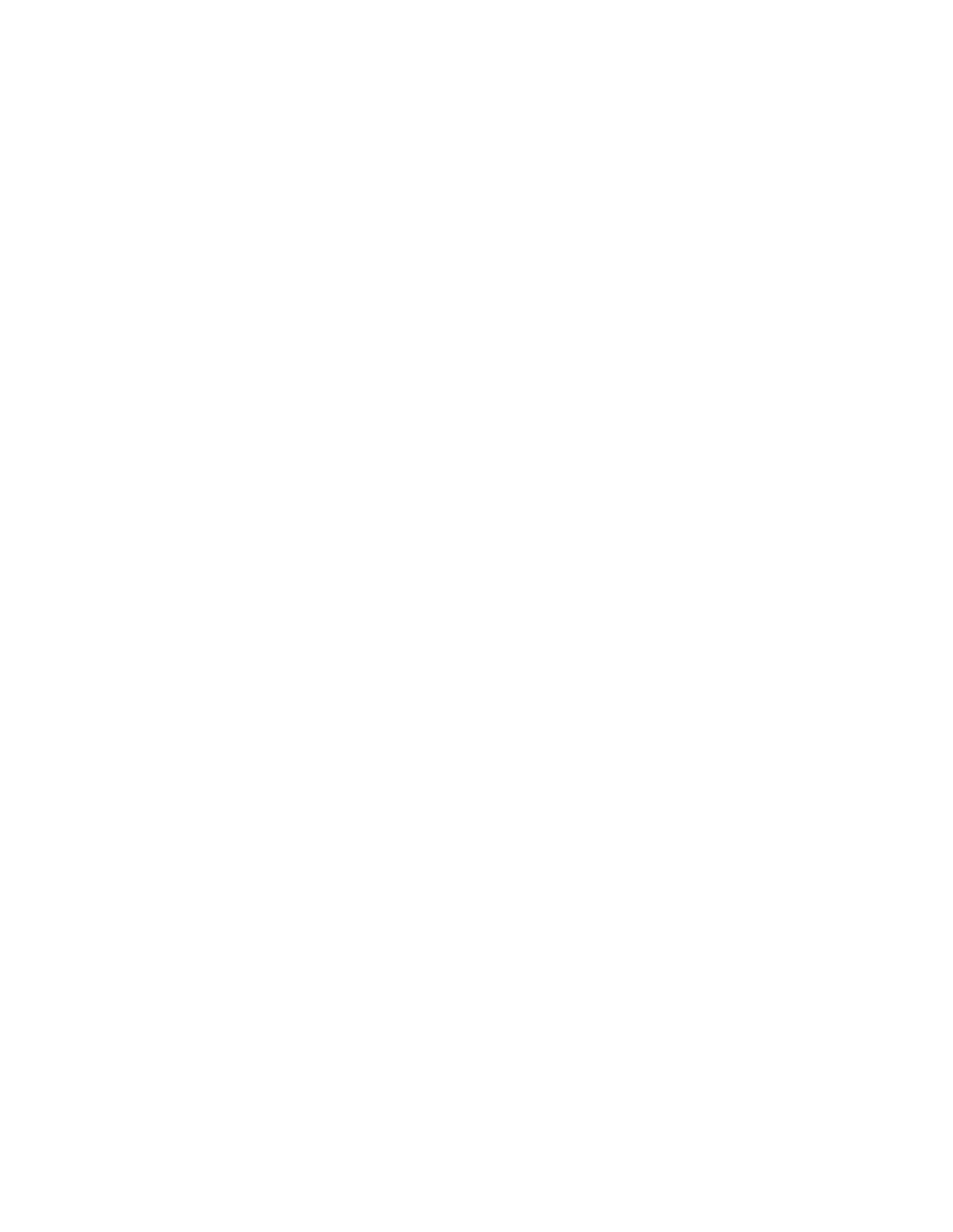# **TABLE OF CONTENTS**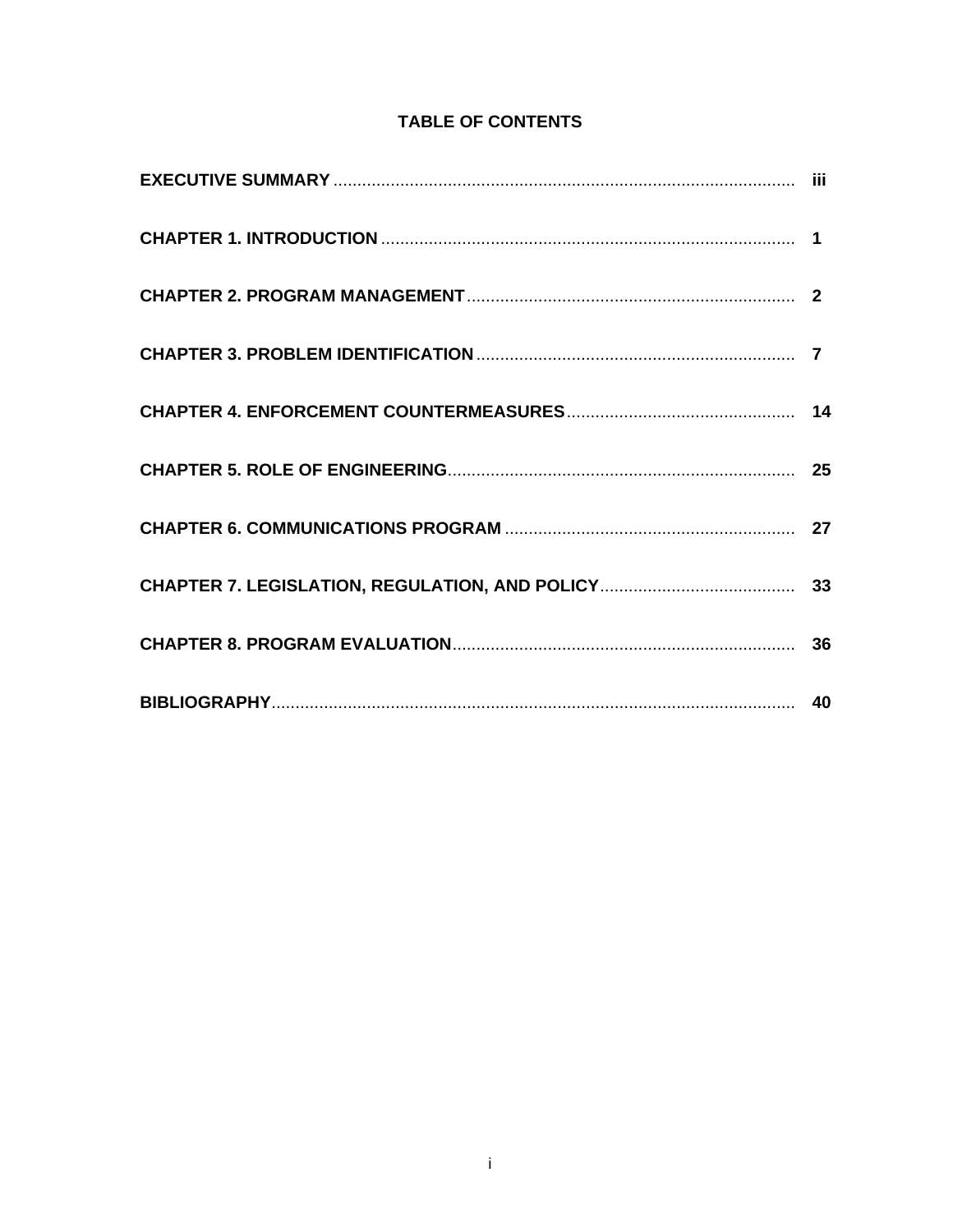# **LIST OF APPENDICES**

| C. CHECKLIST FOR SUSTAINING A LONG-TERM SPEED ENFORCEMENT |  |
|-----------------------------------------------------------|--|
| D. OVERCOMING OBSTACLES TO IMPLEMENTING AN EFFECTIVE      |  |
|                                                           |  |
|                                                           |  |
| F. EXAMPLE OF LOCAL GOVERNMENT RESOLUTION TO ESTABLISH A  |  |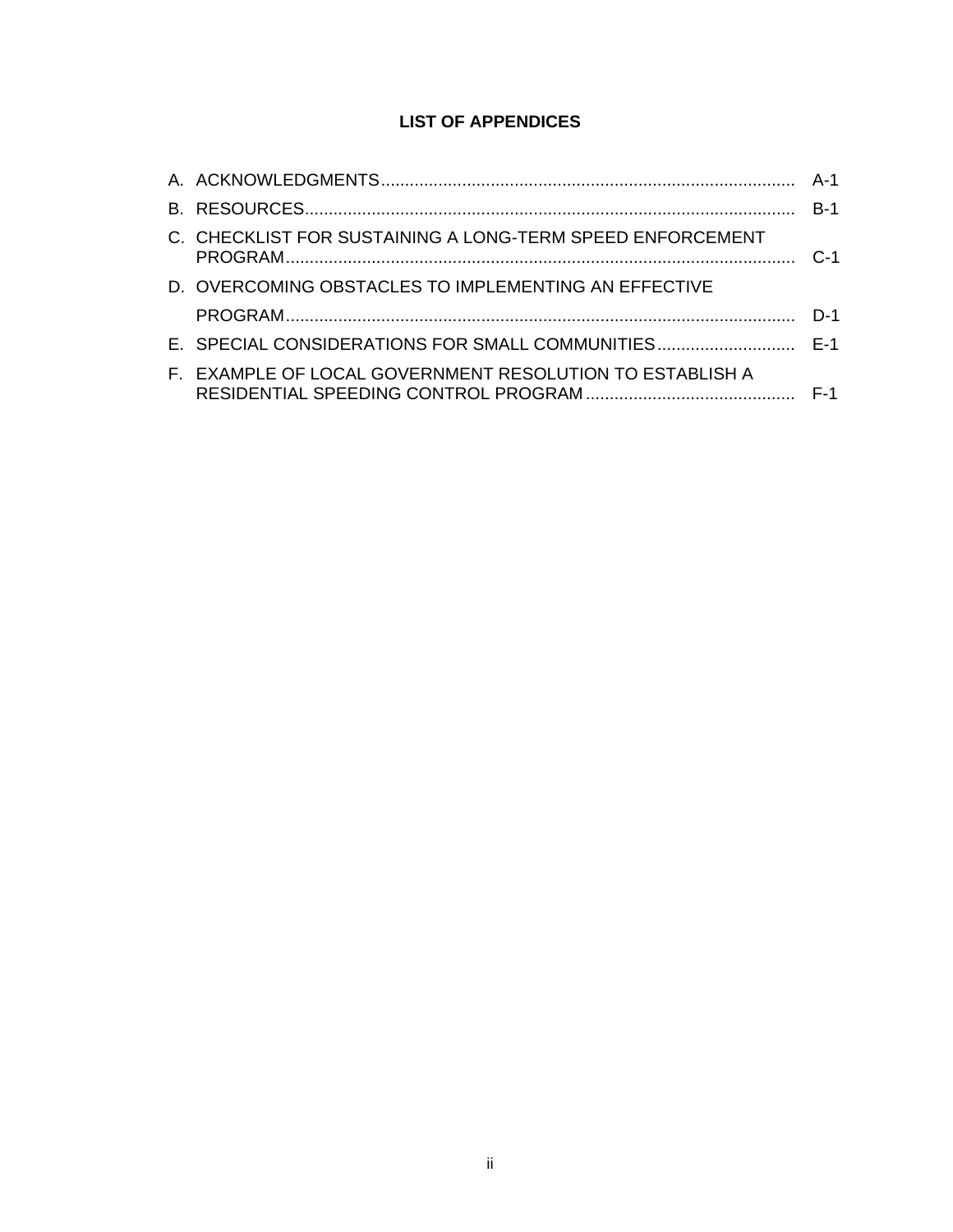# **EXECUTIVE SUMMARY**

It is well-established that speeding represents a risk to public safety. Excessive speed increases the likelihood of crashing and the risk of severe injury in a crash. In 2005, more than 13,000 lives were lost in speeding-related crashes (NHTSA, 2006a). Reducing speeding is a high-priority objective and effective speed enforcement is an essential countermeasure to reduce speeding and lowering crash risk. The National Highway Traffic Safety Administration and the Federal Highway Administration have developed *Speed Enforcement Program Guidelines* to provide law enforcement personnel and decision makers with detailed information on how to establish and maintain an effective speed enforcement program. The guidelines were developed with input from many of the most successful law enforcement agencies in the United States and include information that can help establish an effective speed enforcement program, including details on:

- Program management,
- Problem identification,
- Enforcement countermeasures,
- Role of engineering,
- Public outreach and communications,
- Legislation, regulation and policy, and
- Program evaluation.

#### **Program management**

The success of a speed enforcement program requires careful planning and coordination of many stakeholders including law enforcement officials, policy makers, traffic engineers, judges and prosecutors, and community residents. This chapter provides guidelines on developing program goals and objectives, garnering support of key stakeholders, obtaining program funding, preparing a written plan, and establishing lines of communication with community partners.

#### **Problem identification**

Identifying problem locations that have a high rate of speeding-related crashes is at the heart of an effective speed enforcement program. Current and historical crash, speed and citation data, engineering assessments and details of resident complaints provide the information needed to identify problems. This chapter presents examples of crash, speed, and engineering assessments that are essential for planning and implementing a speed enforcement program.

#### **Enforcement countermeasures**

A successful speed enforcement program depends on the proper use of effective enforcement countermeasures. This chapter describes the methods, training and equipment and provides guidance on selecting appropriate tactics tailored to the community and to particular speeding problems. Tips are provided on integrating speed enforcement with other law enforcement objectives and encouraging creativity and initiative among enforcement personnel.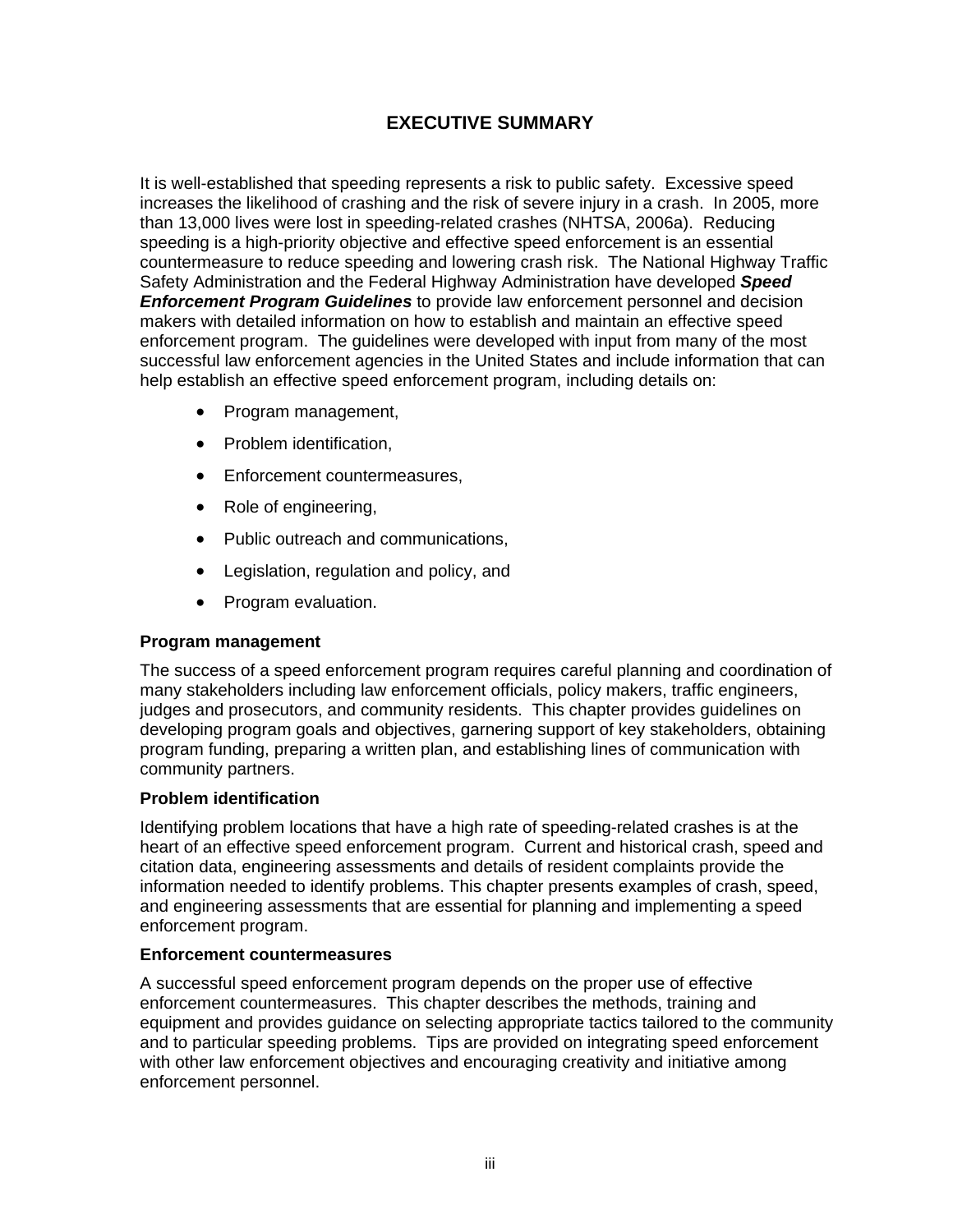## **Role of engineering**

The traffic engineering or public works agency is responsible for roadway design and engineering studies in the community and is an important partner in an effective speed enforcement program. This chapter summarizes the role that engineering can play in helping identify problem sites, conducting speed measurements, and planning appropriate countermeasures.

#### **Communications program**

An effective communications program will increase public awareness of the dangers of speeding and increase the deterrence effect of the speed enforcement program.This chapter provides step by step techniques for developing an effective media campaign. Communication program components include designating a point of contact, establishing roles for community participants, selecting the appropriate message and audience, choosing the best modes of communication, engaging enforcement personnel in communications and sustaining a long-term positive image in the media.

#### **Legislation, regulation, and policy**

Local policy makers, public officials, judges, and prosecutors have an important role in increasing visibility, acceptance, and support for the speed enforcement program in the community. Policy makers establish the legal bases of a program, authorize funding, and influence community attitudes. The actions of traffic court judges and prosecutors to uphold citations and impose legal sanctions strongly influence the effectiveness of the program. This chapter provides guidance on informing and coordinating with these key stakeholders.

#### **Program evaluation**

Ongoing evaluation of the impact of the speed enforcement activities and communications program is essential to sustain an effective speed enforcement program. This chapter describes the steps for program evaluation including conducting periodic crash, speed, and engineering assessments, gathering input from the community, and preparing progress reports.

#### **Additional Resources**

The Speed Enforcement Program Guidelines also includes additional resources and key documents presented in the appendices.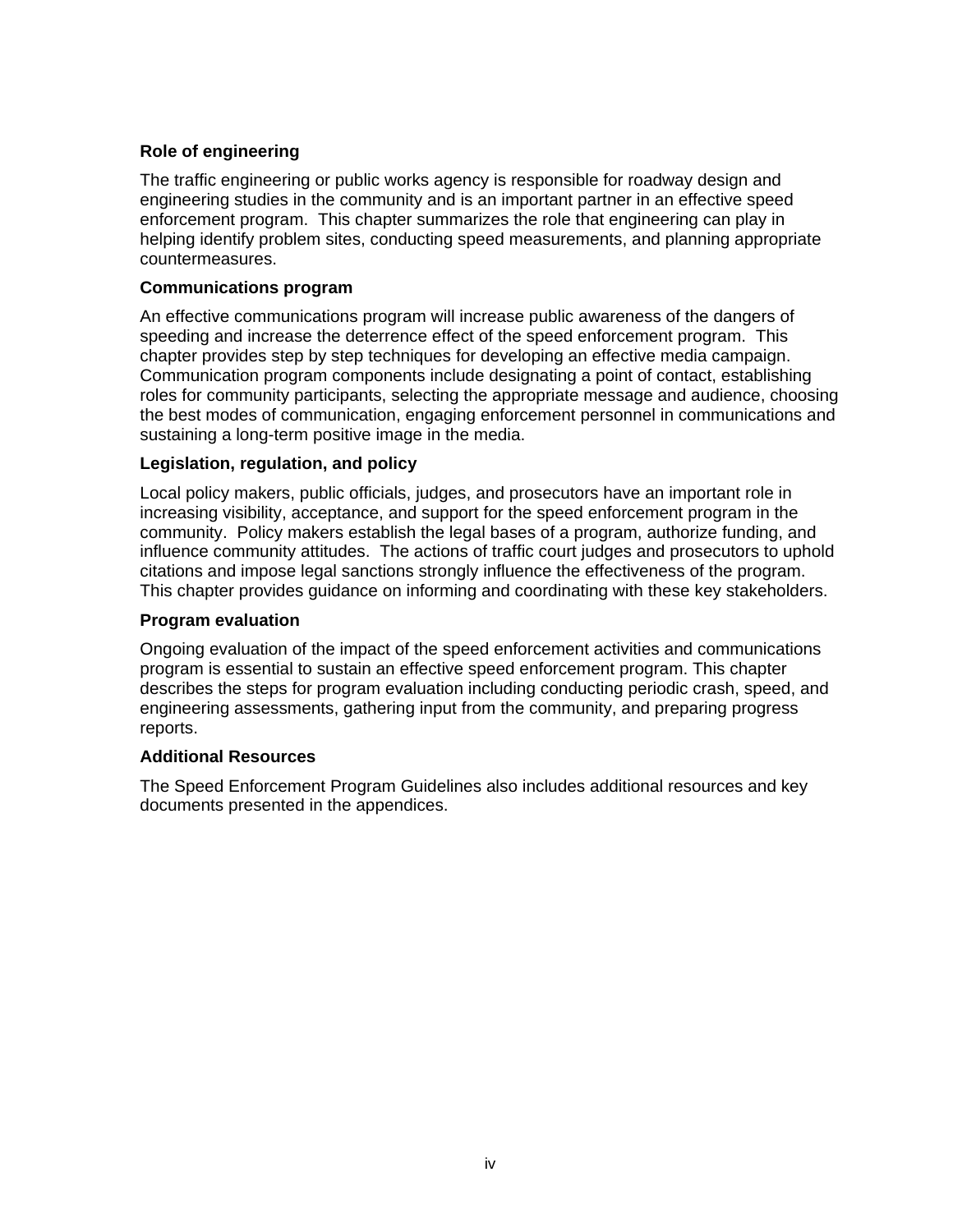# **CHAPTER 1. INTRODUCTION**

Traveling at excessive speeds has been consistently linked to crash risk, with crash rates increasing as speeds increase (Aarts and van Schagen, 2006). Consistent with the laws of physics, the probability of severe injury increases with the impact speed of the colliding vehicle. When the change in speed at impact (delta V) is 30 mph or greater, the risk of moderate or more serious injury increases to more than 50 percent (Bowie and Walz, 1994).

Speed dispersion is also an important factor in the likelihood of a crash; large differences in speeds between vehicles traveling on a roadway are related to a higher crash rate (Aarts and van Schagen, 2006). Crash rates have been found to be lowest for drivers traveling near the mean speed, and the rates increased with deviations above and below the mean (Solomon, 1964; Cirillo, 1968).

Crashes congest the roadways and result in economic losses. The costs of crashes include lost productivity, medical costs, legal and court costs, emergency service costs, insurance administration costs, travel delay, property damage, and workplace losses (Blincoe et al., 2000). According to the Fatality Analyses Reporting System (FARS) for 2005, speeding-related crashes accounted for a total of 13,113 fatalities, which represented 30 percent of all motor vehicle fatalities (NHTSA, 2006a). The monetary cost for crashes attributed to excessive speeding was \$40.4 billion, representing 18 percent of total costs of motor vehicle crashes (Blincoe et al., 2000).

The National Highway Traffic Safety Administration (NHTSA) and the Federal Highway Administration (FHWA) recognize that speeding is a contributing factor in one-third of all fatal crashes and consequently is a high-priority traffic safety issue. Speeding extends the distance necessary to stop a vehicle and increases the distance a vehicle travels while the driver reacts to a dangerous situation.

Speed limits represent a concerted effort to balance safety and travel efficiency and reduce congestion. They are intended to promote public safety by providing drivers with information to help them choose a reasonable and prudent speed that is appropriate for the existing traffic, weather, and roadway conditions. "Providing appropriate speed limits is the first step towards voluntary compliance and the cornerstone for effective speed management" (NHTSA, 2005b). When speed limits are set at levels that are largely selfenforcing, law enforcement officials can concentrate on the worst offenders – the minority of drivers who will only obey traffic regulations if they perceive a credible threat of detection and punishment for noncompliance.

The objective of Speed Enforcement Program Guidelines is to assist law enforcement personnel and decision makers in establishing and maintaining a successful speed enforcement program in their communities. Sustaining speed enforcement activities and focusing on locations identified by crash data are the essential underlying principles. The guidelines presented in this document address program planning, operations, adjudication, marketing and media strategies, and evaluation.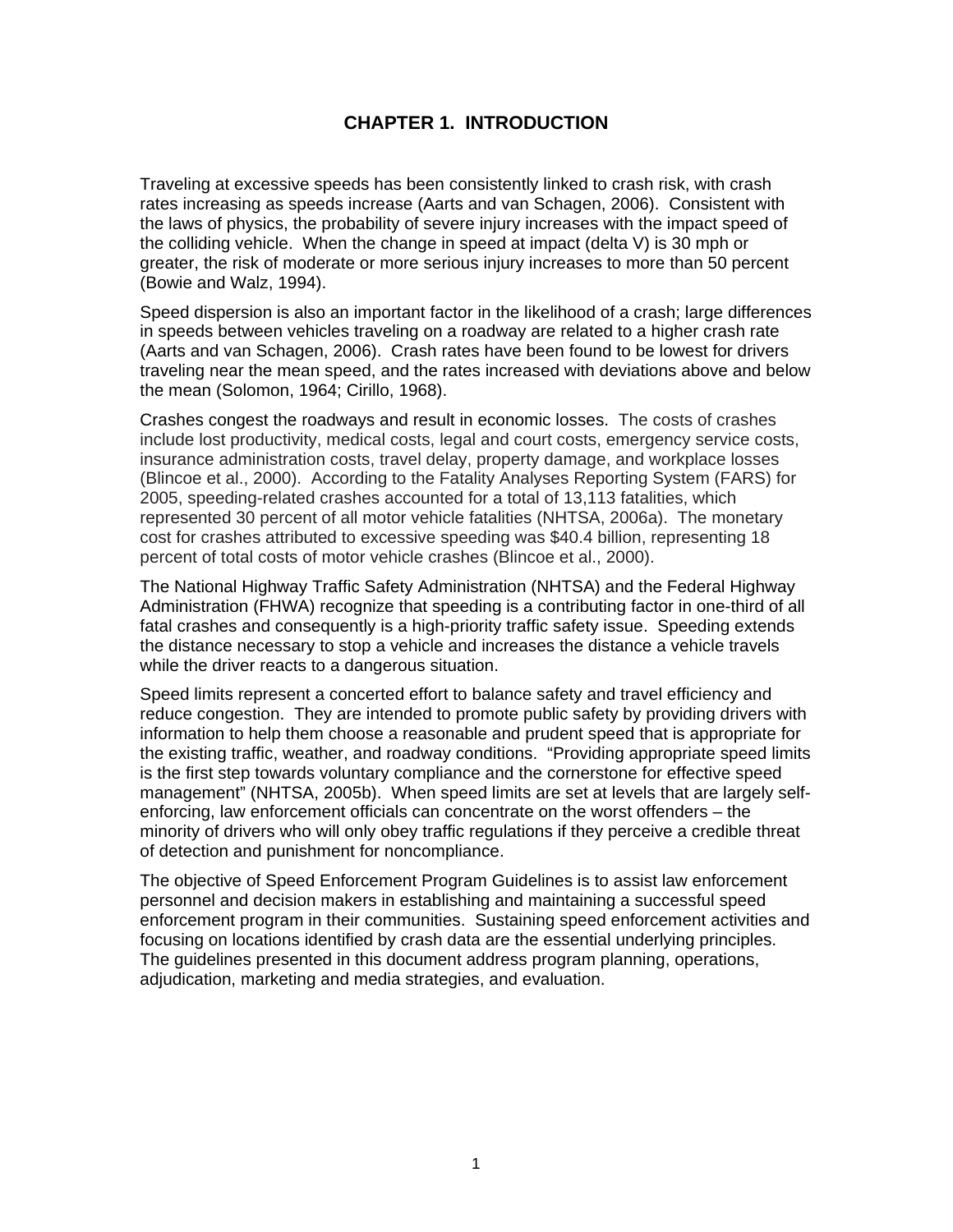# **CHAPTER 2. PROGRAM MANAGEMENT**

Sustained speed enforcement programs have been recognized by the highway safety community as essential to ensure compliance with speed limits and to maintain traffic movement at safe speeds (NHTSA, 2005a). Effective management of speeds depends on the interaction of laws and regulations, enforcement programs, prosecutorial and judicial support, and public awareness and attitudes working in concert with common objectives and priorities of each community.

In this chapter, we examine the steps and components for managing an effective speed enforcement program based on the following elements:

- establishing goals, objectives, and performance measures;
- gaining support from key stakeholders;
- determining costs and obtaining funding;
- preparing a written comprehensive plan; and
- maintaining focus on traffic enforcement.

#### **ESTABLISHING GOALS, OBJECTIVES, AND PERFORMANCE MEASURES**

A key initial step in establishing a speed enforcement program is to determine the goals, objectives, and performance measures that will address the critical safety issues in the community. These goals and objectives serve as a reference point and basis for future evaluations. Examples of these goals and objectives are:

- Reduce the incidence of speeding (to no more than XX percent of free-flow traffic). A typical objective level may be in the range of 15 to 50 percent and may be revised over time. It is unrealistic to expect that the incidence of exceeding posted speed limits that are based on engineering studies would be less than about 15 percent.
- Reduce the number and rate of speed-related crashes (by XX percent). Modest targets (e.g., 5 to 10 percent each year) may be appropriate. Each year's crash totals should be compared to an average of the previous 3 years' crashes to reduce the error that may occur due to unusually high or low numbers of crashes during a single year.
- Increase public support of speed enforcement efforts. Measurement of public support can be accomplished with surveys and, when applicable, with analysis of Internet Web site hits or comments.
- Conduct speed enforcement operations at XX locations each day/month/year, committing XX hours of law enforcement personnel time.
- Increase the number of officers who have completed basic and advanced traffic speed enforcement training. An agency may set a goal of a certain number of officers each year or to have all officers receive some level of training during the current year, with refresher training scheduled annually. Implementing regularly scheduled briefings and training on speed enforcement at roll call may be included in this objective.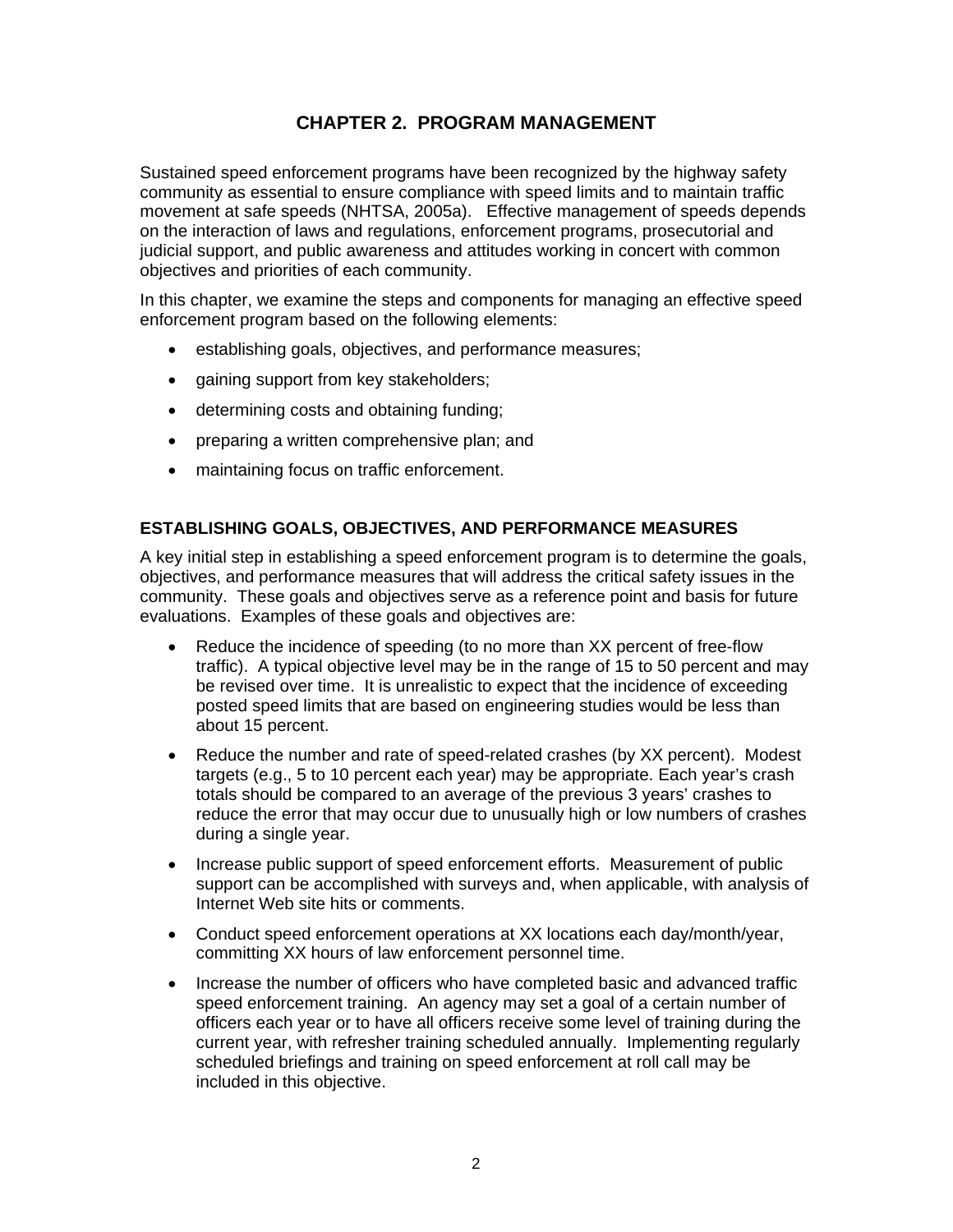• Raise the awareness of judges and prosecutors of the speed enforcement program objectives and basis. Some successful agencies have implemented periodic information or training sessions with judges.

#### **GAINING SUPPORT FROM KEY STAKEHOLDERS**

#### **Gaining buy-in**

Responsibility for reducing the speeding problem is rarely placed solely on law enforcement. An effective strategy involves gaining the acceptance, support, and participation of all stakeholders.

These stakeholders generally include:

- **law enforcement officials** within the community, region, or State;
- **government officials** engaged in public safety issues;
- **traffic engineering department,** which can assist in conducting engineering analysis and spot speed studies along target roadways;
- **judges and prosecutors,** who need to support law enforcement's focus on speed management;
- **communications, marketing, and media representatives,** who develop materials to disseminate the program's message throughout the community; and
- **community representatives,** who give feedback on the program's acceptance and success.

Law enforcement personnel assume primary responsibility for the speed enforcement program. However, the success of a program can be enhanced by a clear plan and agreement for continuous and consistent support from key officials in the community. By providing a unique real-world view and sharing experiences regarding the speed enforcement program and its goals and successes, the law enforcement agency can recruit and motivate others within the community to assist in the program.

Efforts to attain buy-in from community advocates and agencies might start with holding meetings to educate them on the goals and strategies for the speed enforcement program. During these meetings the law enforcement agency may provide the participants with the following information:

- program information – when, where, and what the law enforcement agency is doing and what the program hopes to accomplish;
- partners involved in the program and each of their roles;
- funding for the program;
- why the program was initiated and why certain roadways were selected;
- existing conditions on roadways selected for increased enforcement;
- planned strategies for enforcing speeds within the community;
- how the speed enforcement program has lasting value to the overall safety of the community;
- overall traffic safety enforcement issues;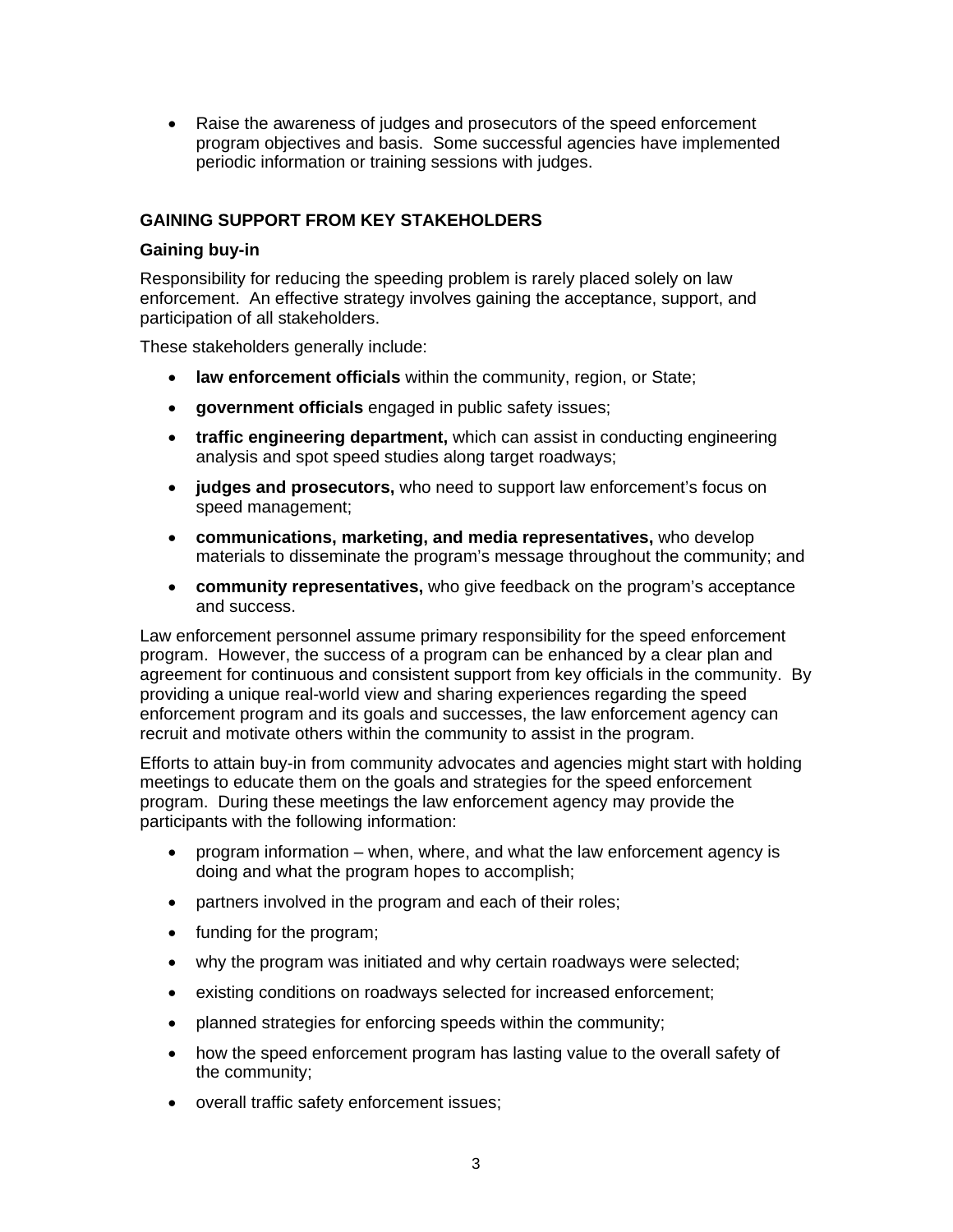- role of the enforcement agency with respect to the speed enforcement program; and
- anticipated role of the agency being addressed during the current meeting.

Once agencies have expressed an interest in or agreed to support the program, the law enforcement agency representative should continue to include them in the planning process and keep them updated on the progress of the program through periodic meetings, newsletters, emails, and information pages on the law enforcement Web site. The law enforcement agency may also consider sharing ideas for future actions and events. Keeping the partner agencies informed will sustain long-term support for the speed enforcement program.

A variety of venues can be used to educate the public. Officers can start at the grassroots level by attending resident association meetings, PTA meetings, and other community events to speak directly to the residents. In addition to providing information, officers can request the opinions of and assistance from community members. Alternatively, the officer in charge of public information and communications may establish contacts at the local print, radio, or television media outlets to reach a broader range of residents.

## **Coordinating key participants**

It is important to maintain open lines of communication among all stakeholders to effectively trade information and plan activities. Participants need to be regularly informed of project goals, activities, strategies, and emerging issues.

Some communities form a local Transportation Safety Task Force or Traffic Safety Committee, which regularly meets to coordinate the program. The group normally consists of the above mentioned representatives. The task force or committee can work together to develop traffic calming measures, decide on locations for enhanced enforcement, exchange information on areas identified as problematic, schedule locations for spot speed studies, allocate funding and other resources, plan community activities, review the goals and objectives of the committee, examine progress, and develop plans.

Local residents have a personal interest in lowering speeds, raising the level of traffic safety, and improving quality of life within their community. Grassroots activity also attracts the attention of elected government officials. Local stakeholders who may have a role in a traffic safety program include citizen volunteers, parent and teacher associations, Mothers Against Drunk Driving (MADD) and Students Against Destructive Decisions (SADD) groups, local hospitals and clinics, volunteer emergency medical services, and fire and rescue services.

#### **Identifying high-risk areas as a priority to enhance support**

A program to reduce travel speeds in certain high-risk areas is likely to be supported by elected officials, the judiciary, and residents if they are aware of those risks and the speed enforcement program's benefits. These high-risk areas include school zones and construction zones. In some communities, speed enforcement programs are initially developed as demonstration programs in high-risk areas; once the results show that reductions in speeds are possible, support for a more widespread speed enforcement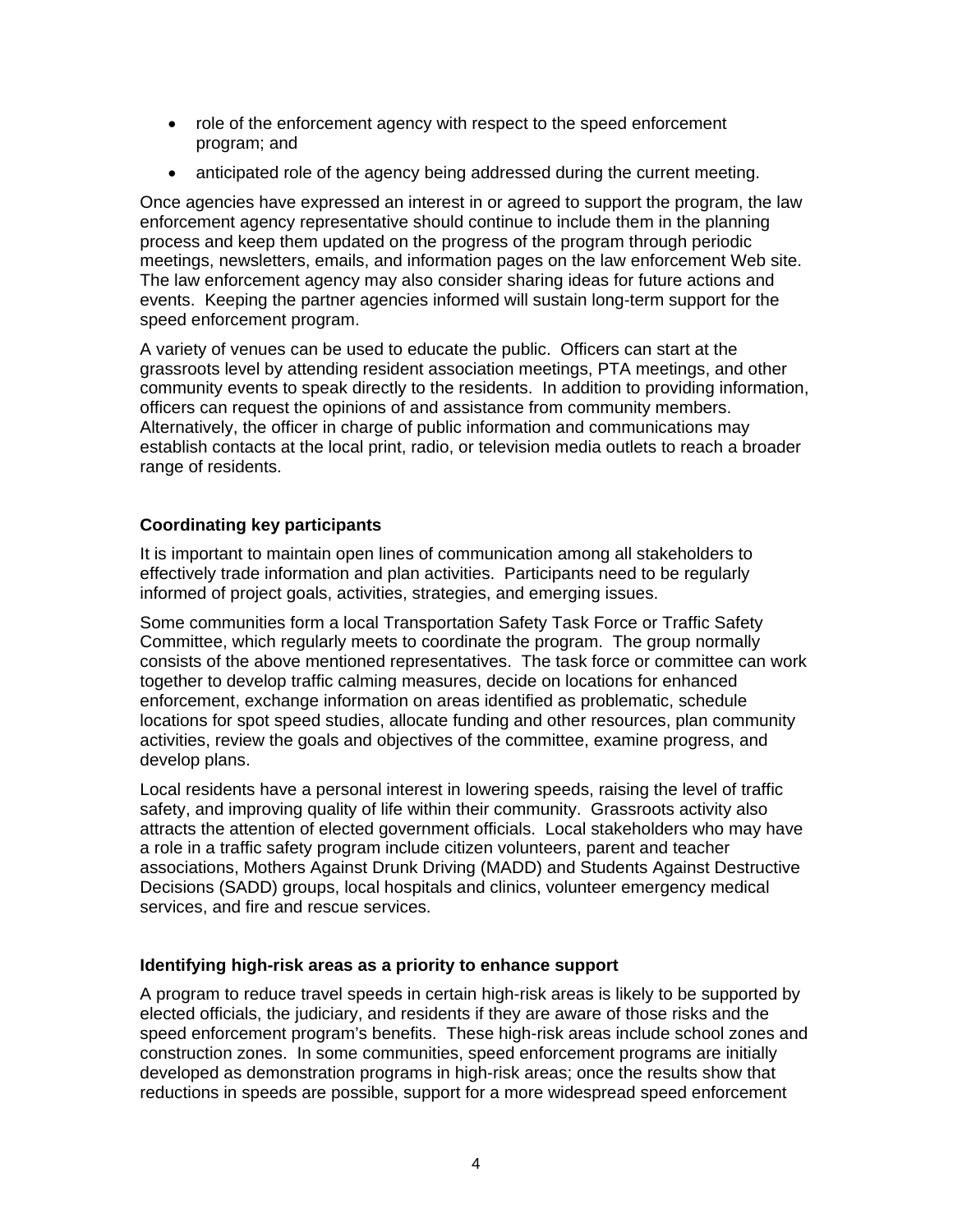program grows. For example, many automated speed enforcement programs begin in locations where crash and speed data indicate a high-priority speed problem that cannot be readily solved by engineering means.

Another type of high-risk area is where a number of high-profile crashes have occurred. If the program is introduced as a means to control extreme speeders in a known crash zone, it is likely that political leadership and community residents will be more receptive (NHTSA, 2005a).

## **DETERMINING COSTS AND OBTAINING FUNDING**

Speed enforcement programs require adequate funding and resources for command and management personnel, line officers, vehicles and other equipment, operating costs, and maintenance. Although the budget for the speed enforcement operation may or may not appear as a separate line item in the agency's overall budget, it should be viewed as an integral part of the overall law enforcement effort and be supported by the agency's broad-based source of funding. The continuance of the speed enforcement program should not be dependent on grant monies, which are uncertain from year to year, nor should it be expected to support itself through revenue from fines. The speed enforcement plan should be presented as a program to increase safety in the community and not as a tool for revenue collection.

The International Association of Chiefs of Police (IACP) has identified certain costs that should be taken into consideration when establishing a speed enforcement program (IACP, 2004). These include:

- staffing costs, which may have to be borne by overtime where the number of available staff is insufficient;
- procuring speed-measuring equipment multiple law enforcement agencies may be able to purchase equipment together to take advantage of discounts for large orders;
- equipment servicing by agency staff, the manufacturer, or an independent service or testing laboratory;
- development or improvement of a data-processing system; and
- increased court time, resulting in additional staffing costs.

Strategic deployment of traditional enforcement methods where and when speed-related incidents are most severe or common can help focus resources on potential problems. For some agencies, working traffic enforcement and crime enforcement jointly allows for a larger pool of resources.

One method to increase effectiveness is to use technology to enhance policing, such as speed reminder signs and speed display trailers (Orrick, 2004). Some of these devices also record traffic speeds, which can supplement the agency's data collection effort and support program evaluation.

In addition to funding from local government, it may be possible to obtain federal grant funds via Section 402 of the Highway Safety Act. Each State's Governor's Highway Safety Representative can provide information on the funding for speed enforcement programs. Federal funding is usually granted for a limited period of time or as seed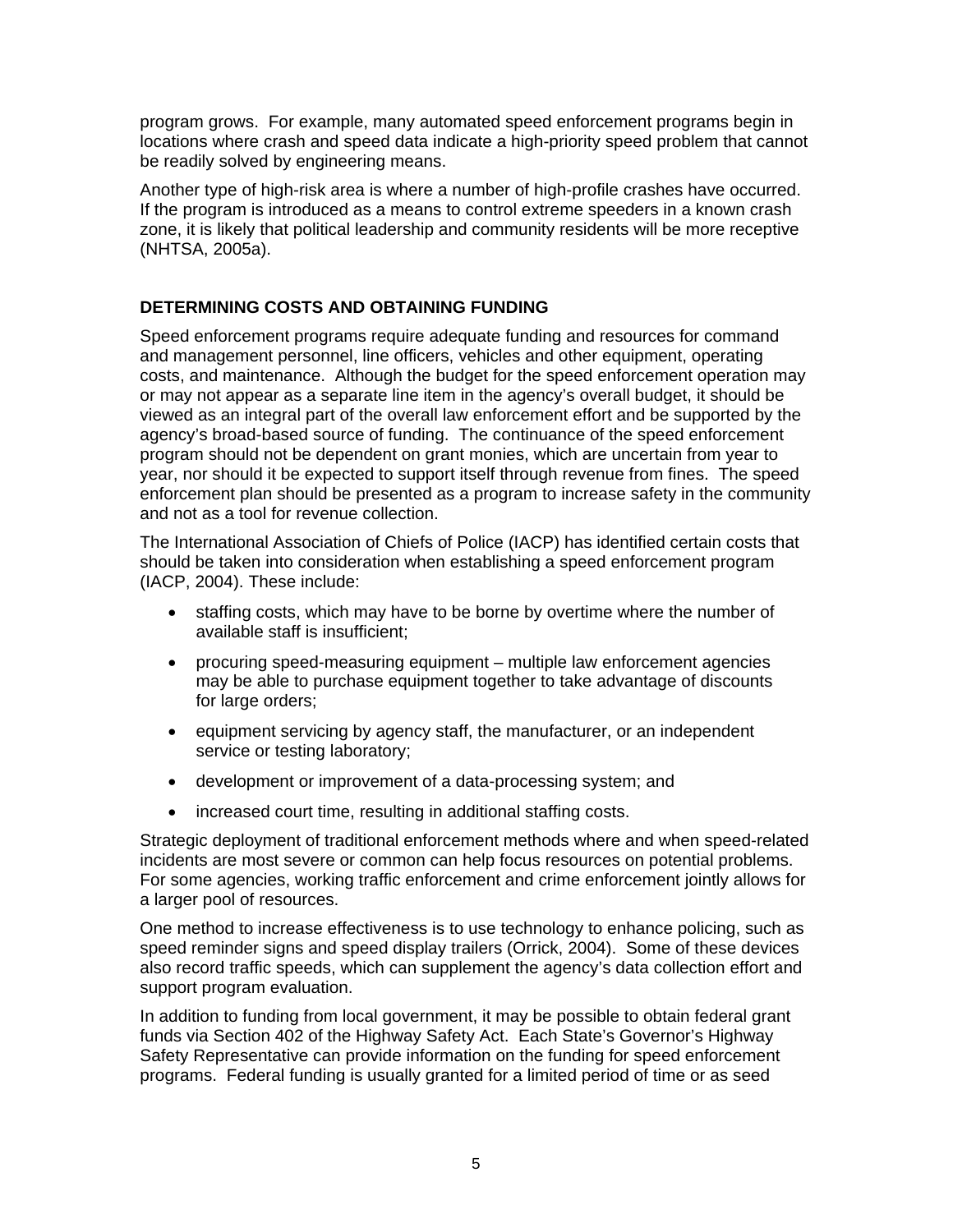money to start specific activities. Grant monies may also be suitable for making onetime equipment or technology purchases.

#### **PREPARING A WRITTEN COMPREHENSIVE PLAN**

Once a speed enforcement program is developed, a written plan should be produced to establish the program as a priority within the law enforcement agency. The plan may be shared with partner agencies and helps to coordinate and gain support from the stakeholders. Normally, the plan will contain:

- details of the goals and objectives,
- training requirements,
- equipment and countermeasures, and
- partners' roles and responsibilities in the program.

As operational aspects of the program change, the plan should be revised accordingly.

#### **MAINTAINING FOCUS ON TRAFFIC ENFORCEMENT**

The program will be sustained over time if the law enforcement agency, partner organizations, and the community maintain the focus on traffic safety and speed enforcement. Within the law enforcement agency, conducting regular reviews at roll calls or special meetings and events will update officers on the program's progress and remind personnel of the strategic plan. These steps will spotlight the program's importance and help make speed enforcement an integral part of the agency's culture.

Periodic analysis and reporting of the impacts of the speed enforcement activity on speeds and crashes should be mandatory. These evaluations should be mandatory and will substantiate that the program is data driven and so will lend further support to sustaining the program. Formal and informal reports should be regularly provided to all stakeholders in the community.

Program managers should also maintain regular contact with local print media or radio and television media stations to make sure that the speed enforcement program and its successes are a regular news story. This will ensure that the program remains a priority in the public eye.

Appendix B presents a list of resources for developing and managing a speed enforcement program, and Appendix C provides a checklist for sustaining a program over the long term. Appendix D discusses how to overcome obstacles in program implementation. Finally, Appendix E reviews special considerations in program development and management for small and rural communities.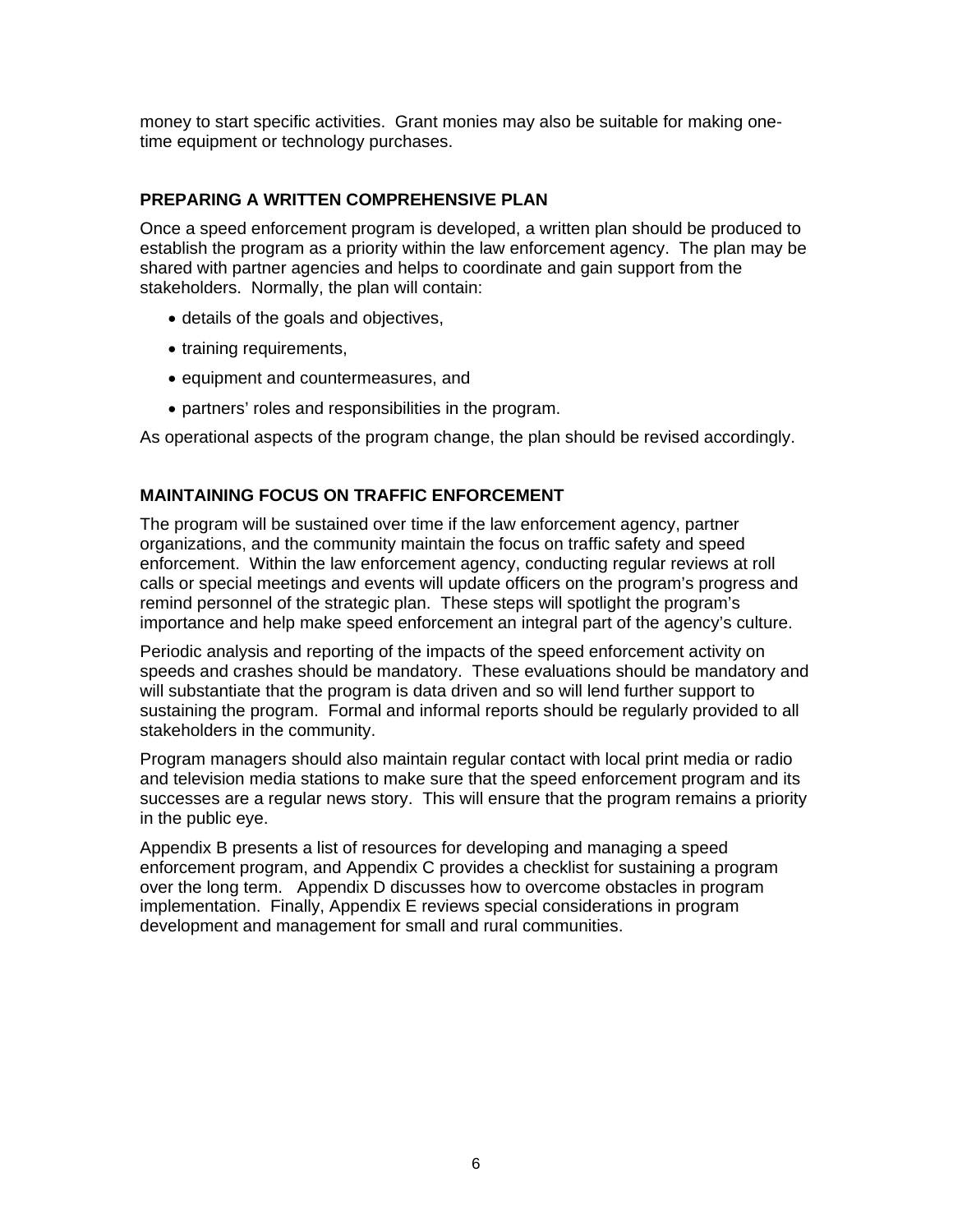# **CHAPTER 3. PROBLEM IDENTIFICATION**

Identifying and prioritizing the locations where crashes and dangerously high speeds occur are critical steps in implementing a successful traffic speed enforcement program. Basic planning questions include:

- Where are the crash locations that have the highest priority for speed enforcement?
- Where are speed-related crashes occurring during daytime and at night?
- At what locations are speeds dangerously high?
- To what extent can speed enforcement serve as a countermeasure for road design and traffic flow factors that are also associated with crashes?
- At what locations are citizens complaining about speeding and reckless driving?

## **SITE SELECTION**

Responsibility for collecting and analyzing crash and speed data to identify problem locations should be assigned to the traffic safety unit of the enforcement agency or one of its partners, such as the jurisdiction's traffic engineering unit. Once the various data sources are analyzed, a list of potential enforcement sites is compiled. These road segments should clearly exhibit a higher rate of excessive speeds and or speed-related crashes. These sites or "hot spots" are normally targeted for enhanced enforcement on a periodic basis. The schedule of deployments at each site should be focused on the times of day when crash risk is elevated, randomly assigned across the calendar, and frequent enough to remind drivers that their likelihood of being cited is high if they speed. The number of visits and duration of enforcement activity at each of the locations may be further adjusted as evaluation data are collected.

The site selection method may be basic such as creating lists and manually preparing "pin maps," or technologically sophisticated such as using Geographic Information System (GIS) applications. Common to all approaches is the requirement to organize data according to the location and date of occurrence, with other data elements such as day/night, crash severity, or road surface condition added as appropriate. The data should be updated regularly.

For speed enforcement programs that encompass several communities within a region or State, it is important to use consistent record-keeping and data collection methods across all of the communities. Consistency helps expedite multi-agency planning, comparison of programs, issues and problems, and evaluation.

Law enforcement agencies can make effective use of several types of data to identify and evaluate the locations and extent of speed-related problems. The various data elements may be obtained from existing data sources, but in some cases the jurisdiction may need to implement its own data collection and management program. Primary sources of information are crash data, speed data, engineering studies, citation records, and resident complaints.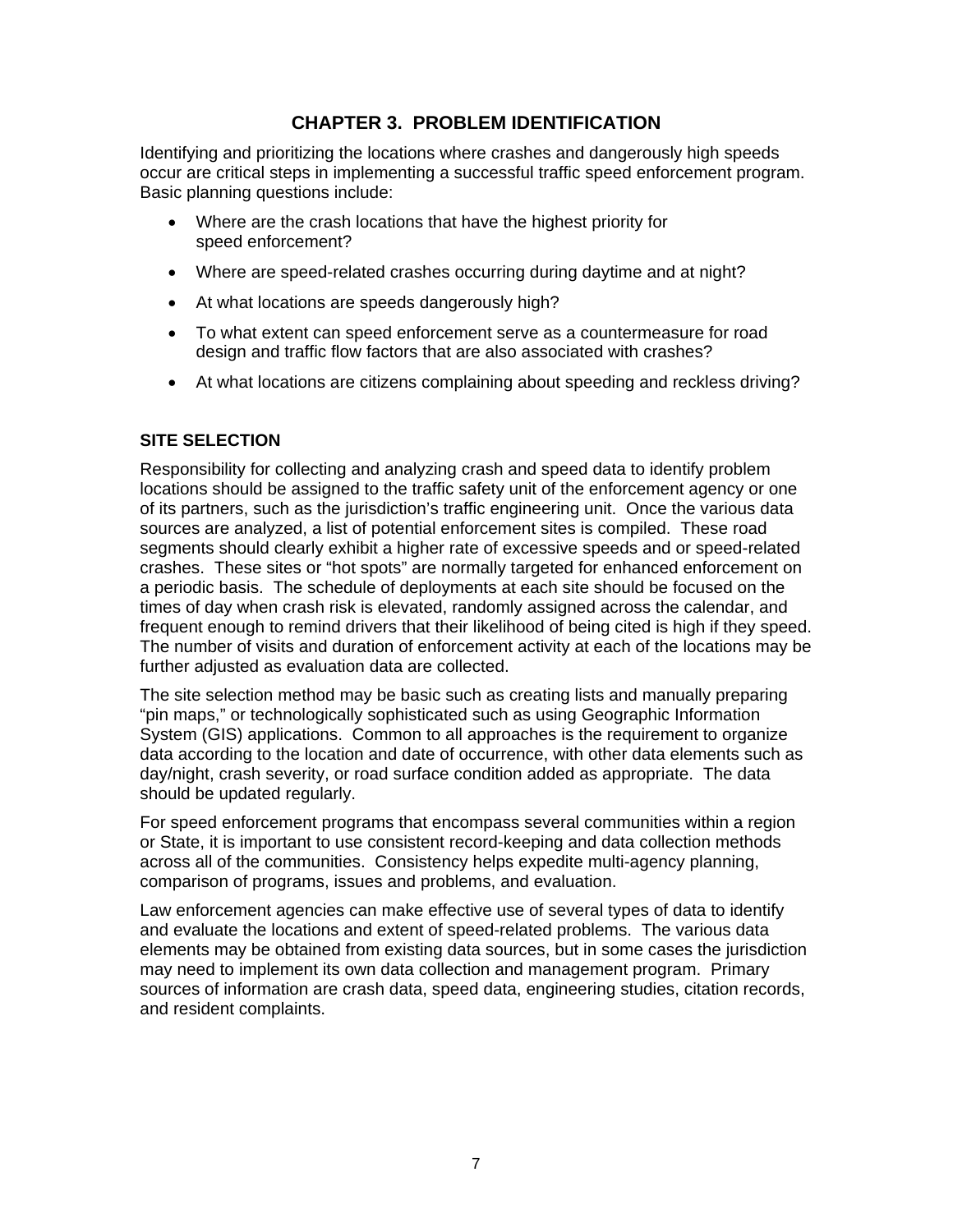## **ACCESSING HISTORICAL AND OTHER PRE-EXISTING DATA**

Existing records systems may contain information on speeds, motor vehicle crashes, citizen complaints, and enforcement activity. Identifying speed-related problem locations can be supported by reviewing a number of historical or preexisting data sources, including:

- Traffic speed and volume studies, which are usually conducted by State, county, or local traffic engineering agencies, or by consultants engaged by the community.
- Other engineering studies focusing on road design and traffic operations issues that may be related to the cause or effects of excessive speed.
- Traffic accident files, usually maintained by the local law enforcement agency as well as by one or more agencies in State government. Most States and many local government agencies maintain computerized crash records systems that support a broad spectrum of analyses.
- Traffic citation records, also maintained at both the local and State levels.
- Citizen complaints obtained through telephone, Internet, and in-person contacts with residents and drivers familiar with problem locations.

Many communities maintain their own data as routine components of their traffic engineering, public works, or public safety operations. Public works or traffic engineering agencies normally maintain traffic speed and volume studies for planning traffic operations and road improvements. The local law enforcement agency typically maintains at least two to three years of crash and citation records that are readily available, but older crash and citation records may not be as readily accessible. In local communities where comprehensive traffic data and driver records systems are not available, the required data may be accessible from regional or State agencies such as the State Department of Transportation (DOT), the Governor's Highway Safety Office, the county DOT, or the local Department of Public Works. Acquiring data from those sources involves establishing a routine contact procedure and requesting specific information, such as the most recent data concerning:

- 24-hour spot speed and volume data at the road location nearest the location in question,
- 3 years of crash data for the road segment between intersections A and B, or
- citations written by all agencies at the road segment in question.

When a jurisdiction encounters difficulties or delays in acquiring relevant speed and crash data, it may focus on resident complaints and officer knowledge until speed and crash data become available. Whenever possible, it is advisable to follow up using measured speed data and crash records. The local law enforcement agency may have to collect its own speed data rather than access data from other sources.

To efficiently use any of these data sources, the challenge is to organize the data in a manner that can answer the basic questions regarding location and priority. Sorting by location, organizing by priority, showing the locations on a map, and preparing an action plan are the basic steps.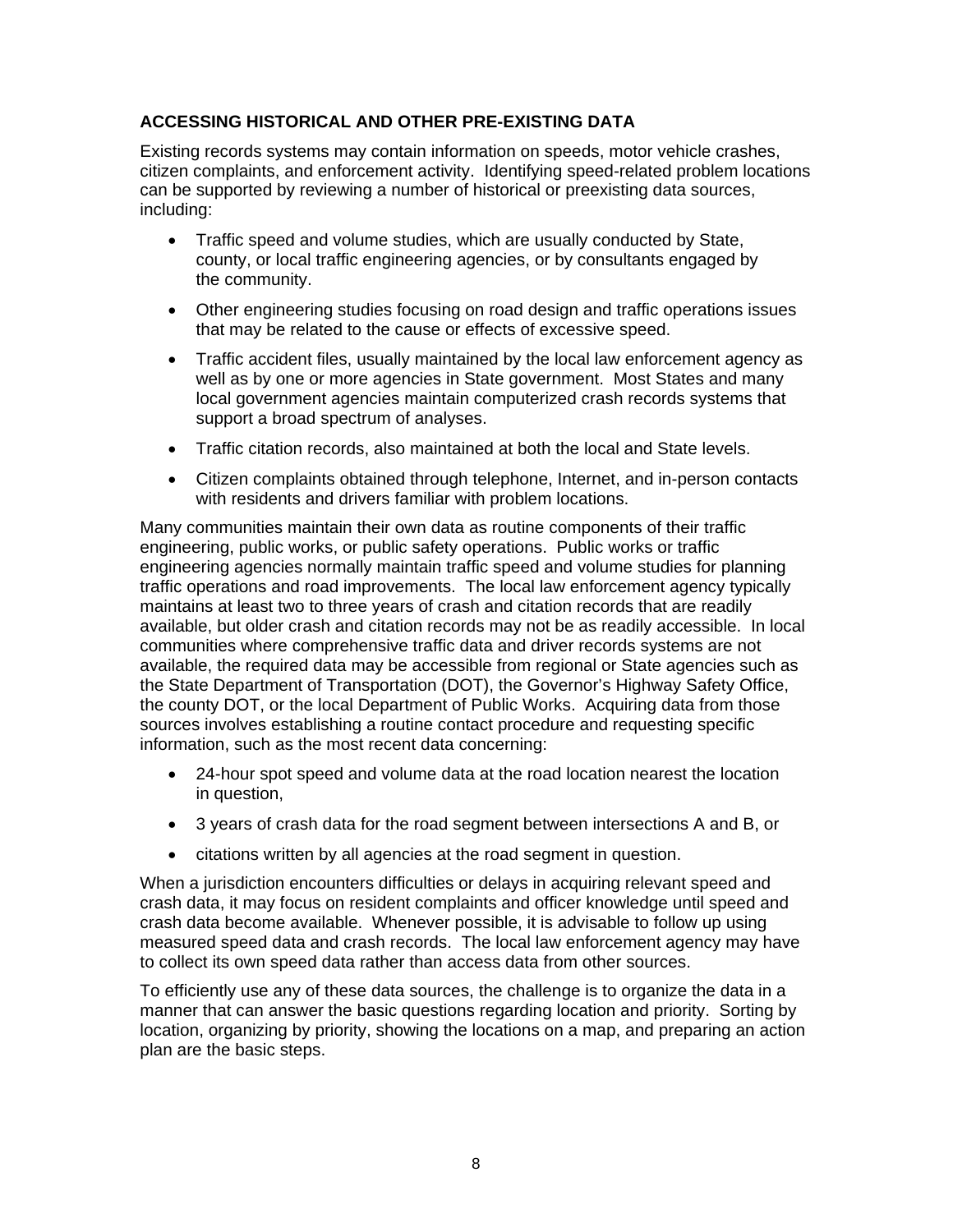## **CRASH ASSESSMENTS**

Crash data are available from police accident reports and from supplemental investigations conducted for fatal and other severe crashes. Crash data may be used to help identify high-crash locations, to aid in the choice of safety programs or countermeasures, and to assist in evaluations of enforcement effectiveness. Crash data can be combined with traffic volume data to compute crash rates (e.g., the number of crashes at a location divided by the average annual daily traffic). Crash reports contain much information that would be useful in planning speed enforcement and other crash countermeasure programs, including:

- date,
- location,
- time and light condition,
- speed limit,
- weather and road surface condition,
- injury and property damage extent,
- speed as a factor,
- crash type, and
- direction of movement.

The local law enforcement agency often has the most up-to-date information on crashes that occur within the community. Crash reports prepared by the local agency's officers are sometimes supplemented by reports prepared by higher level agencies for the most severe crashes. Although the crash report is directly useful to count, locate, and describe well-defined crash characteristics such as time of day and weather, it is difficult to interpret crash causes and whether speed was a factor in each crash.

An agency typically evaluates the effectiveness of its speed enforcement program by analyzing the year-to-year changes in the number and characteristics of crashes overall and at each priority site in relation to the amount of enforcement activity overall and at each site. Examples of effective use of crash data for program design and evaluation include:

- Use of GIS mapping to identify sites for enforcement. Public dissemination of enforcement site information raises public awareness and cooperation.
- Focusing resources on those areas with the highest fatality rates or serious injury crash rates.
- Providing access to the information via a Web site presenting information on fatalities, crashes, and overall speeds on sections of roadway.

Some local communities find that statewide electronic data are not sufficiently detailed to pinpoint the causes or locations of certain types of crashes. In these cases, it may be more productive for local traffic officers or other experts who are experienced in crash forensics and familiar with local conditions to conduct reviews of hard-copy crash reports. Their knowledge and experience is a valuable resource for examining crash causation factors, indicating locations where speed appears to be a crash factor and developing appropriate countermeasures.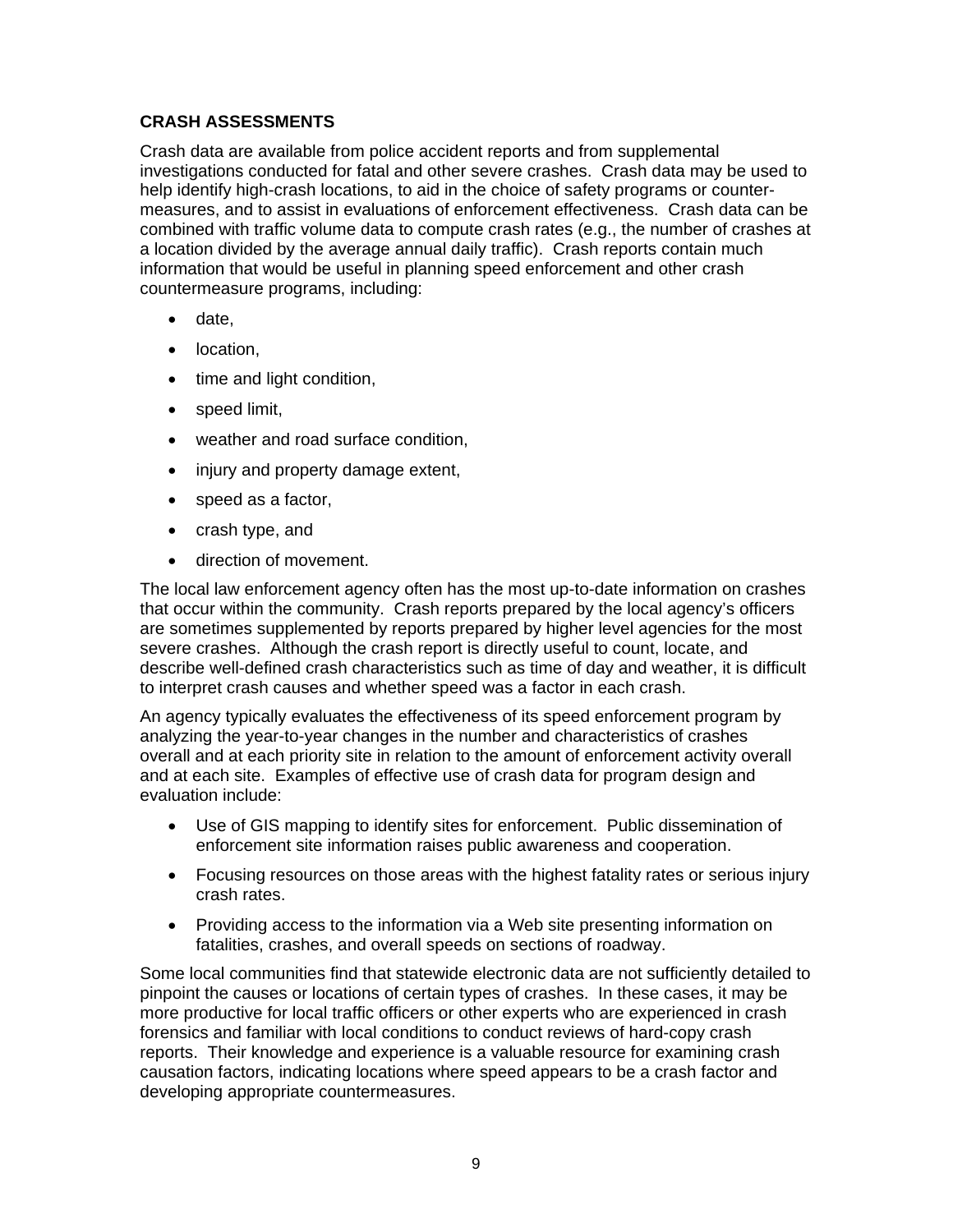#### **SPEED ASSESSMENTS**

Traffic speed data may be used to determine where additional speed enforcement activities are needed to control excessive speeds, to evaluate the effectiveness of speeding countermeasures, and to help determine the amount of tolerance that would normally be considered when conducting speed enforcement at a particular location. Although speed data are often available from centralized sources, excessive speed problems can occur at locations where no previous speed data have been collected; in this case the local community must collect its own data.

Traffic speed and volume studies are periodically conducted by State, county, or local traffic engineering and planning agencies for key roads as a routine component of transportation planning and analysis. Spot speed studies often use road tubes or other devices to count and measure the speed of each vehicle that passes a location. Methods for conducting spot speed studies are provided in many traffic engineering handbooks (e.g., Smith et al., 2002). Spot speeds are normally measured for at least 24 hours and are often measured in each lane in each flow direction. To ensure that the results are unbiased the measurement days should be chosen to represent the types of traffic flow of interest. For enforcement program planning, speed data should ideally be limited to free-flowing vehicles, which have substantial separation (at least 3 to 5 seconds) from the vehicle ahead of them and whose speeds are therefore not constrained by surrounding traffic or congestion; when the data are analyzed the constrained vehicles need to be separated out. A report is prepared that provides average daily and hourly traffic volume counts and measures of traffic speed, including the average, the  $85<sup>th</sup>$  percentile, range and dispersion of speeds, percentage of vehicles exceeding the speed limit by various amounts, and other measures for the freeflowing vehicles.

Other types of speed studies measure "average" or "pace" speeds over a distance of roadway. They are conducted either from a moving vehicle with a calibrated speedometer or from a stationary or moving vehicle. The most common brand of average-speed computer technology is VASCAR. It is generally more difficult to obtain a large, representative sample of speeds using these techniques.

When data from centralized sources are not available for a specific location, the local law enforcement agency needs to arrange for its own data collection. The most common speed measurement methods involve either manual measurement using radar or laser or automated roadside devices that use a roadway recorder. These recorders may be self-contained and placed in the roadway or placed at the roadside and connected to pneumatic tubes, tape switches, or other sensors placed on the roadway.

Manual methods may be useful to conduct a preliminary assessment but are the least desirable for evaluation of program effectiveness because their results may be biased due to several factors:

- Persons operating radar or laser are likely to be conspicuous and thus may have a lowering influence on speeds.
- Radar may be detected by vehicles equipped with radar detectors, which would influence speeds downward. However, LIDAR is not easily detected in time to reduce speeds.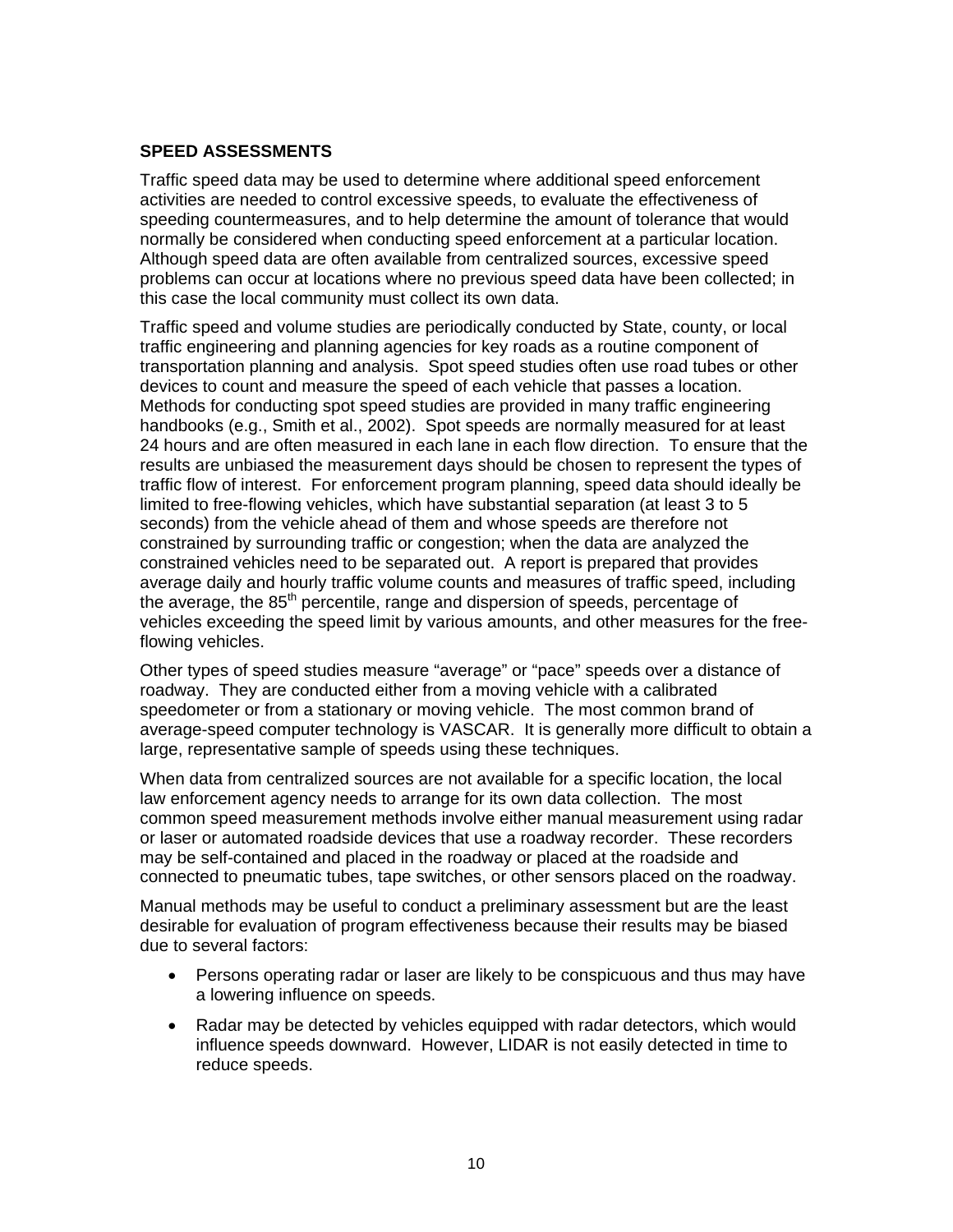- Personnel need to be trained to systematically measure a random sample of vehicles from the traffic stream in each lane and direction. Bias occurs without a random sample.
- It would be difficult to deploy officers for the length of time needed to collect an adequate number of measurements over the full measurement period (24-hour minimum). If the sample period is too short it may result in a biased estimate of speeds.

Roadside devices, which are commonly used by traffic engineering agencies, are often set up to provide "bin" data reports, in which vehicles are grouped into speed classes or bins (e.g., 0 to 5 mph, 5 to 10 mph, 10 to 15 mph) but individual vehicle measurements are not stored. Bin data are useful but preclude separating free-flowing vehicles from those that are constrained by adjacent vehicles. Some measurement devices do permit recording individual vehicle speeds. They can be programmed to start and end data collection at the desired dates and times, and they can be left unattended.

Speedometers in patrol vehicles are an effective and inexpensive way to measure speeds, but the speedometer needs to be accurately calibrated and certified and the officer needs to be proficient at speedometer clocking. A number of large law enforcement agencies use VASCAR with fixed-wing aircraft using markings along specific roadways; the aircraft work together with vehicular teams on the ground to apprehend speeders.

Many communities use "stealth" devices to measure speeds along the roadways and determine suitable locations for increased speed enforcement. The stealth devices are able to record natural driver behavior because they are undetected by the motorist. Many of these devices produce reports identifying the times of day with higher speeds, 85<sup>th</sup> percentile speeds, and volumes of vehicles. There are also various visible speed measurement devices that are used to raise public awareness and reduce speeds and that may also record speeds. These include Speed Monitoring and Recording Trailer (SMART) units and radar boards.

#### **ENGINEERING ASSESSMENTS**

When engineering studies are performed to examine safety problems or to establish speed limits, they include a formal engineering review that examines the speeds of freeflowing traffic combined with information on roadway geometry, crash characteristics, land use, and access. The results of such studies are usually presented in a report that provides details concerning:

- average annual and hourly vehicular, bicycle, and pedestrian traffic volume;
- traffic speeds for each flow direction by hour of day;
- road design elements that may be crash factors such as horizontal and vertical curvature, drainage, pavement condition, sight distance restrictions, roadside objects, signage, markings and delineation, etc.;
- road lighting and traffic control devices, including signals, signal timing, and stop signs;
- summary of crashes and crash causes over a multiyear period;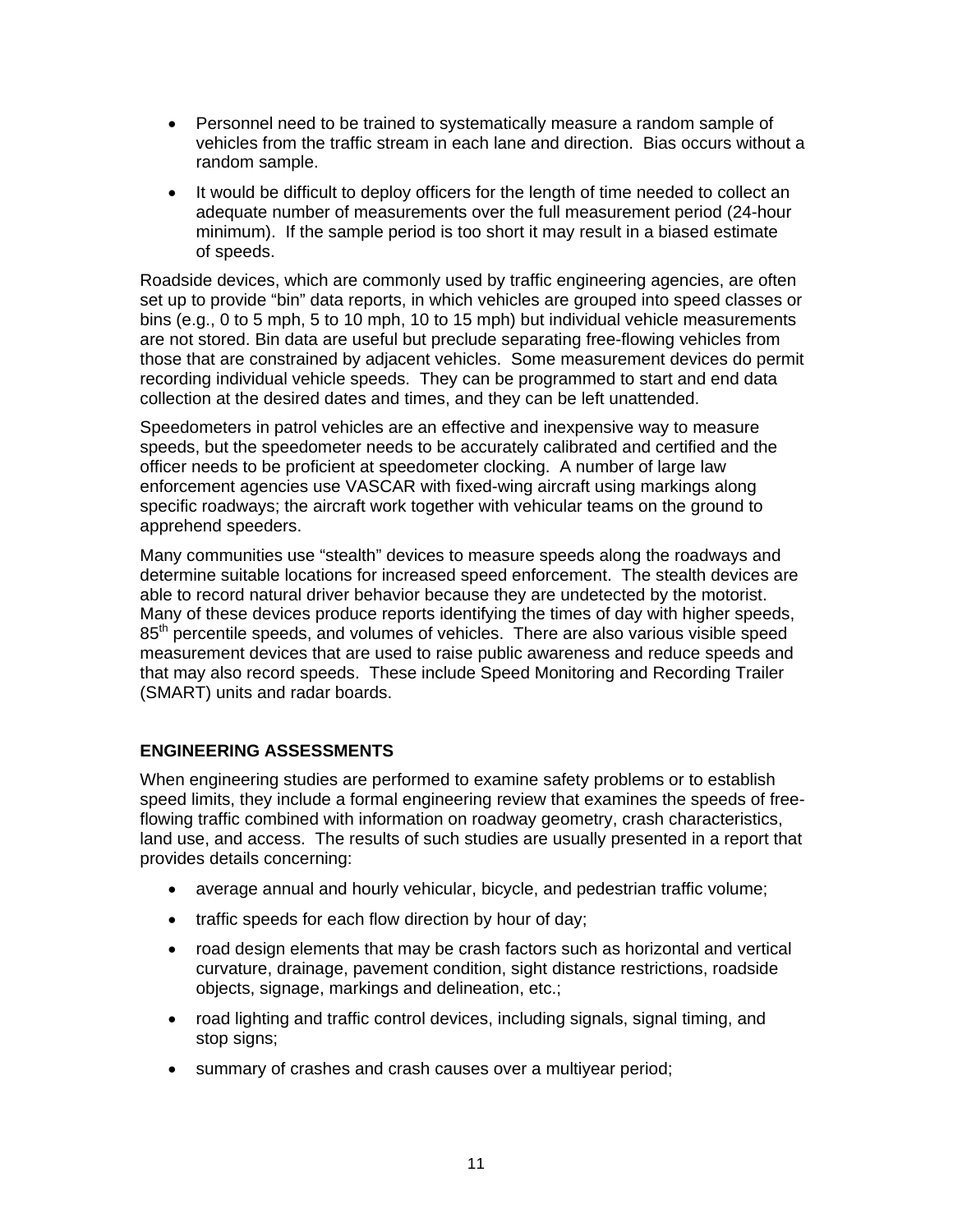- plans for expected new development that may change the traffic flow characteristics in the future; and
- recommendations for the speed limit.

The most effective speed enforcement programs have well-established liaisons with the traffic engineering function to share such information and collaborate when devising speed-related safety problem solutions. In situations where speed limits have been established by legislative authority rather than by administrative action resulting from engineering studies, the speed studies are particularly valuable to the law enforcement agency to:

- evaluate what a safe and reasonable travel speed is for a particular road segment;
- make recommendations for speed limit adjustment; and
- determine guidelines for the speed above which a speeding citation would normally be considered.

#### **CITATION ANALYSIS**

A review of the locations, cited speeds, and frequency of speeding citations can provide useful information to help determine problem locations and to measure the effectiveness of enforcement and/or media programs. A high number of citations along a particular road segment may indicate an excessive speed problem, while a change over time in the number of citations may suggest that the incidence of excessive speeding has changed. When using citation data, the officers' knowledge of the locations and situations where citations have been issued will help interpret the findings. Care should be taken to properly interpret the number of citations at any location, as in the following examples:

- Some road segments where many citations have been issued may actually have an excessive speed problem, whereas at other locations it may just be easier to conduct enforcement.
- The difference between the cited speed and the speed limit can provide a measure of the degree to which speeds are excessive at a location but in some cases the cited speed may have been reduced from the actual speed of the vehicle.
- Changes in the number of citations over time may represent a change in speeding behavior or may be due to changes in speed enforcement program resources or priorities.

#### **RESIDENT COMPLAINTS**

Another method for selecting sites for speed enforcement is on the basis of complaints by residents within the community. Most residents are concerned about speeders on their streets endangering other drivers, walkers, joggers, bicyclists, and children. They are often aware of incidents such as near-misses or fender benders that are not reported to the local law enforcement agency. The traffic enforcement agency should establish and publicize the means to receive and compile citizen complaints according to date, time, location, and nature of complaint so that problem locations can be investigated and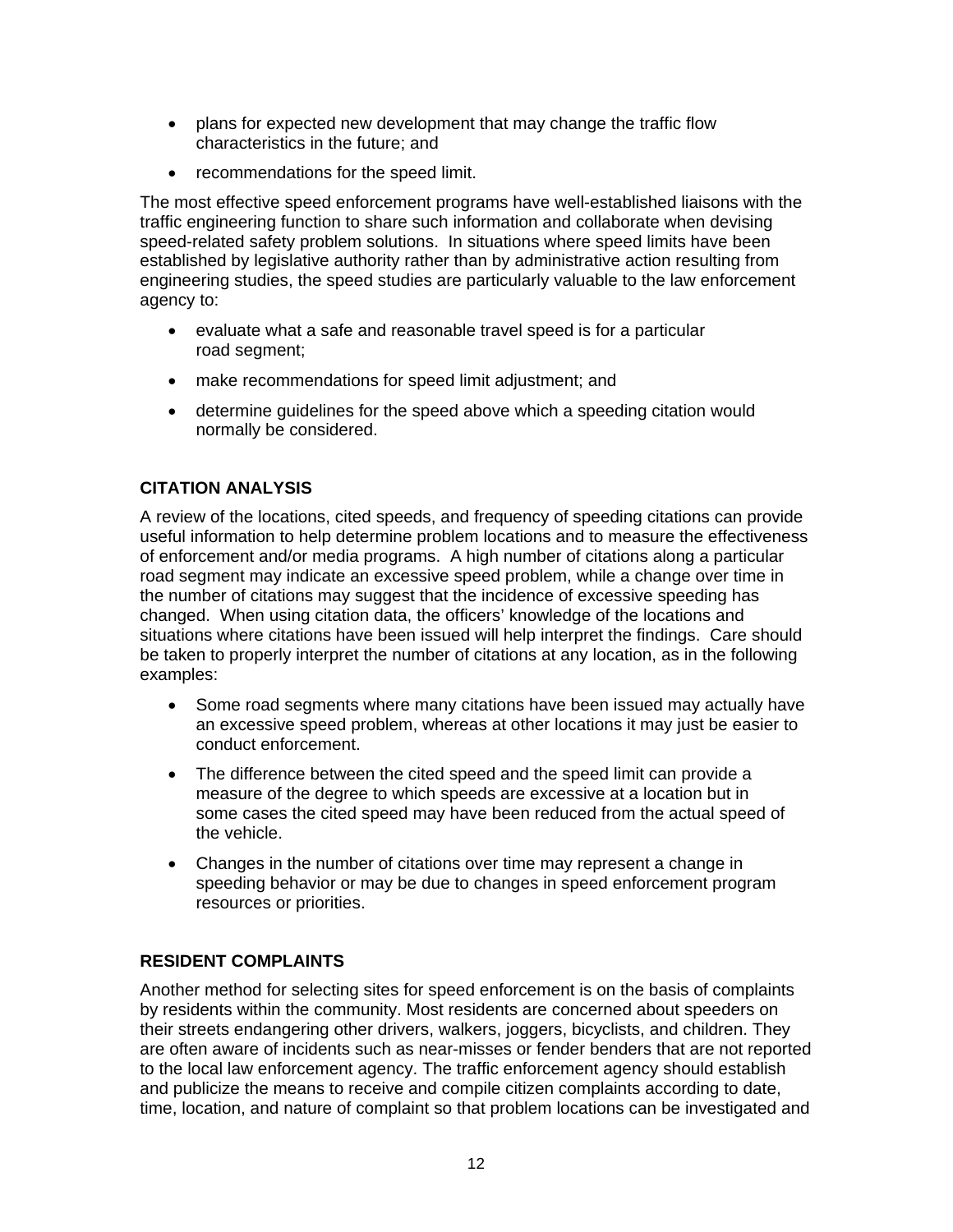prioritized according to the frequency of complaints or the severity of the speeding problem. Citizen complaints may be reported by telephone hotline, by Internet Web sites, and during regularly scheduled community meetings.

The enforcement agency should respond to complaints following specific procedures. For example, where complaints suggest an ongoing problem, the agency may schedule a speed study and follow up with directed patrols or other appropriate countermeasures, consistent with the principles of community and problem-oriented policing. An effective response to a complaint includes:

- logging the complaint in the records system;
- assigning an officer to investigate;
- investigating the complaint by visiting the problem site, interviewing the complainant, observing traffic, and measuring speeds; and
- documenting the findings.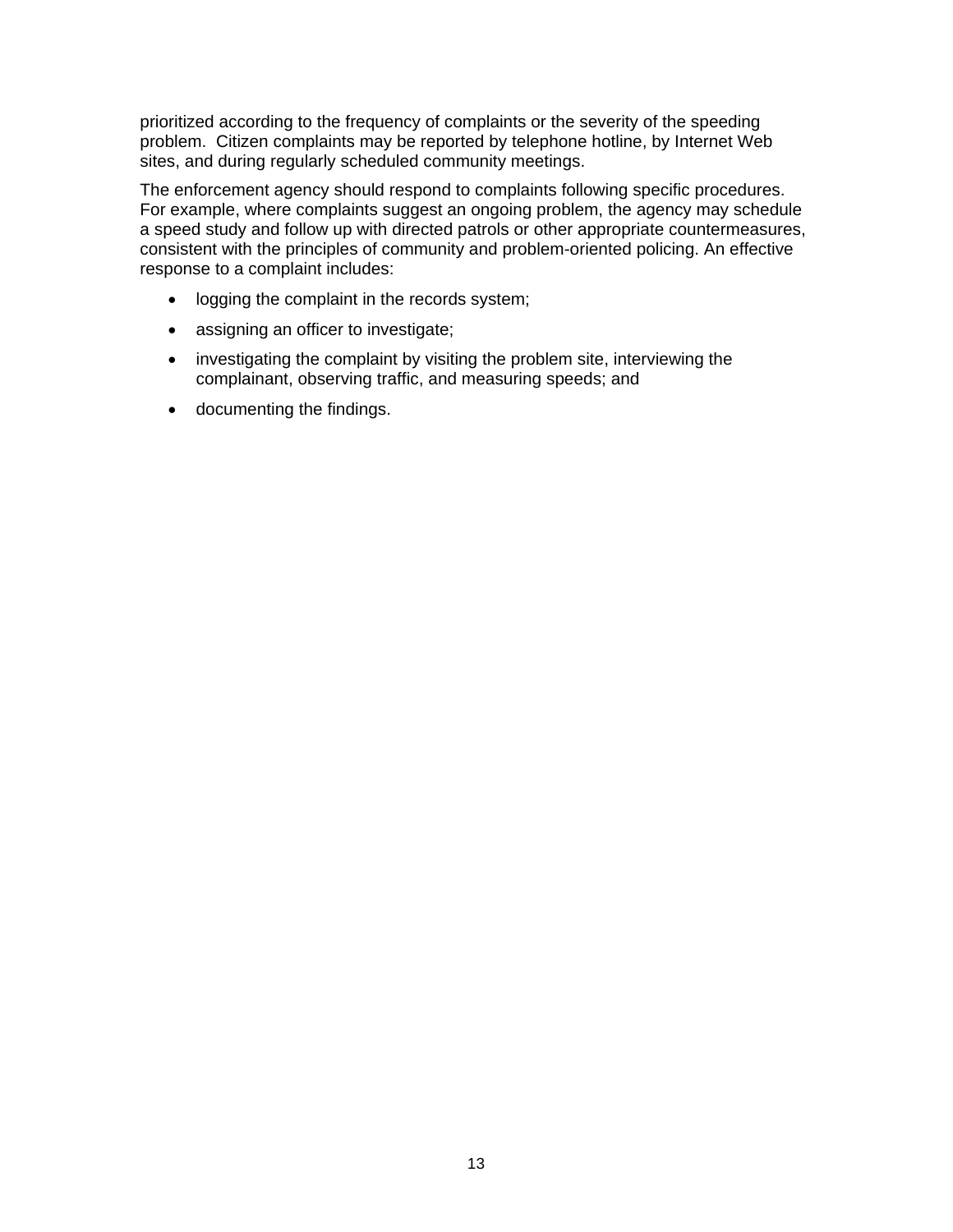# **CHAPTER 4. ENFORCEMENT COUNTERMEASURES**

#### **SPEED ENFORCEMENT STRATEGIES**

There are several tactical approaches adopted by most law enforcement agencies to increase motorist compliance with speed limits:

- **Stationary patrols** use marked or unmarked vehicles stopped at roadside to monitor traffic speeds.
- **Mobile patrols** use marked or unmarked vehicles traveling with traffic to detect specific violators in the immediate vicinity of a moving patrol car.
- **Highly visible enforcement strategies** use multiple stationary or mobile marked patrol cars to remind the public that enforcement is present and to increase the actual and perceived risk of detection among the driving public.
- **Stealth methods** use unmarked, unconventional, or hidden vehicles to monitor speeds and apprehend speeders.
- **Automated speed enforcement (ASE)** uses equipment that monitors speeds and photographs offenders to produce a citation that is later mailed to the registered owner of the offending vehicle.
- **Aerial speed enforcement** from aircraft measures vehicle speeds based on the time it takes a vehicle to travel between two or more pavement markings spaced a known distance apart. Identifying information regarding a violator's car type, location, and cited speed is transmitted to officers on the ground, who issue citations.
- **Corridor safety program** is often a joint operation involving multiple law enforcement agencies. Data on crashes and speeds are used to identify traffic corridors where speeding is contributing to unsafe conditions. These corridors are designated for enhanced speed enforcement.
- **Neighborhood speed watch** is a public awareness program that gives citizens a role in solving speeding problems in their neighborhood. Local residents monitor the speed of vehicles traveling through their neighborhood, using speed reader boards or radar units provided by the local law enforcement agency or transportation department. Participants record the date, time, location, and license plate numbers of motorists driving in excess of the posted speed limit. The information may be used in a variety of ways, including sending letters to the vehicle owners regarding the speeding incident and designating the location for enhanced enforcement.

There is no single best method for enforcing speeds. Each jurisdiction needs to customize a combination of technologies and tactical methods to enforce speeds that works best for its community. In addition, print or broadcast media and other means of communications may be used to increase deterrence and voluntary compliance. Educating the driving public on the basis for speed limits and the community's speed enforcement policy may also work to reduce speeds.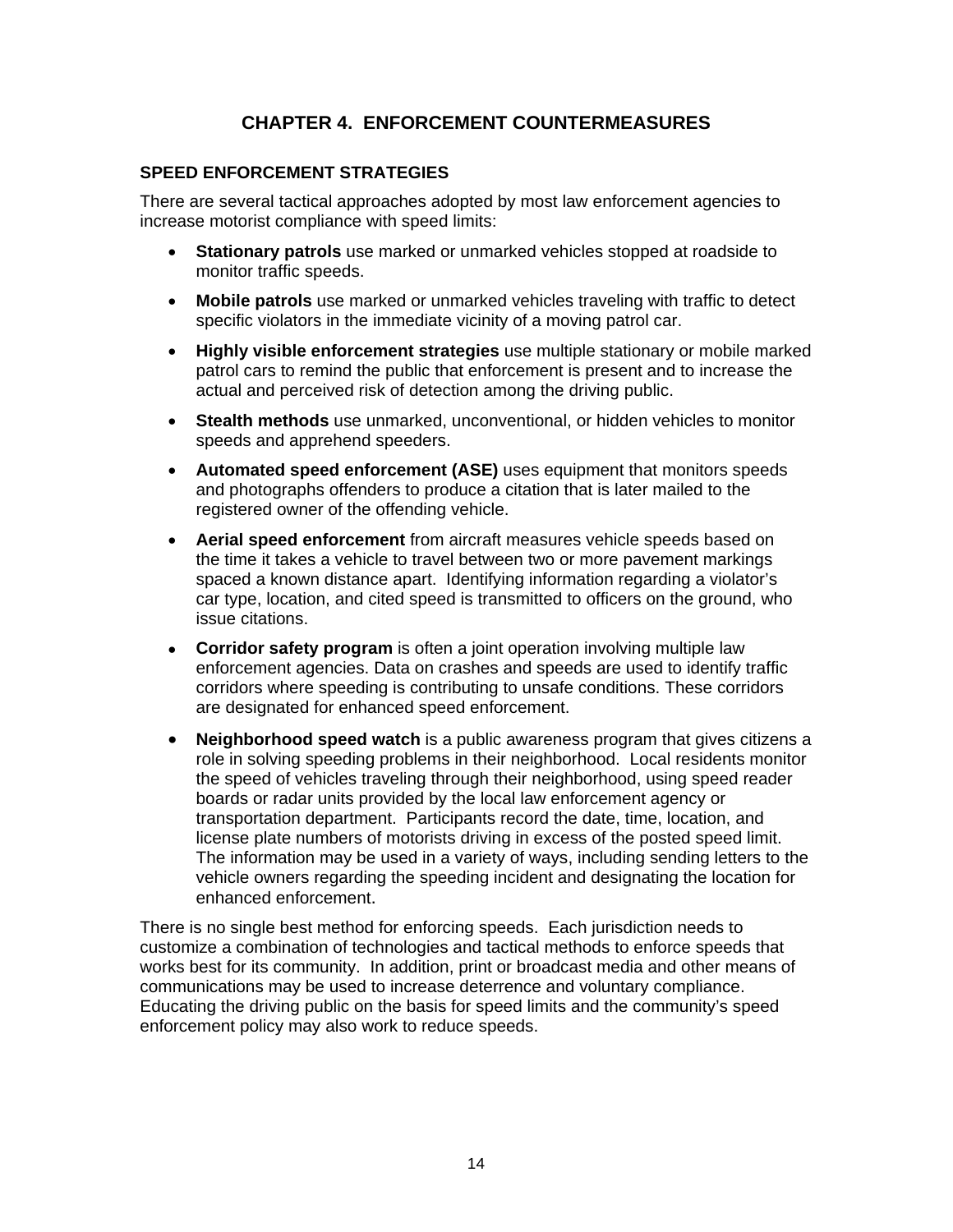#### **IDENTIFYING APPROPRIATE COUNTERMEASURES**

Speed enforcement countermeasures need to be tailored to the particular problems identified in the community and local circumstances. The selected enforcement methods should be based on analysis of data on speeds and crashes and on citizen reports. Other types of countermeasures may be considered to supplement enforcement, including engineering responses and communications efforts.

#### **TRADITIONAL ENFORCEMENT**

Traditional speed enforcement works when the level of enforcement is sufficient to convince most drivers of the strong likelihood of detection and sanctions if they exceed the speed limit. To achieve sustained deterrence, the level of enforcement must be maintained on a schedule that is either continuous or frequent enough to keep speeds down, which is difficult for most law enforcement agencies. However, there are alternative methods for increasing enforcement effectiveness. Enhanced effects can be achieved by planning patrols to enforce speed regulation where risk-taking is most evident and traffic volumes are sufficient, such as varied deployment on commuter routes. Selective deployment may also single out particular behaviors. Deployment at localities and times when speeding is most likely to occur, made highly visible to the public, and maintained for more than a year is likely to successfully deter speeding (TRB, 1998). Enforcement conducted at low to medium intensity in a random pattern and sustained over a long period of time at various speed enforcement sites can also be effective (Newstead et al., 2001).

Highly visible enforcement strategies help to deter speeding by reminding the public that enforcement is present, which increases the actual and perceived risk of detection. Enforcement blitzes, where many units are deployed at high-priority locations and are widespread for a defined period of time (e.g., Click It or Ticket), have high visibility and achieve results for a time. However, unless they are sustained over the long term, their benefit will eventually be reduced.

There are jurisdictions in which traffic speed enforcement is emphasized as a component of a more comprehensive approach to law enforcement. This approach is known as Looking Beyond the Traffic Ticket (NHTSA, 1992). Traffic enforcement and crime enforcement should be organized to work hand in hand to increase safety in the community, with the understanding that routine traffic stops result in reductions in local criminal activity.

#### **MOBILE PATROL**

Mobile and stationary speed enforcement methods differ in their levels of effectiveness, with stationary speed enforcement somewhat more effective in reducing casualties and fatal crashes than mobile enforcement (Elvik, 2001). A low to moderate level of enforcement from a stationary vehicle over a long period of time is effective in deterring speeding at a specific location and may have a halo effect around the enforcement site (Newstead et al., 2001). Randomized selection of speed enforcement sites also increases the deterrent effects.

Mobile patrols, which are generally used on more open and rural roads, can reduce speeding over long sections of road. Research on the effects of mobile enforcement shows mixed results (Delaney et al., 2003; Elvik, 2001). Mobile speed enforcement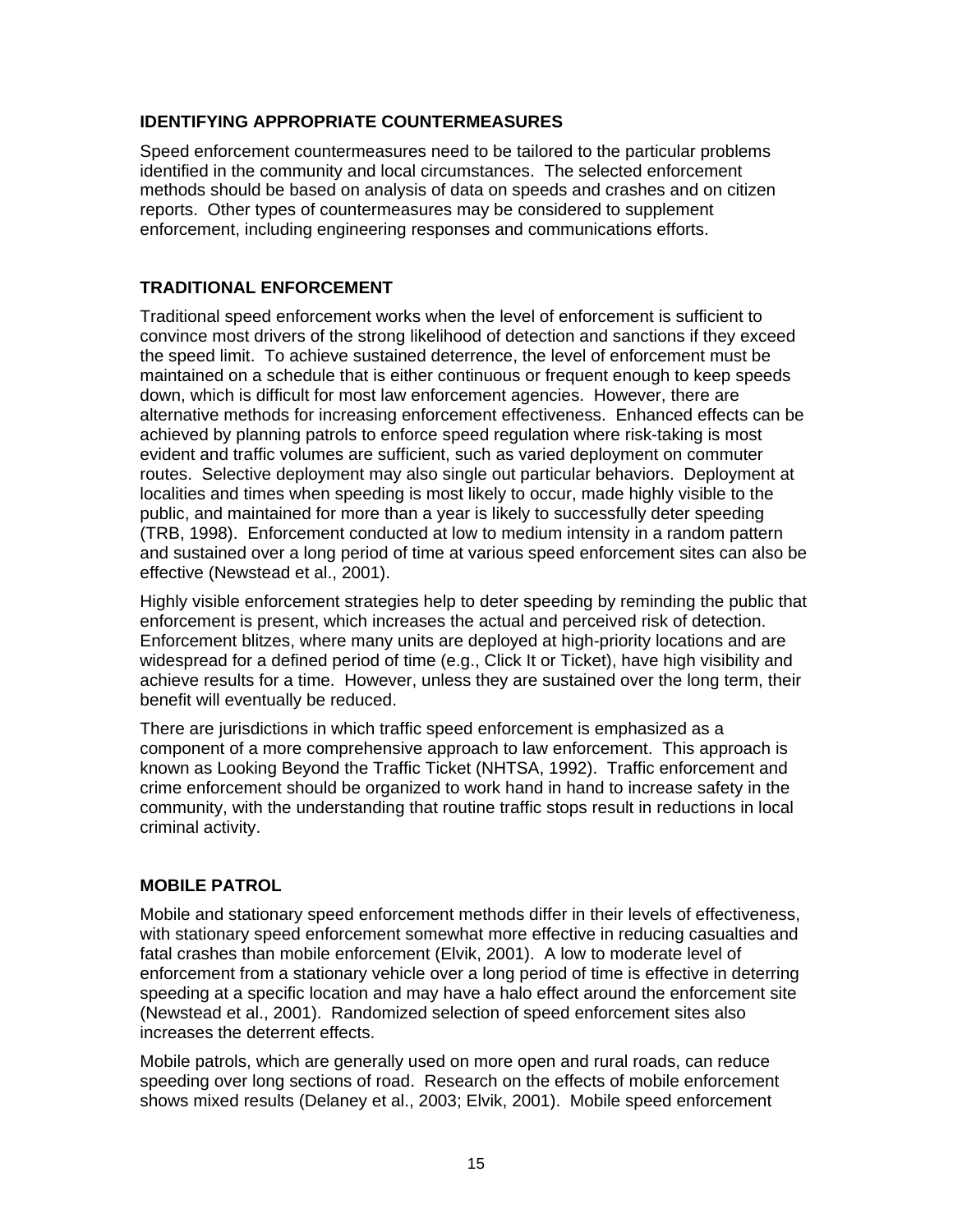should be a component in a broader program of speed enforcement that includes stationary enforcement and media components. For most communities with both local and higher-speed roads, a combination of stationary and moving methods may be appropriate.

A number of jurisdictions have had success using nontraditional speed enforcement platforms, including unmarked and unconventional vehicles equipped with mobile video cameras to detect aggressive drivers and stationary speed enforcement using bucket trucks, pickups, and other maintenance-type vehicles from which the speed measurement equipment was operated. Stealth methods of detection often reflect how seriously a community or law enforcement agency views speeding. These methods increase uncertainty about the location and timing of enforcement and may result in a greater general deterrent effect among drivers who are aware of this enforcement technique. However, they may have a lesser effect on unfamiliar drivers than visible enforcement. Unmarked vehicles are often used to enforce aggressive driving, especially on very high speed roads. They are used to unobtrusively observe traffic and measure speeds. In some cases the unmarked vehicle makes the stop, and in other cases the stops and citations are completed by a marked vehicle. Agencies should prepare special guidelines on how to approach the public for officers conducting enforcement in unmarked and nontraditional vehicles.

# **AUTOMATED SPEED ENFORCEMENT**

Automated Speed Enforcement (ASE) has been successfully deployed in many urban and suburban settings in the United States and abroad and may be a cost-effective way to reduce speeds and crashes. This method is particularly effective where roadway geometry or traffic volume make it difficult to use more traditional methods. ASE is best used to supplement traditional enforcement and should not replace the traffic unit's role in the jurisdiction. The amount of revenue resulting from ASE operations should never be used to help justify it. In fact, the costs of establishing an ASE program are high and in most communities the revenue from ASE is just enough to maintain the ASE program.

In some jurisdictions, specific types of locations are designated for enhanced speed enforcement, such as school zones and construction zones. Speed enforcement at these locations is often more broadly supported by the public due to the widespread recognition of dangers to children and workers. ASE has been used to supplement traditional speed enforcement in these areas.

#### **PERSONNEL**

Regardless of whether the speed enforcement program is organized as a specialized unit or broadly integrated within the routine operations of a law enforcement agency, key traffic enforcement roles must be clearly identified and assigned to specific individuals. For large police agencies, separate individuals may be assigned to each role, while in smaller agencies one individual may have multiple roles. These key roles include:

• Primary command and program management – The officer in charge of the speed enforcement program should be clearly designated. This person may be the chief of the agency, the officer responsible for a traffic enforcement unit, or an individual designated especially for this program. The officer who has primary charge of the unit is responsible for planning and managing the speed enforce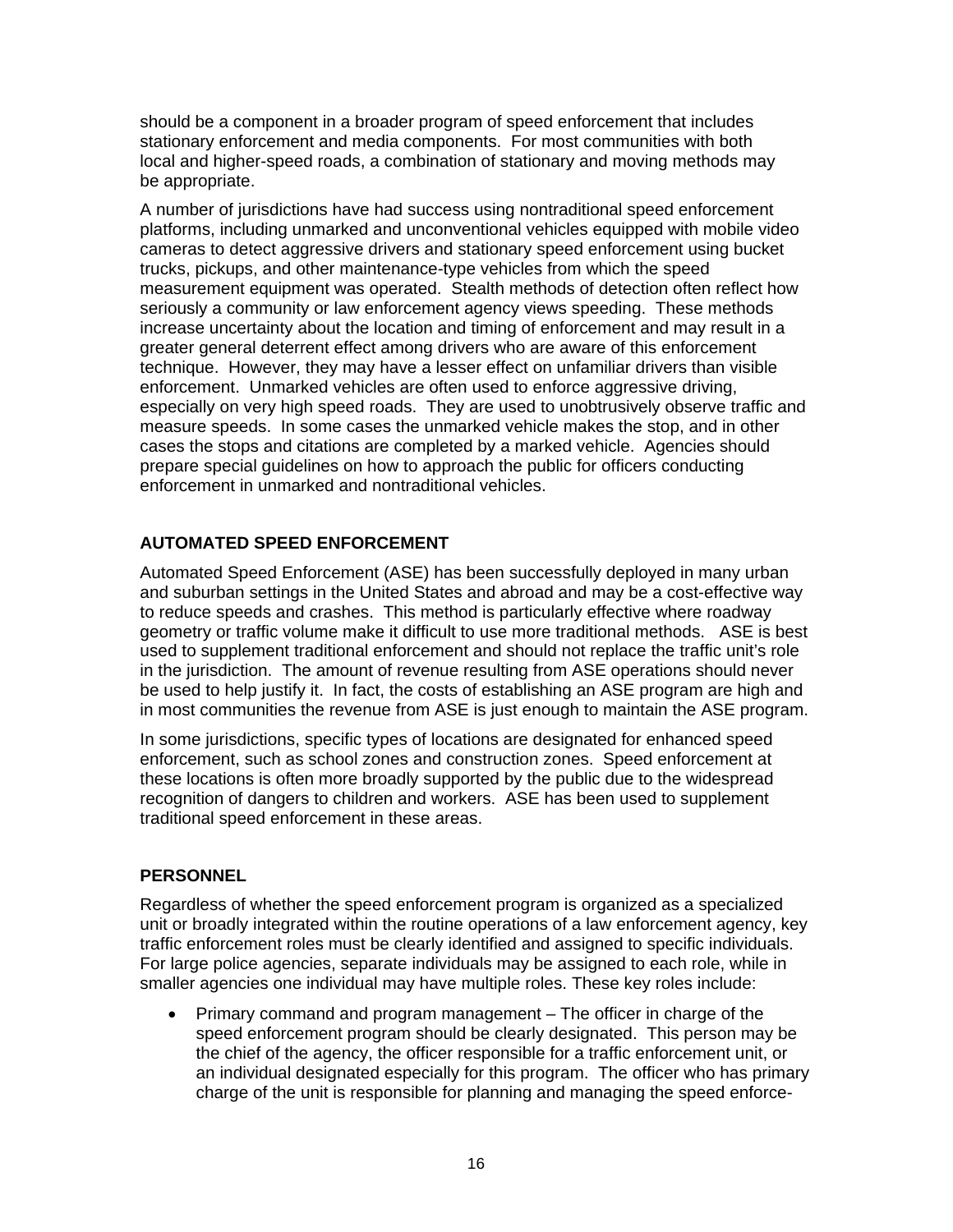ment operations and conducting higher level coordination with public officials such as the mayor, town council, public safety commissioner, judges and prosecutors, and other commands within the police department, as well as with engineers and community representatives.

A dedicated program manager will heighten the success of the program and strengthen support from the community and other stakeholders. Visible commitment from a program manager will serve as a strong role model for other law enforcement personnel, who will look toward the program manager for guidance and support.

The program manager may assign responsibility to garner support and coordinate the various agencies to one law enforcement representative, who will serve as point of contact with partners in the community.

- Public information and communications – Often called the public information officer, the individual in charge of public information and communications is the primary point of contact with the public and media. Contact may be through press conferences, press releases, newsletters, Web site, community meetings and annual reports.
- Equipment and technology management This function includes planning, specification, procurement, testing, and calibration of speed enforcement equipment either in house or with outside facilities or manufacturers. Many law enforcement agencies assign an officer who is trained on calibrating and certifying speed measuring equipment. In other situations the agency maintains a working relationship with the manufacturers of the speed measuring devices.
- Training An individual should be assigned to identify, organize, and schedule all levels of training for traffic enforcement personnel, including coordinating training at the police academy level, at the local level, by outside experts from other law enforcement agencies or equipment manufacturers, and at roll call.
- Liaison with other governmental agencies, including transportation engineering and planning agency, public works, regional planning organization, and other partners in the community.
- Primary enforcement/patrol These are the officers with day-to-day speed enforcement duties.

#### **EQUIPMENT AND TECHNOLOGY**

Traffic law enforcement personnel need accurate and reliable equipment to monitor traffic speeds and provide evidence that meets the standards of proof needed to uphold a speed limit citation. Selection of speed enforcement equipment should relate to the road type where it is used. Hand-held radar is sufficient for residential areas and other relatively low-volume locations. Laser devices are often more useful for arterial roads where speeds and volume may be higher and pinpointing an individual vehicle is more difficult. Mobile radar devices, including single and dual antenna units, are effective for use on higher speed roads in rural areas. ASE has been found to be effective on local and arterial roads in urban and suburban areas.

Radar, is the most common method of speed enforcement in the United States. It directs an electromagnetic signal at a moving vehicle and measures the frequency of the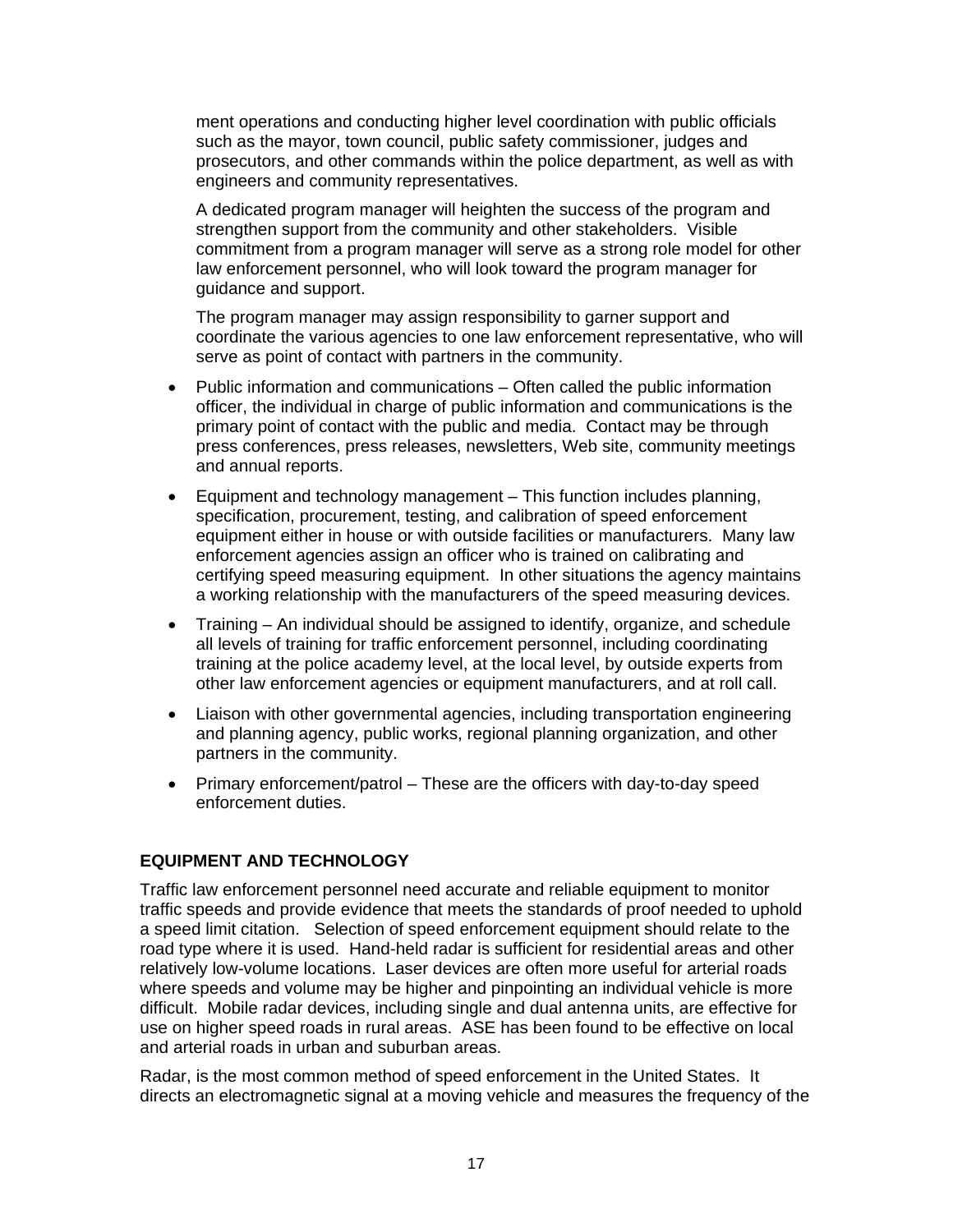reflected signal to determine the speed of the target vehicle. Radar units may be used in either a stationary or moving vehicle mode. Hand-held radar units have the transmitter, receiver, processor, and antenna in a single unit and are used in a stationary mode by officers who aim the radar gun at approaching or receding vehicles. Console radar units are installed in a vehicle and can be used in either a stationary or moving mode. They have one or two antennas mounted on the enforcement vehicle and, depending on the model and configuration, measure speeds of traffic moving toward or away from the patrol vehicle from either the front or back.

Although not used to gather evidence to support speeding citations, some communities use drone radar units in patrol vehicles or other enclosures on the side of roadways to continuously transmit signals on the same frequencies as speed enforcement radar. Drone radar triggers radar detectors to display a warning causing drivers to believe that speed enforcement is being operated in the vicinity and to slow down.

Laser (LIDAR) devices use an infrared laser light wave emitted at frequencies that allow the beam to be focused on a narrow target area. LIDAR devices are usually hand held, similar to hand-held radar. When using LIDAR, the officer focuses on one vehicle at a time, producing evidence that can be more precisely associated with a specific vehicle than with radar. LIDAR is not vulnerable to radio interference, is not detectable by radar detectors, and is not easily detected by LIDAR detectors.

Calibrated speedometers in patrol vehicles are often used to measure speeds and pace vehicles. The method involves pacing a suspected speeder over a certain time or distance while observing the speedometer reading.

Average-speed computers determine speed by timing how long it takes a vehicle to travel between two fixed objects or markings a known distance apart along a road. The method can be used in both moving and stationary modes.

Digital video equipment is used in enforcement vehicles in many jurisdictions to assist in pacing suspected speeders and to provide supporting evidence if a case goes to court. While this tool has proved to be very useful, agencies should consider the requirements and costs for equipment, computer support, and substantial data storage capacity.

ASE, also known as speed cameras or photo radar, is used in many communities in the United States and abroad to supplement more traditional speed enforcement operations. ASE uses a narrow-beam radar or LIDAR to measure speeds and a film or digital camera to photograph only vehicles that exceed a speed that is set by the operator at the start of each deployment. The photograph is stamped with date, time, location, and speed, and provides evidence of the vehicle make, model, and license tag number to identify the registered owner, who is sent a citation via mail. Depending on State and local ordinances governing ASE, either the registered owner or the driver may be held responsible for the citation, and the offender's driving record may or may not be assigned points. ASE is most often deployed using marked mobile police vehicles with a speed display board on the back, although some communities use marked or unmarked patrol-type vehicles and some agencies have ASE units mounted on poles at locations where speeds are a consistent problem. Communities typically lease the photo radar equipment from a vendor that is also responsible for processing the images, identifying registered owners from the Department of Motor Vehicles (DMV) records, and printing citations on behalf of the law enforcement agency.

Police and other public safety officials should consider the costs for the equipment, operations, staff training, service, and maintenance needs in comparison to the expected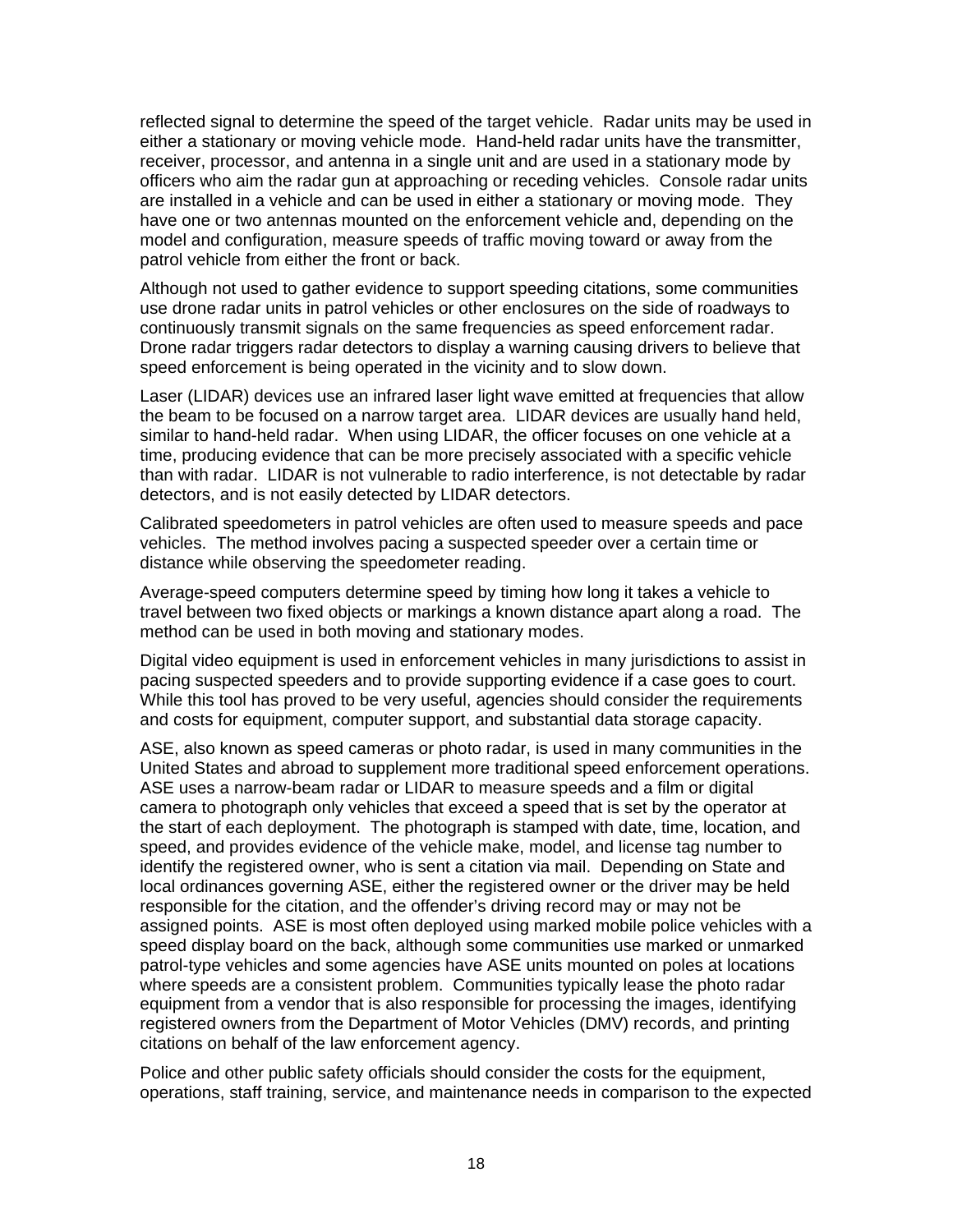benefits and the community's interests prior to purchasing such equipment (Orrick 2004).

#### **KEEPING CURRENT WITH METHODS AND TECHNOLOGY**

Keeping current with the latest techniques and relevant equipment will increase the effectiveness of a long-term speed enforcement program. Program managers who become members of the International Association of Chiefs of Police, the National Sheriffs' Association, the National Center for Rural Law Enforcement or other relevant organizations will have access to material on strategies, equipment, and funding options. Officers can also find the most current information on different policing methods and technologies on the Web sites of NHTSA, the Center for Problem-Oriented Policing, the National Traffic Law Center, and the IACP Technology Clearinghouse. These organizations also publish reports, journal articles, and newsletters with information regarding speeding, speed enforcement techniques, and critiques of equipment. Appendix B provides a more complete list of resources.

Contacting other communities and law enforcement agencies can help to identify new and alternative policing techniques. Other agencies can share their experiences with various types of equipment that are under consideration for purchase in your community. Listening to "lessons learned" from other communities might help identify what might or might not work in your community.

An agency should develop a long-term budget that will allow for replacement of outdated equipment and the purchase of new equipment in stages.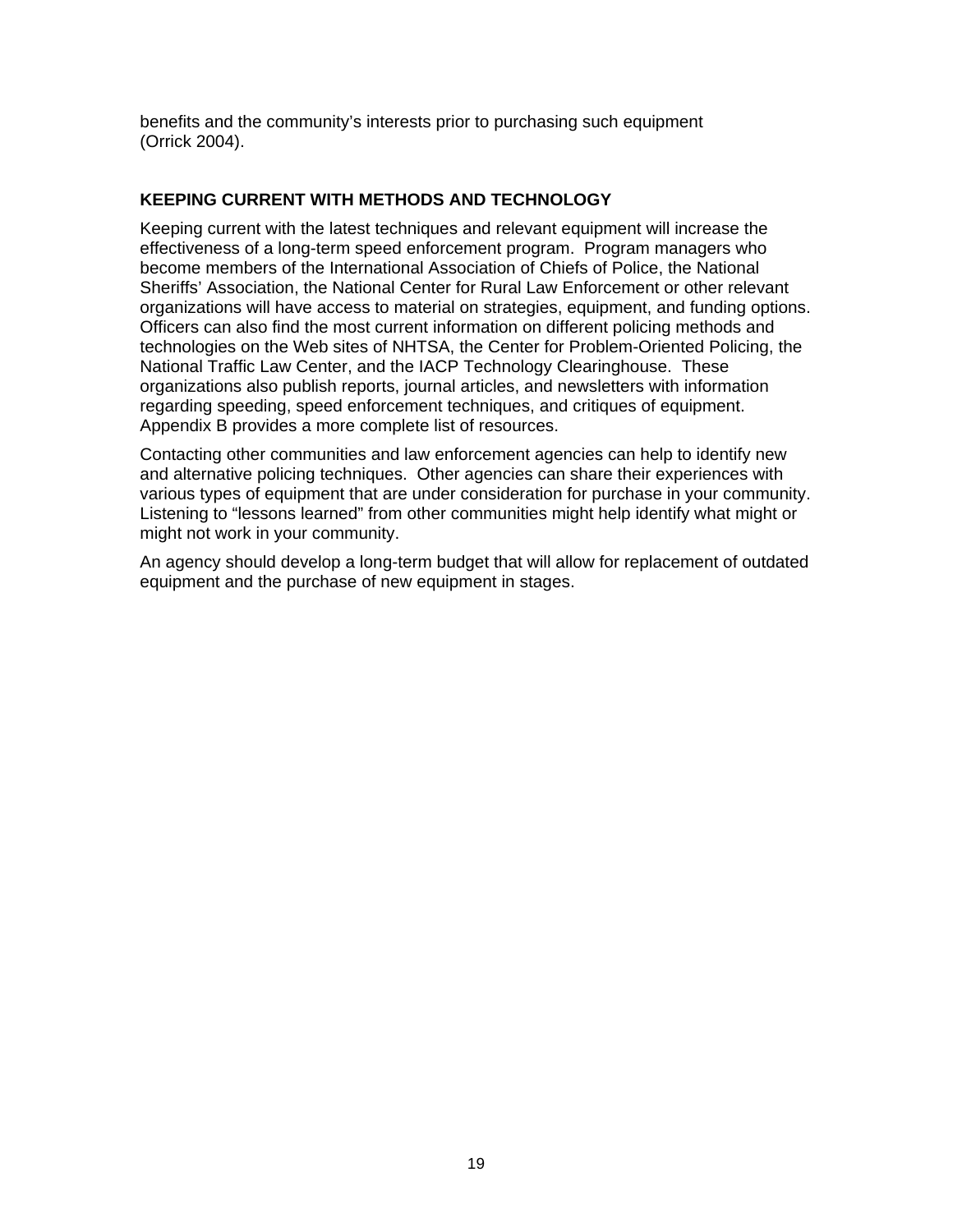# **TRAINING**

Officers participating in a speed enforcement program need to be well trained in speed enforcement techniques, measurement devices, and the goals and objectives of the speed enforcement plan. Personnel may be assigned duties as specialized traffic enforcement officers or more generally as patrol officers who conduct traffic enforcement alongside their other duties. Training and certification on the use of radar, LIDAR, or other evidentiary speed measurement devices is normally required by law enforcement agencies in the United States, and in many cases such training is required by State statute. Proper training helps ensure that the officer's testimony and the measurement device's readings meet the standards of evidence and thus are sufficient proof of speeding to sustain a conviction for the offense.

Comprehensive training on speed enforcement includes background on the relationship between excessive speeds and crashes, procedures for deployment, use of speed measurement equipment, apprehension of speed limit violators, interaction with the driver and other occupants, examination and investigation of license and registration documents, citation preparation, and court testimony. Training on the use of speed measurement equipment includes the theory of how the instrument works, operating procedures, legal considerations, and field exercises. In most jurisdictions recertification is required and conducted on an annual or biennial basis. Training on equipment may be conducted by law enforcement, civilian, or manufacturer's personnel. The Speed Measuring Device Operator Training Program has been developed by NHTSA for law enforcement agencies to use for this training need.

Specialized training, course materials, and other resources are available from:

- State police academies,
- IACP,
- National Sheriffs' Association,
- International Association of Directors of Law Enforcement Standards and Training – courses institutionalized in the States as Police Officer Standards and Training (P.O.S.T.), and
- NHTSA Enforcement and Justice Services Division.

The amount of training for speed enforcement varies considerably among agencies; 40 hours or more each on radar or LIDAR is not uncommon. In some States, training documentation must be available for presentation in court and formal reevaluation is conducted on an annual basis for each type of equipment.

Although most of the formal training has been standardized at the State level, there are methods used by individual law enforcement agencies to supplement the basic training. Many agencies use roll call training or periodic updates to review best practices for conducting speed enforcement. Some agencies have developed online training that may be accessed by staff to enhance in-person training sessions.

# **IDENTIFYING AN ENFORCEMENT THRESHOLD**

The Governors Highway Safety Association (GHSA) Survey of the States on speeding found that in most States the public perceives that there is a cushion or threshold above the speed limit in which officers will not cite offenders. In many of the States this is the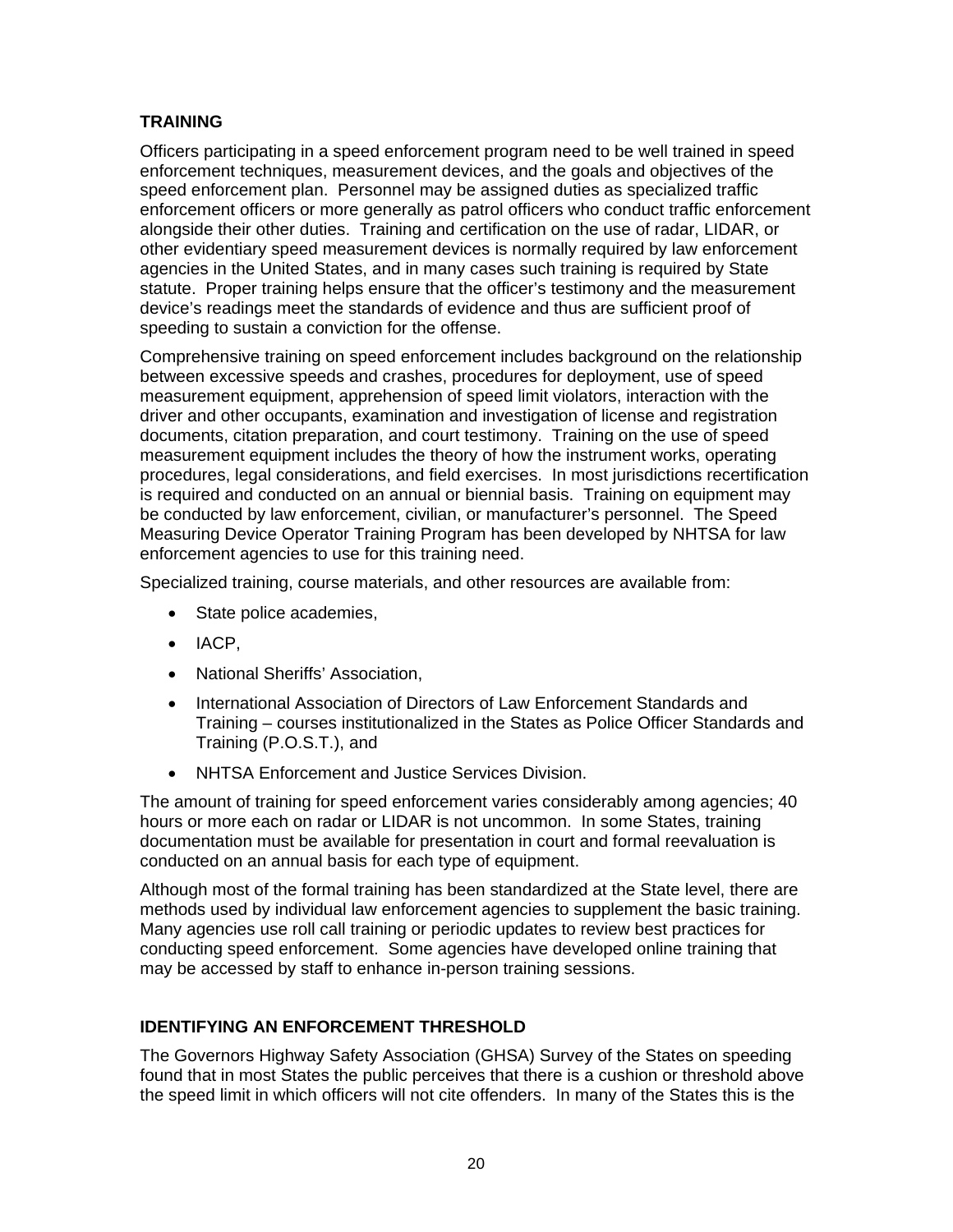enforcement practice, usually allowing for a threshold between 5-10 mph above the speed limit (GHSA, 2005).

While speed limits are legally binding, some tolerance is often applied in order to focus enforcement on the most dangerous vehicles. An officer is usually provided some discretion in whether or not to issue a ticket for a speed that is just a small amount over the speed limit. Because it is difficult to cite drivers who are operating a vehicle within a couple of miles per hour of the limit, most jurisdictions adopt an enforcement threshold either officially or unofficially.

Law enforcement personnel, the courts, and the public should have a clear understanding of the enforcement threshold. Since absolute "zero tolerance" enforcement is generally not feasible but a very tight threshold is acceptable under limited circumstances, it may be more suitable to use "the equipment manufacturer's specification for measurement precision" as a definition of the enforcement threshold (NHTSA, 2005a).

A tighter enforcement threshold is appropriate for speed zones where the speed limit has been set using the engineering or rational methods. When speed limits are based on the  $85<sup>th</sup>$  percentile speed of free-flowing traffic in combination with a review of crashes and roadway design factors, the threshold may be just a couple of miles per hour and should be based on review of speed data.

Enforcement thresholds may be adjusted over time as the speed enforcement program in a community grows and becomes more widely known, especially when done in combination with a review of speed limits. When a rational limit is first implemented, the threshold may begin at a higher level such as the  $90<sup>th</sup>$  or  $95<sup>th</sup>$  percentile speed and after a short time be reduced to near the 85<sup>th</sup> percentile, close to a "no tolerance" policy for those locations.

Once an enforcement threshold policy is decided, a consistent approach is important to maintain public confidence in the enforcement program. It may be useful to prepare written enforcement guidelines or a table breaking down enforcement threshold recommendations by road, speed limit type, and speed limits.

#### **HOURS AND DAYS OF OPERATION**

The hours and days of operation should be directed on the basis of the speed and crash data collected at each of the sites. The distribution of speeds should help determine the appropriate times to conduct speed enforcement.

Although maximizing the number of hours conducting speed enforcement is important, the decision on the number of hours must take into account the staff and funds available. The initial enforcement effort may be more vigorous (e.g., every day or every few days), followed by less frequent visits, with the followup schedule determined on the basis of speed data analysis. Three to six months of enhanced and concentrated enforcement in a selected speed zone followed by periodic visits every 45 to 60 days is suggested as a starting point.

#### **CITATION PROCESSING AND RECORDS**

Maintaining up-to-date records of citations allows a law enforcement agency to track ongoing activities and plan future enforcement actions. Tracking the activities within a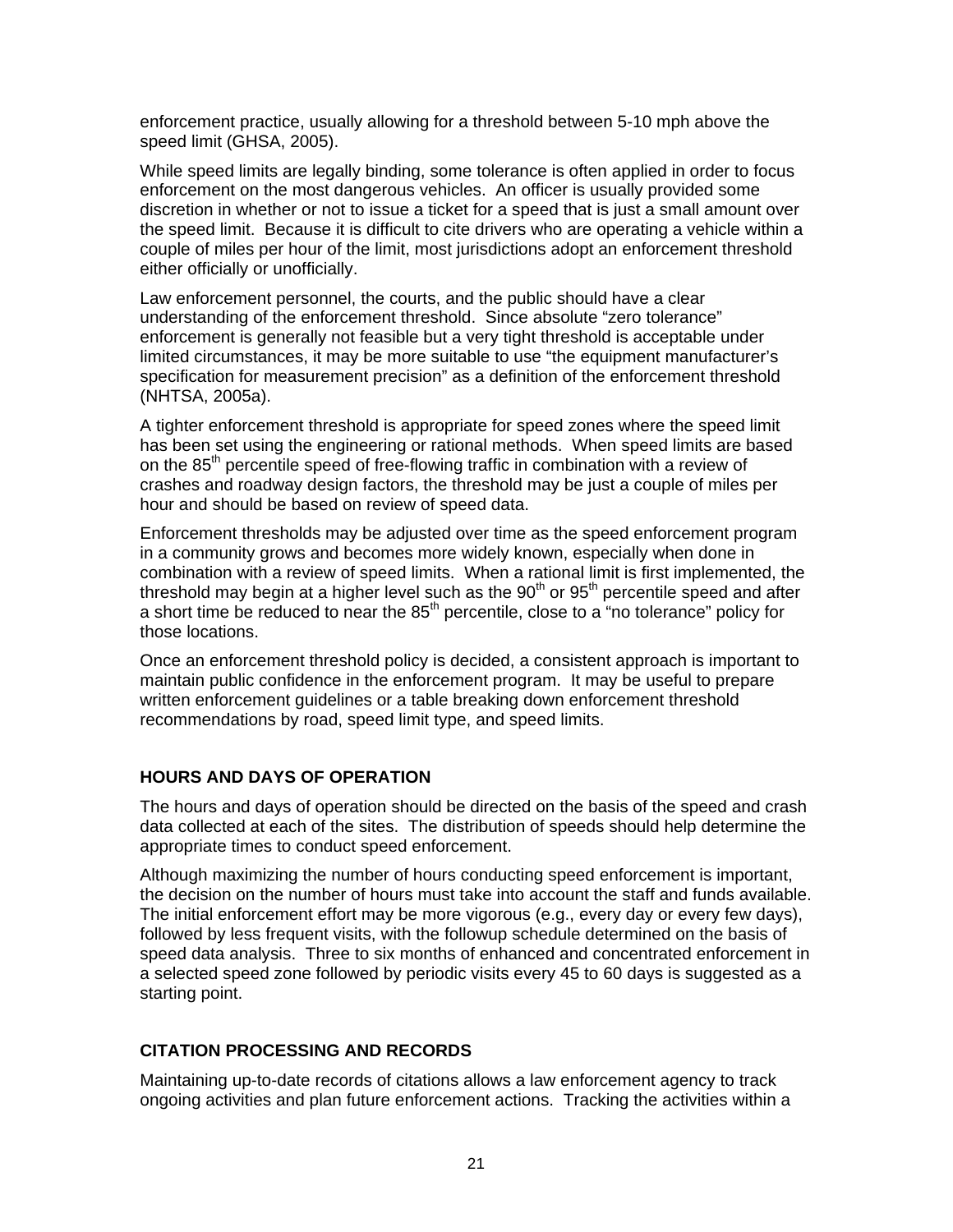speed enforcement program may require modifications to the agency's record-keeping system so that all arrests made as a consequence of traffic enforcement stops are available for analysis (NHTSA, 2000). Details about the types of citations issued and other arrests that occur during speed enforcement activities, including criminal arrests, may be used in reports and presentations to bolster support of the program.

Many departments use computerized systems to track citations. Some departments have electronic citation systems that record each citation on a laptop or pocket personal computer as it is issued, while others manually enter citation information after the fact. Adjudication of citations is often tracked within the court system's computers, although citation information may only be available in the court records system after the charge has been adjudicated. If a computerized tracking system is not available, the officers may manually track their traffic citations on an activity log.

# **RESOURCE MANAGEMENT**

A law enforcement agency needs to plan and manage the budget and allocation of personnel and equipment for day-to-day operations of the speed enforcement program. Budget constraints should be considered when deciding on the types of services and equipment to be employed. Reporting the program's accomplishments to higher levels of command within the law enforcement agency, to the local governing body, and to the public in terms of the number and types of actions and speed and crash reduction can help sustain or increase the program's budget.

If funding is cut it is important to remain committed to the program. If resources are diminished, the effort may be concentrated on a smaller set of the highest priority sites, based on speed and crash data and citizen complaints. Delivering a prioritized set of speed enforcement services to the extent possible consistent with the stated program objectives will improve the likelihood of acquiring funding in the next budgetary cycle.

# **INTEGRATING WITH OTHER LAW ENFORCEMENT OBJECTIVES**

A law enforcement agency can sustain a long-term speed enforcement program by integrating the program with other law enforcement objectives. The motor vehicle is a primary tool used by criminals while engaging in illegal activities, including armed robbery, drive-by shootings, drug deals, and carjacking. Vehicles are used to reach the scene of a crime and to elude the police. Increasing vigilance in traffic safety in the community can also have an effect on local criminal activity. During routine traffic stops, officers frequently identify individuals with outstanding warrants or who are suspects in various illicit activities.

Some law enforcement agencies have a dedicated traffic division as well as a general patrol division. Within these agencies it is a common misconception that the traffic division is solely responsible for enforcing traffic laws, while officers from other divisions are responsible for enforcing all other violations and crimes. Program managers will need to stress to all officers the need to recognize that traffic enforcement is part of their duties and responsibilities in the community.

Law enforcement agencies may track the results of routine traffic stops and use their findings to promote the speed enforcement program. Officers can report how often routine traffic stops in their community have revealed greater violations or illegal activities. Information on the number of criminal stops made in the course of traffic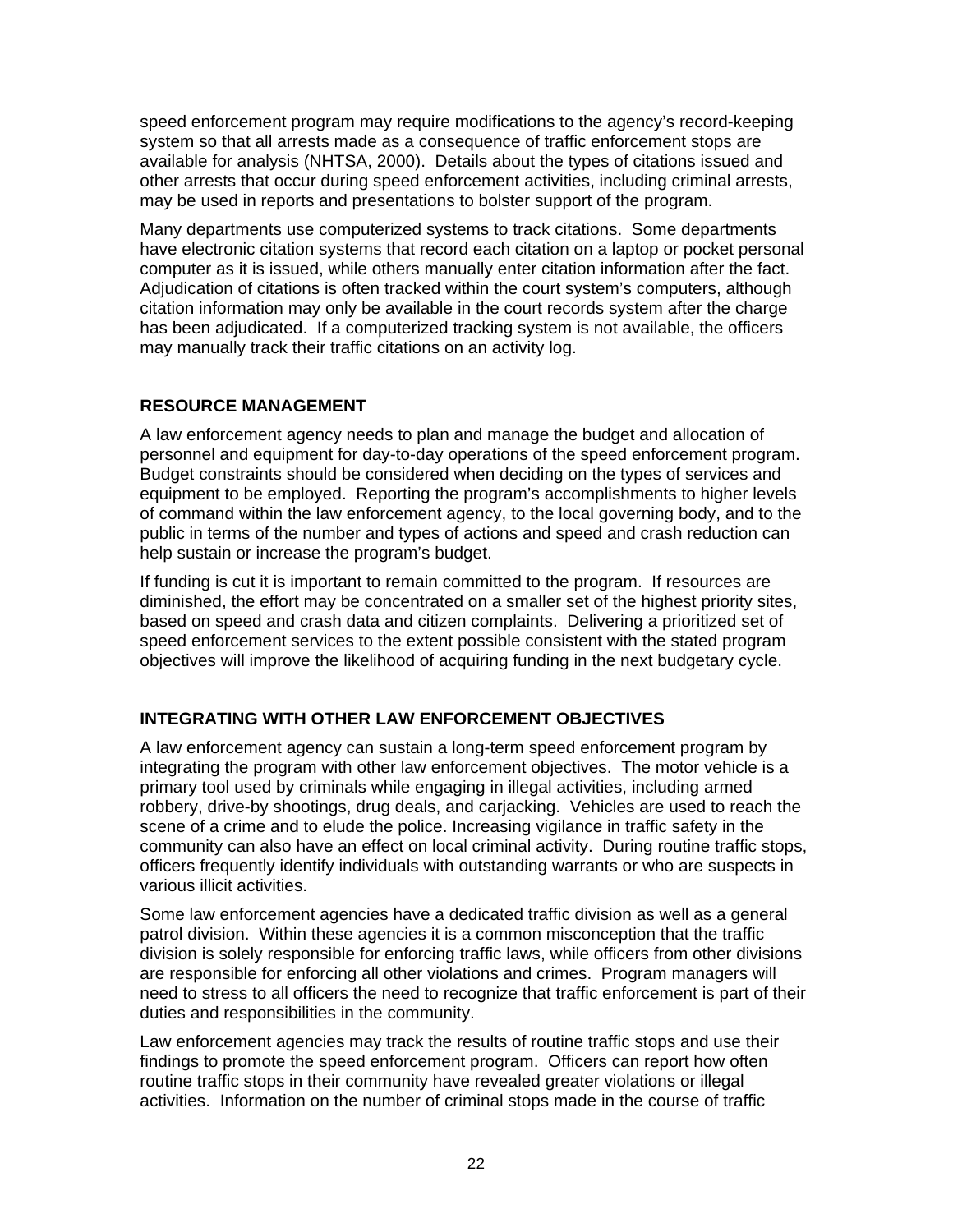enforcement activities may be used to garner further recognition and appreciation of the speed enforcement program.

#### **ENCOURAGING CREATIVITY AND INITIATIVE AMONG ENFORCEMENT PERSONNEL**

Sustaining an effective speed enforcement program requires motivation to remain dedicated to the objectives of the program. One of the most important ways to motivate and focus officers on speed enforcement is to ensure that the agency's commitment starts at the top of the chain of command. Successful programs have demonstrated that when the leadership of the law enforcement agency supports and is engaged in the speed enforcement program, the line officers will follow. For example, one large State highway patrol deploys all of its personnel, including the higher ranking officers from headquarters, to the field to participate in traffic law enforcement during high-profile events such as holiday weekends. Their motto is that everyone who wears the uniform is a traffic officer. When the line officers see the Commissioner on the side of the road enforcing traffic, it inspires them and reinforces the importance of their work.

Another approach to encourage staff support for the speed enforcement program is to permit the officers to use their own experience and discretion. For example, during the early stages of the program officers may be encouraged to participate in the decision making process and take the initiative in planning and conducting operations. Officers soon realize that "little stops result in big stops," that their traffic enforcement actions reduce crime, and that they create a safer environment for residents. Line officers may also be encouraged to present innovative ideas to reduce high speeds on the roadways as part of a speed enforcement campaign. When their recommendations are incorporated into the program, the officers will see that the program reflects their input and will become more highly motivated.

In some cases officers may feel that speed enforcement is disconnected from their work in criminal law enforcement or even in traffic enforcement. Some steps to prevent resistance within the law enforcement agency are to avoid setting quotas, rotate personnel, schedule speed enforcement in such a manner that it is not monotonous, and combine speed enforcement with other enforcement activities so that the efforts are diversified (IACP, 2004). Applying the principles of community policing and problem solving to traffic safety issues may also reconnect speed enforcement activities to the broader law enforcement objectives of officers.

#### **AWARDS FOR OUTSTANDING PERFORMANCE**

Recognition of officers' efforts and accomplishments can be used to motivate participants and strengthen the speed enforcement program. This recognition demonstrates the value of traffic enforcement within the agency.

Recognition of a job well done can take a variety of forms, including:

- a letter of recognition prepared by a supervisor for the officer's permanent file, which is important to the officers on both a personal and professional level;
- a wall plaque that is updated annually to recognize officers who were successful in speed enforcement as well as other areas of traffic enforcement;
- presentation of the "Chief's Coin" to officers who perform above expectations;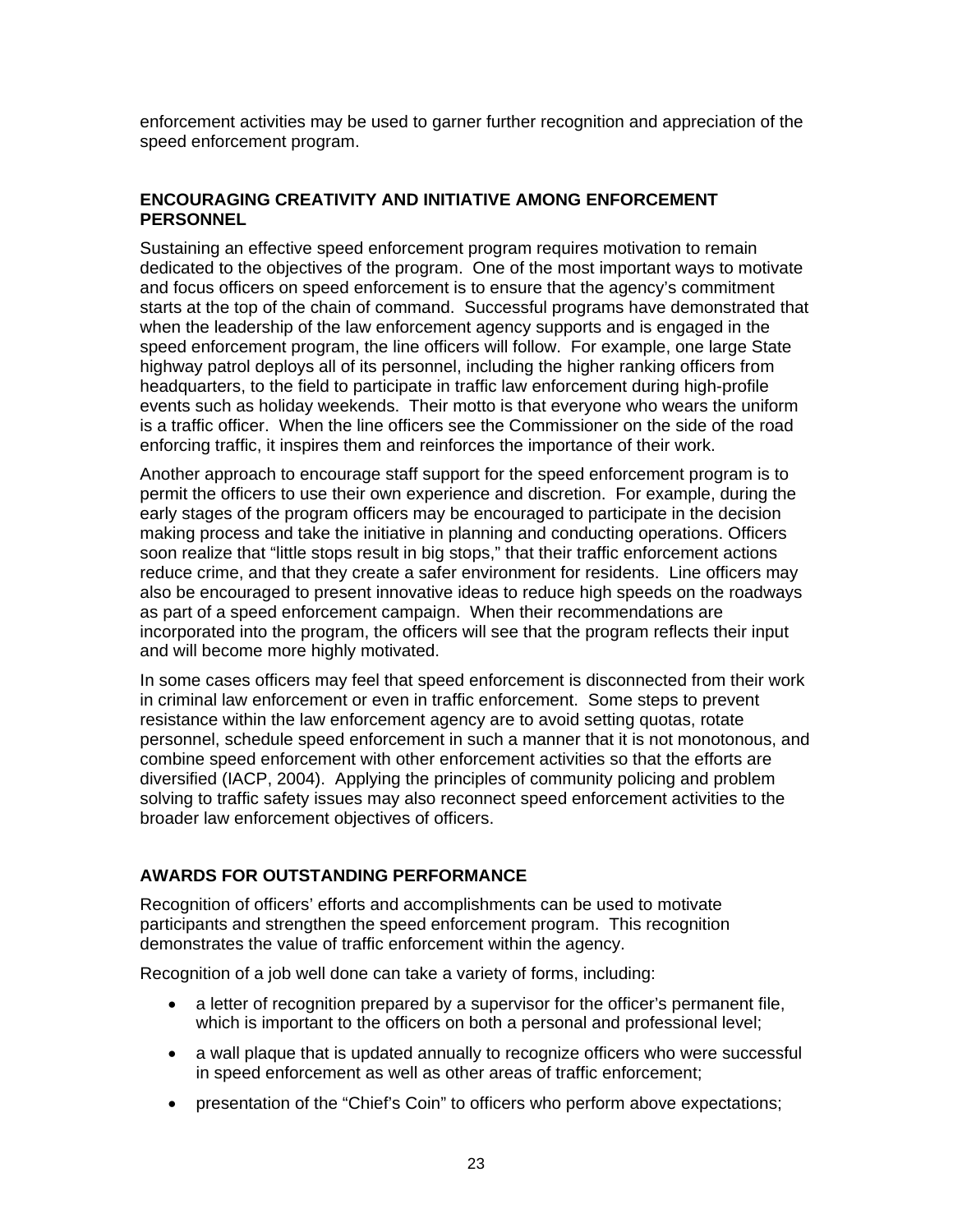- annual ceremonies to recognize officers with excellent performance records, such as an "Officer of the Year" recognition ceremony; or
- provision of new equipment to top-performing officers.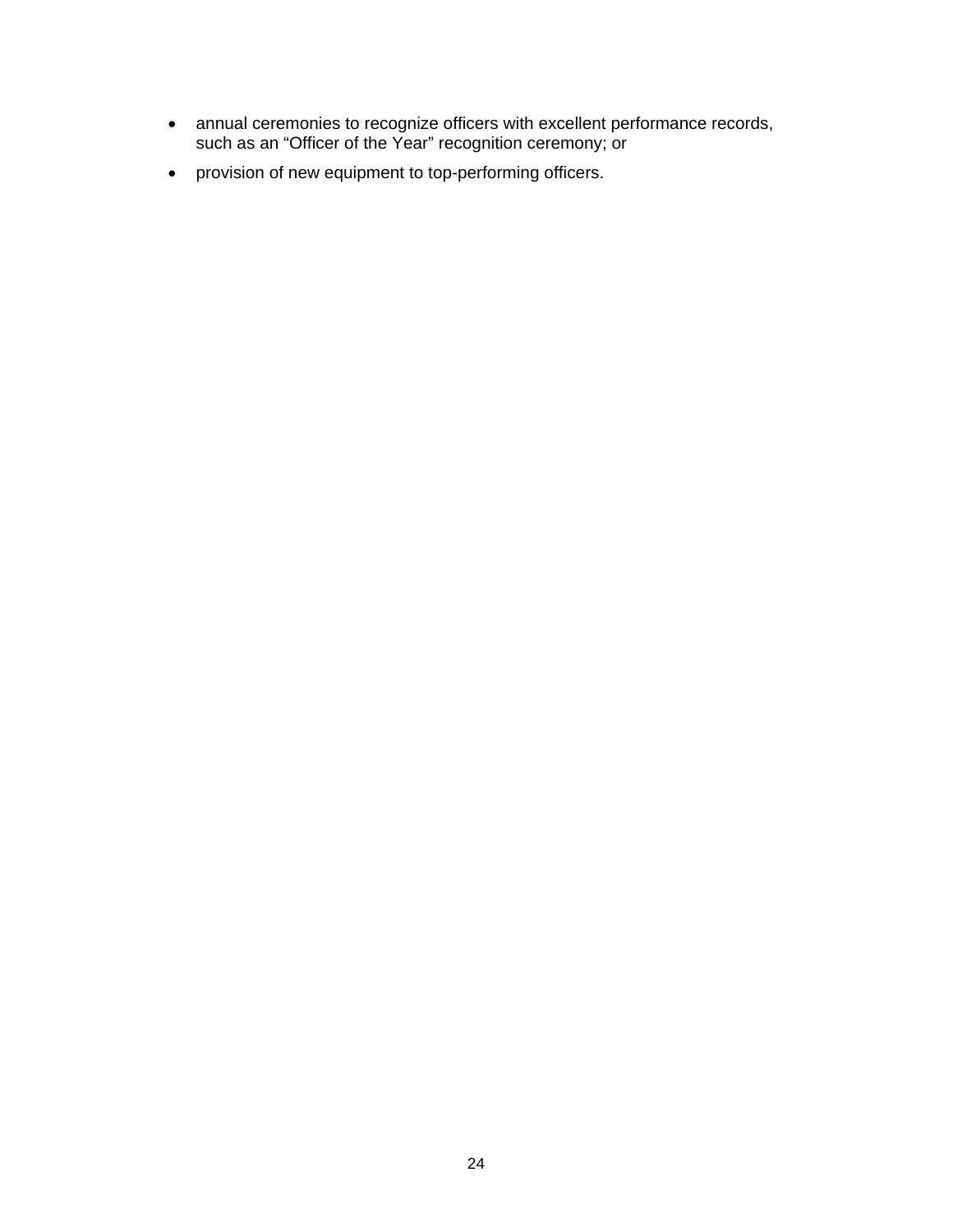# **CHAPTER 5. ROLE OF ENGINEERING**

Traffic engineers are responsible for decisions regarding design features of roads and for measuring vehicle travel along roadways.

## **WORKING TOGETHER TO IDENTIFY ROAD SAFETY ISSUES**

Traffic engineering and law enforcement have a common goal of moving traffic efficiently and safely. Roadway design is a key factor in determining travel speeds and may influence crash risk. Traffic engineering has the responsibility for designing and maintaining roadways. This role often extends into establishing speed limits and collecting information on prevailing speeds on those roadways.

There needs to be an established protocol for communication between the law enforcement agency and the traffic engineering department. The agency representatives should meet regularly to review data and should work together to develop solutions to the traffic safety problems.

Many communities depend on a State agency to collect speed data and conduct engineering studies. Program managers may also seek assistance from other sources, such as a regional council of governments or a private engineering firm. Although law enforcement agencies can complete the speed studies themselves, any assistance with data collection or analysis will allow officers to focus additional enforcement hours in the field.

## **COORDINATING SPEED MEASUREMENTS TO IDENTIFY PROBLEMS AND EVALUATE PROGRAM**

Regular speed data collection along selected roadways is important for both problem identification and program evaluation. Initially, officers can identify potential problem sites using crash and citation statistics and resident complaints and follow up with speed studies when warranted. Once increased enforcement begins on the selected roadways, the sites should be revisited regularly to assess any changes in the roadway conditions and driving behavior.

# **SETTING SPEED LIMITS**

Speed limits are intended to promote public safety by providing information that will help drivers choose a reasonable and prudent speed for prevailing conditions. Posted speed limits seek to confine speeds beneath an upper bound and to produce relatively uniform speed that is not too fast for ideal conditions.

Setting speed limits should be conducted as a formal process that uses information on travel speeds, crashes, road design, and land use to achieve a balance of safety and efficiency. The practice should depend to a great extent on the function of the roadway (e.g., providing safe access to abutting properties on local roads at the expense of travel speed, or minimizing travel time without compromising safety on limited access roads).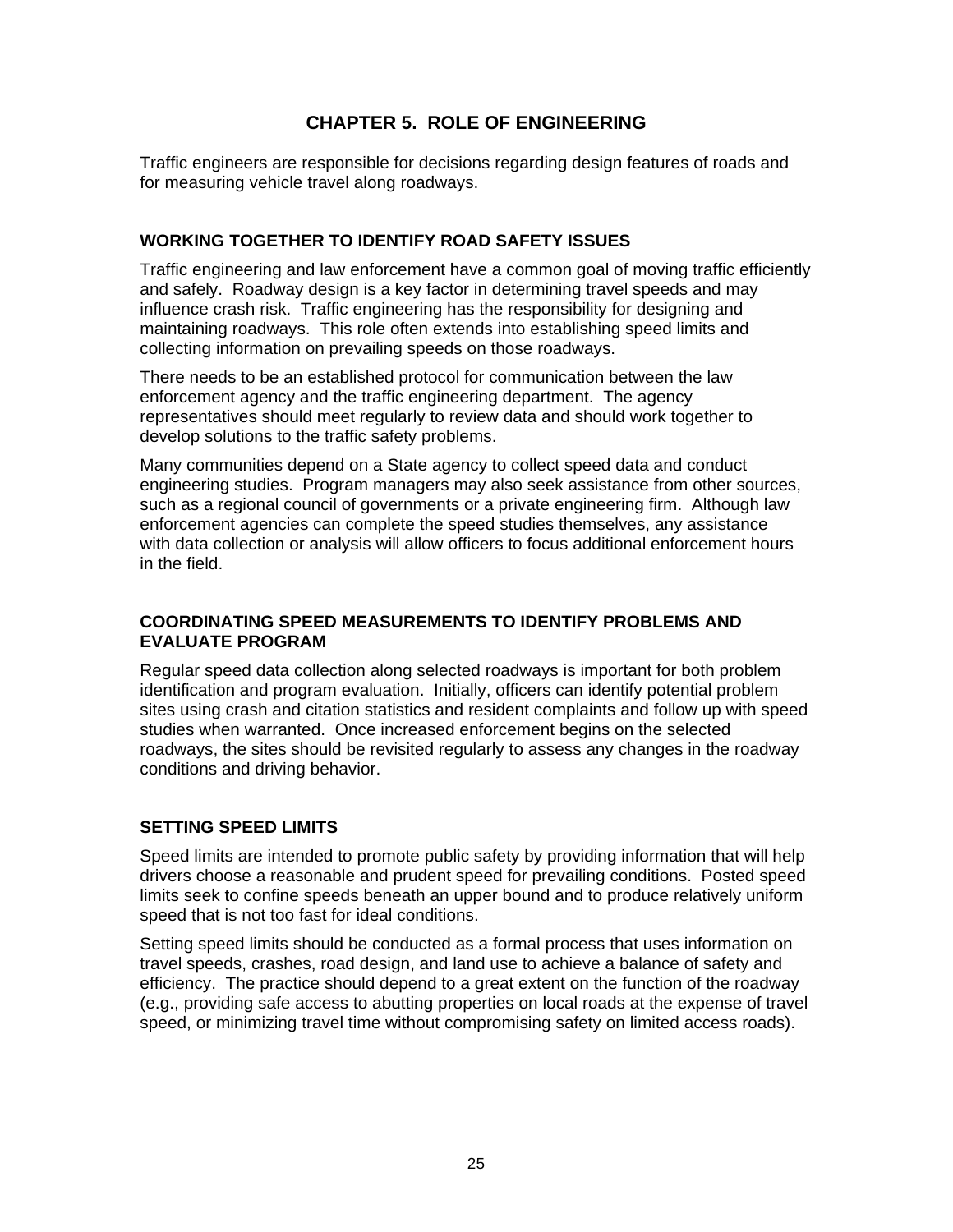Speed limits may be set according to one or more of the following approaches:

- **Engineering study** is most commonly used for speed zones on certain classes of roads where the speed limit needs to be varied depending on geometry and other road conditions.
- **Variable speed limits** are speed limits that are sensitive to changing traffic and roadway conditions.
- **Computerized expert systems** are used to set speed limits for speed zones and are based on a more comprehensive set of decision and judgment rules than basic engineering study.
- **Special situations** often require special consideration and methods for establishing speed limits. *Advisory speed limits* help drivers select safe speeds at hazardous locations. *Nighttime speed limits* are used to reduce the risk of crashing at night due to reduced visibility and driver fatigue. *School speed limits* are established in the vicinity of schools during certain hours. *Work zone speed limits* are intended to reduce speed in areas where sudden slowing and stops are likely to occur.
- **Basic law limit** leaves the decision of what is careful or reasonable and prudent entirely up to the driver.
- **Statutory limits** represent tradeoffs between safety and travel time, and they are established through the political process. These speed limits are arbitrary, not depending on specific road design features or operating characteristics.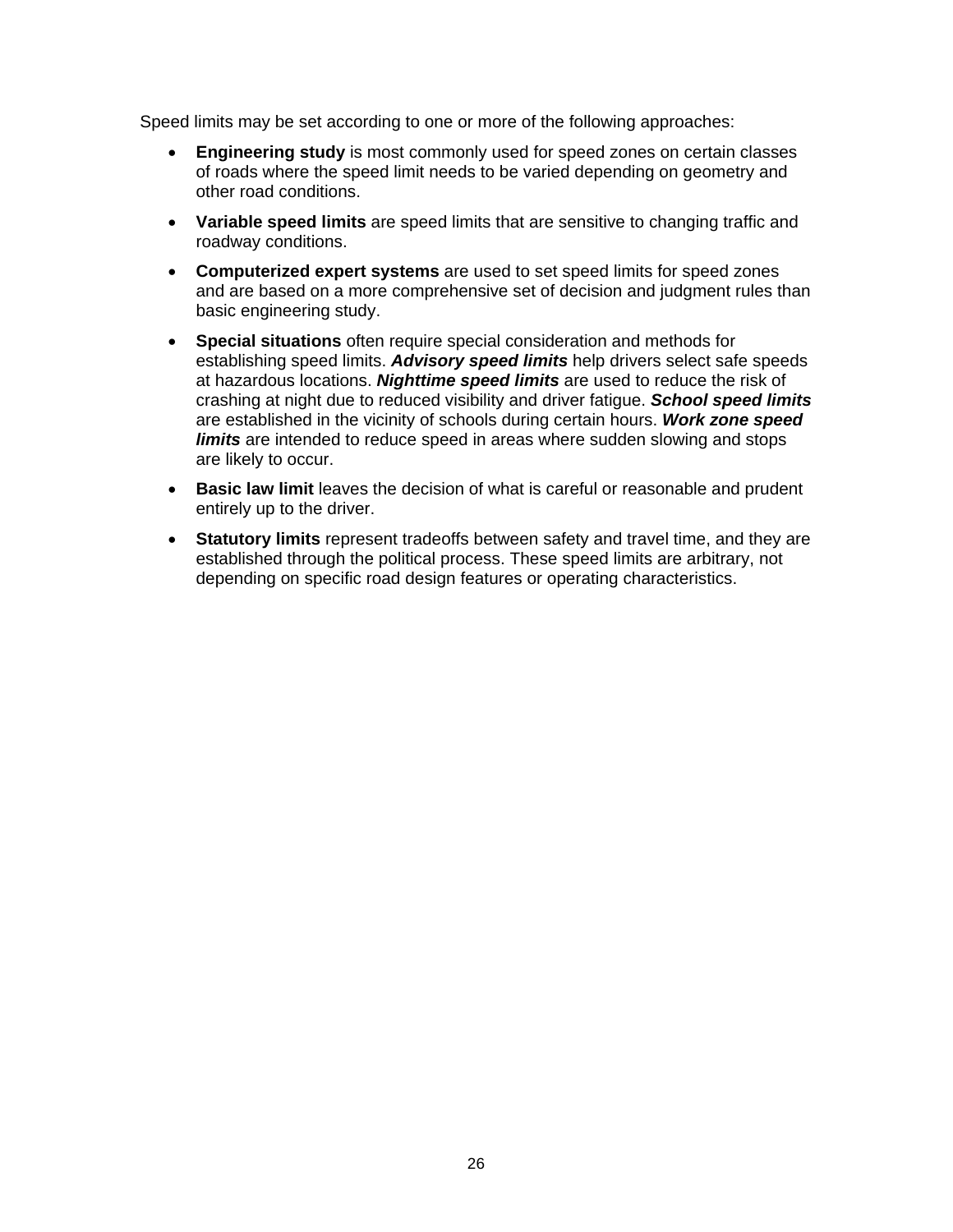# **CHAPTER 6. COMMUNICATIONS PROGRAM**

If the public does not understand the basis for speed limits and the consequences of speeding they are less likely to comply with speed limits. Appropriate media and communications campaigns can fill this gap in knowledge and effectively promote safer speeds. Educating the public on speed enforcement programs helps drivers understand what they may expect from the program, and makes them aware of the full implication of their actions (ACPO, 2004).

#### **ESTABLISHING A POINT OF CONTACT**

Residents in the community should be provided with a point of contact, or representative, responsible for responding to queries on the speed enforcement program. The designated representative may be from within the law enforcement agency, such as a public information officer or community liaison, or from one of the other key organizations coordinating the speed enforcement program. The representative should be well-informed about the program objectives, goals, and activities so he or she can easily address any questions or concerns from the community. Contact information including a telephone number, mailing address, and email address should be provided with any information distributed to the public and should be easily found on the community Web site. The representative may present information on the program at community board meetings, school functions, or other public events. Residents should understand that they can approach the representative to voice complaints, volunteer, offer ideas, and get information about the program.

#### **ENCOURAGING COMMUNITY AWARENESS AND INVOLVEMENT**

In many communities the law enforcement agency does not have the staff necessary to develop a large-scale media campaign single-handedly. However, most communities have concerned citizens or civic leaders who may be interested and willing to get involved in the speed enforcement program.

Establishing a local Traffic Safety Committee is an effective way to get residents involved in the speed enforcement program. Communities can include grassroots components in their speed enforcement program by coordinating with local organizations, the schools, and various youth programs. For example, in one effective community program, the program manager developed an education program using NHTSA brochures and fact sheets on speeding and crashes and presents the curriculum at local drivers' education courses, in high school prior to drivers' education, and to parents.

Speed enforcement programs can encourage resident participation by conducting unique local programs that capture the community's attention. For example, the program could organize a contest to develop a program slogan or message to be included on all marketing and media publications. Alternatively, the speed enforcement program could develop signs, window clings, balloons, etc., that can be used by residents who are interested in lowering speeds in the community. One slogan that is widely used in many jurisdictions is "Keep Kids Alive… Drive 25"; this campaign was designed by residents of Nebraska and is currently used in 700 communities throughout the United States. The goal of this safety campaign is to raise the compliance of drivers to drive at the posted speed limits.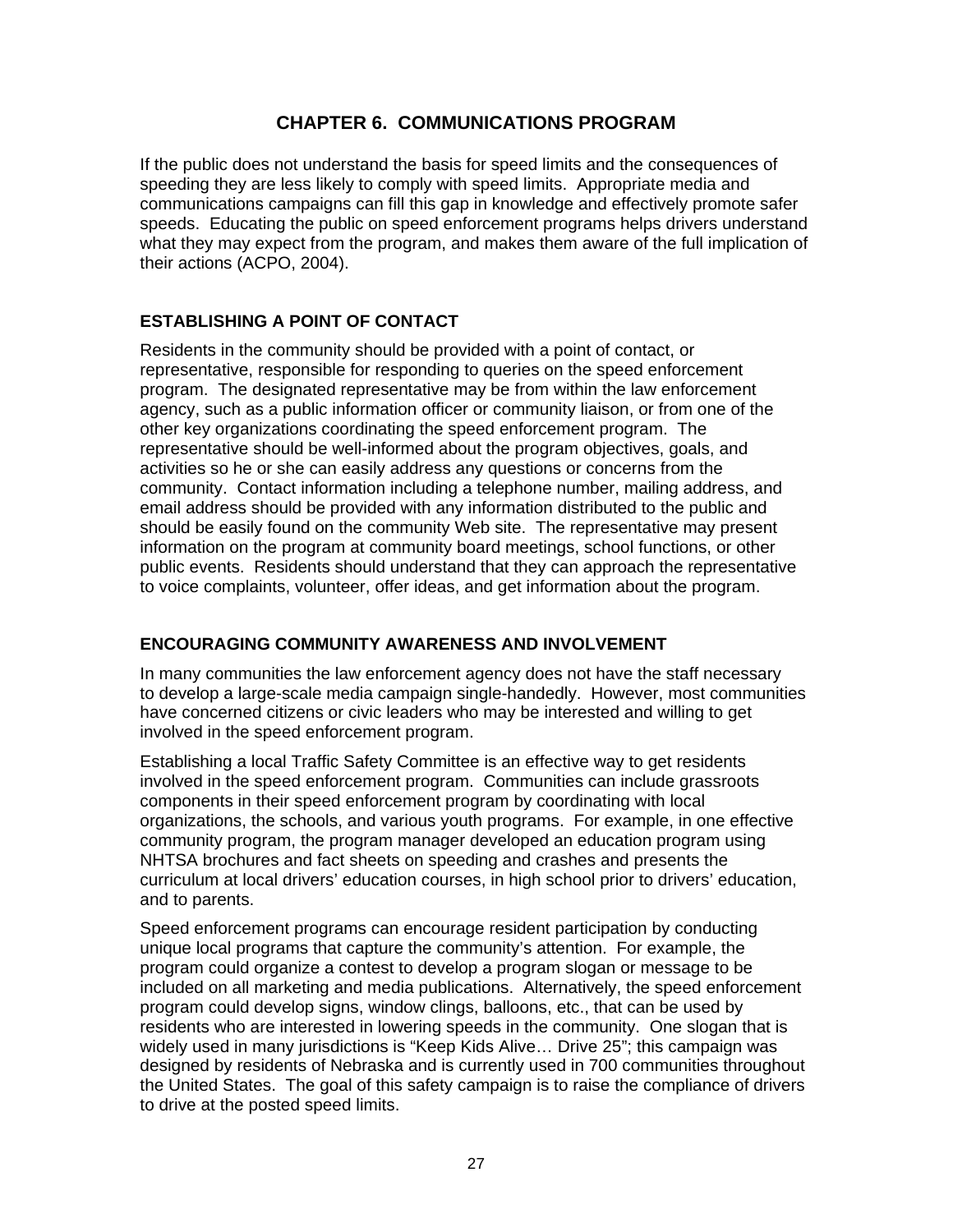SMART trailers and speed reader boards are speed measurement devices that are used to raise community awareness of speeding and the enforcement program. Program managers can recruit resident volunteers to operate speed reader boards and monitor speeds in the community. The volunteers pick up the equipment from the police department or meet with an officer in the field to receive the equipment on site and then record license tags of vehicles traveling in excess of the speed limit. A formal letter from the law enforcement agency, including the date, location, speed, and vehicle information, may be mailed to the vehicle owner.

Residents should be informed about the speeding problem in their community and given details regarding the speed enforcement plan and sites through community meetings, the department Web site, or local newsletters. By providing information on how sites are selected and showing that enforcement is driven by data rather than by revenue, the agency is likely to increase public support.

# **ROLE OF MARKETING AND MEDIA**

An effective media campaign can increase voluntary compliance as well as increase the deterrent effect of the enforcement program. The major objectives of the media campaign are to:

- make traffic safety an integral part of the public agenda;
- enhance the deterrent effect by increasing perceived risk of detection and of crashes due to speeding;
- provide support for law enforcement activity by correlating enforcement with the reduction of crashes and injuries; and
- provide information that will support decision-making processes regarding safety programs and policies (Cameron et al., 2003).

An effective publicity campaign must be supported by the government, community, and law enforcement. Global Road Safety Partnership (GRSP) has provided guidelines on how to develop a strong media campaign (GRSP, 2002). These guidelines include:

- **Define the problem**  Identify the types of behavior to be modified (in this case speeding) and the target group.
- **Consider the relevant information and data sources to be shared with the audience** – The agency may publicize high speeds measured on specific roadways in the community or the numbers of crashes in the past year that were related to speeds.
- **Identify specific venues to be used for the campaign** Include plans for a mass media campaign, community events, or other types of activities.
- **Determine objectives**  Prepare a list of media campaign objectives. The objectives should be specific and measurable. To illustrate, reducing speeds on a neighborhood road may be measured by conducting speed studies prior to, during, and following the media campaign. Increased public awareness of speeding on community roads can be measured via surveys.
- **Agree on supporting activities**  The supporting activities may include elements such as high-profile enforcement, community meetings, events organized by voluntary organizations, or publicity on local radios and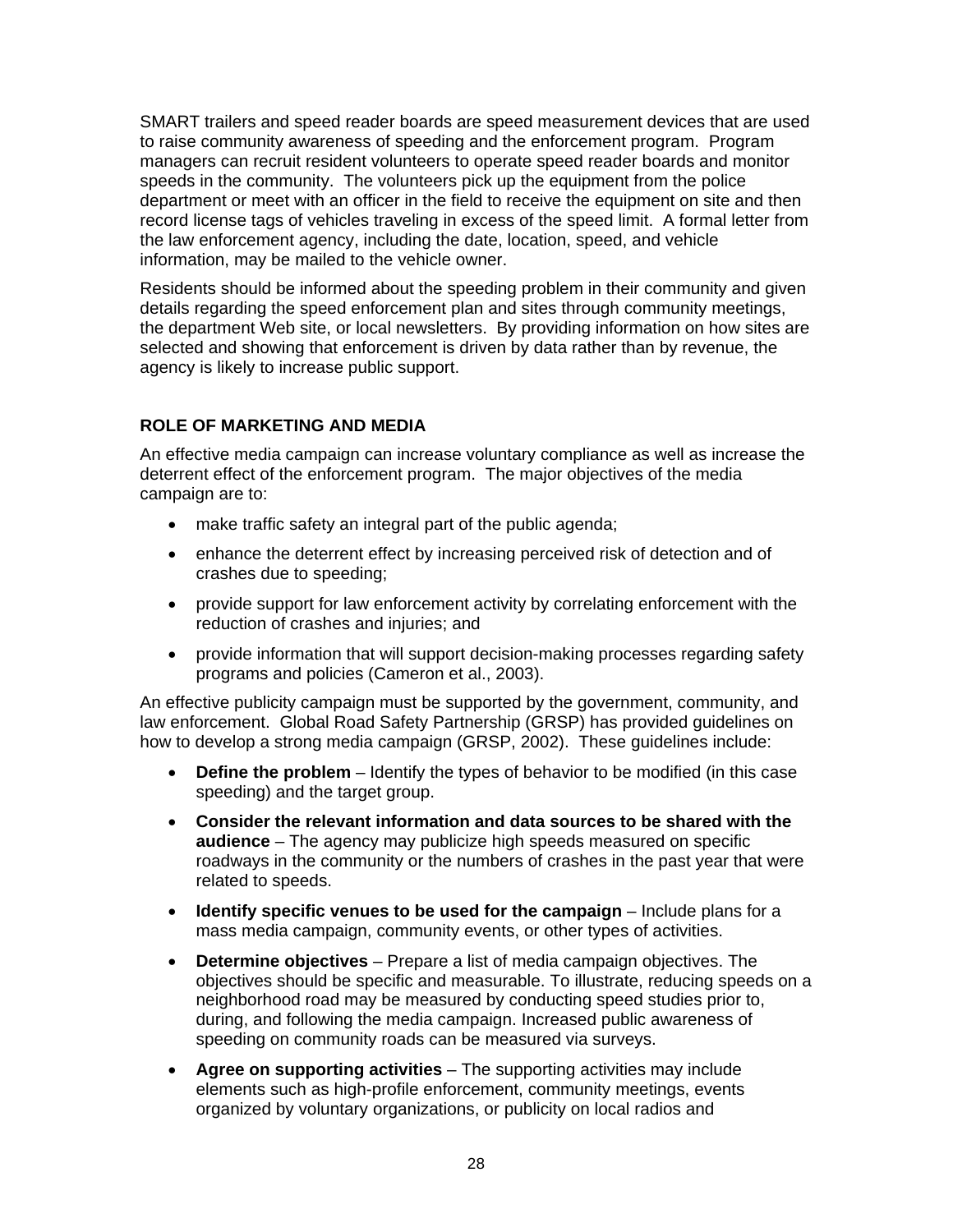newspapers. Key activities that support the goals of the media campaign must be planned in advance. Partner agencies including law enforcement and other community organizations should work together to develop activities.

- **Select a lead agency**  To maximize the efficiency and effectiveness of the media campaign, a lead agency should be appointed to work in consultation with the other partner organizations. The lead may be the law enforcement agency, using a communications officer or other contact within the agency. Other potential lead agencies include the government communications department or transportation department. In some communities the media and communications program is developed by volunteers from among the residents.
- **Use the right skills**  Media campaigns to promote traffic safety require individuals with the following skills:
	- a project manager with the skills to coordinate and deliver the campaign on time and according to the available budget,
	- experienced staff with knowledge in behavioral or social sciences that will work on the content of the campaign and identify the target audience, and
	- media and marketing staff to assist in delivering the message according to a well-designed marketing and advertising program.

Individuals with these skills may be found in local government agencies, business partners, colleges or universities, or volunteer organizations.

- **Create a communications brief**  The communications brief summarizes the goals and objectives of the media campaign, the target audience, planned activities, and potential methods to measure the effects of the campaign. This brief can be made available to partners in the community and the public at meetings or via a Web site or newsletter.
- **Develop the campaign**  During the development phase creative ideas should be designed and tested on a focus group made up of individuals similar to the target audience. Make revisions to the product based on these events. Include suggestions from partner agencies.
- **Deliver the campaign**  Attempt to launch the media campaign with fanfare, including press releases, paid media, and extensive advertising. Reinforce the media message regularly at community events and during any press time. Encourage other stakeholders to use the key messages from the media campaign in any relevant forums in which they participate.
- **Evaluate the impact**  An effective media campaign includes an evaluation piece, similar to the speed enforcement program as a whole. A pre- and postcampaign survey of the target audience can be used to measure exposure as well as effects of the campaign on knowledge, attitudes, and behavior. Behavioral changes may also be measured via speed studies.

Publicity campaigns alone may have a mild impact on attitudes and behavior but work best when combined with enforcement (GRSP, 2002). Ultimately, the greater risk of being stopped and penalized is a stronger motive for reducing speeds than the risk of being in a crash. The use of publicity and media enhances the effects of an enforcement campaign if the announcements on enforcement activities are realistic (Elvik, 2001).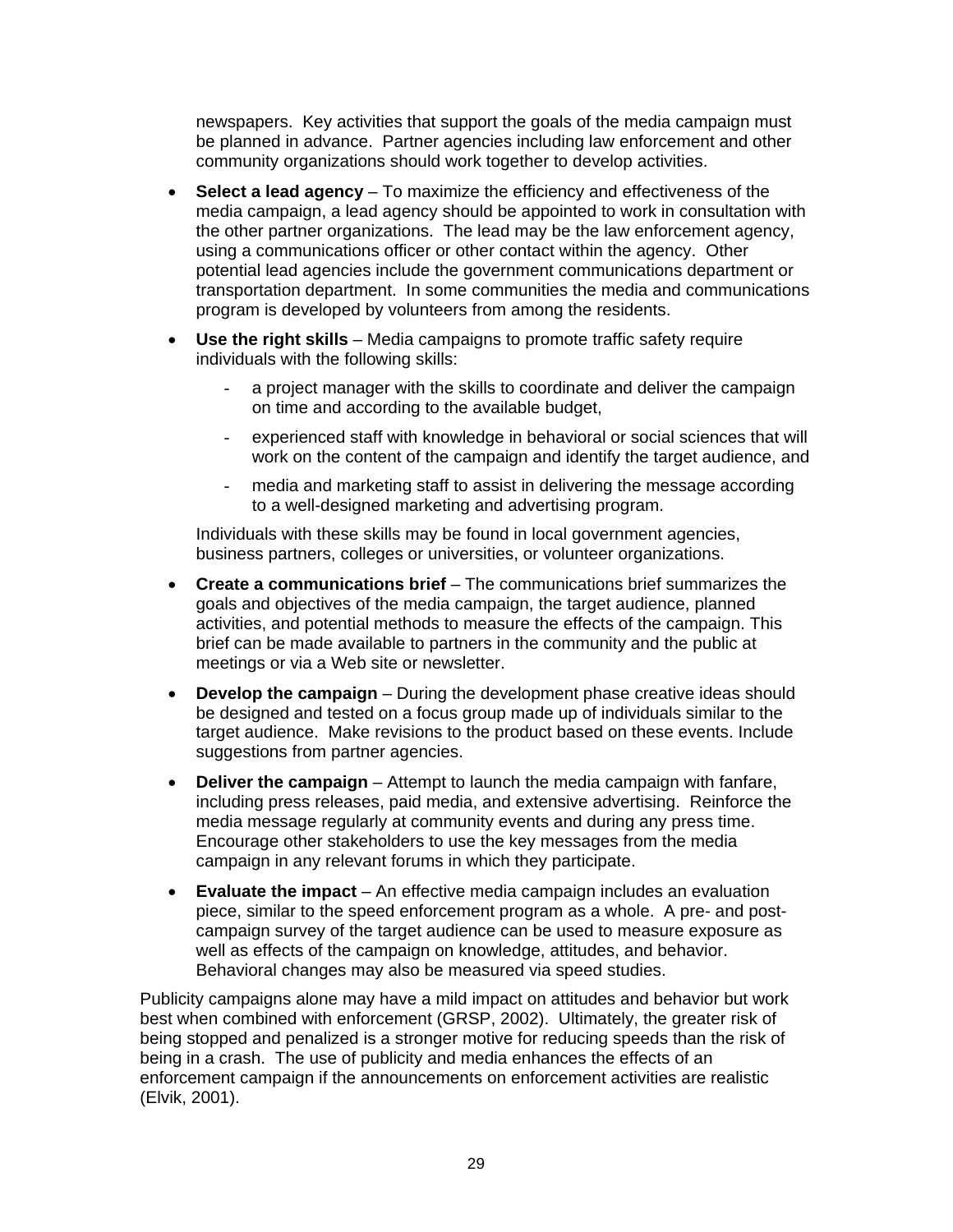#### **NHTSA SPEED CAMPAIGN TOOL KIT**

To assist States and communities in their speed management programs, NHTSA has developed a speed communications toolkit with an enforcement message as well as a social norming message to be used in between enforcement periods. The Web-based toolkit provides earned media templates such as press releases, letters to the editor, op-ed pieces and fact sheets that can be tailored to the specific city, town or jurisdiction, while at the same time providing a means for partnering with other States, communities, and organizations. The toolkit also includes television spots in English and Spanish, radio spots, billboard creatives and posters to support your speed management initiatives.

The toolkit can be found at http://www.trafficsafetymarketing.gov

If your State or community does not wish to utilize the tools developed by NHTSA in this toolkit, we have provided information below for you to begin your own speed campaign.

#### **SELECTING THE TARGET AUDIENCE**

Specific audiences that may be targeted include residents in the community, residents from neighboring communities, young drivers, and/or repeat offenders. Messages may be tailored for each audience according to its characteristics, such as age group, knowledge, and attitudes. Focus groups can be helpful to learn about the types of messaging suitable for a specific target audience, such as radio stations that attract teens, foreign-language radio stations, or billboards at the entrance to the community to inform neighboring residents about the speed enforcement program.

#### **SELECTING THE RIGHT MESSAGE**

An effective message regarding the dangers of speeding and a speed enforcement program is emotive, attention grabbing, and informational; includes an enforcement slant; and provides information on the consequences of speeding. Delivering a strong message requires marketing, social advocacy, and advertising expertise (GRSP, 2002). Stakeholder meetings should be held in the planning and development stages to discuss the objective of the campaign and the type of messaging, activities, and materials that will be developed. It is important to keep the stakeholders involved while the program is running and to get their assistance in presenting the key message of the media campaign in various forums during the course of the program.

It is important to focus on both the content and the style of the message. Where multiple messages are used there should be a consistent slogan or tag line that ties them together. Message content should be realistic and credible. It is more interesting if the message contains new information. The message should be presented in novel ways to gain and maintain attention, especially in a long-term speed enforcement program. Methods to revise and refresh media messaging include meeting with your partners to devise new creative approaches, evaluating the success of the current message and media campaign, and conducting focus groups with representatives from your target audience to assess possibilities for new message content.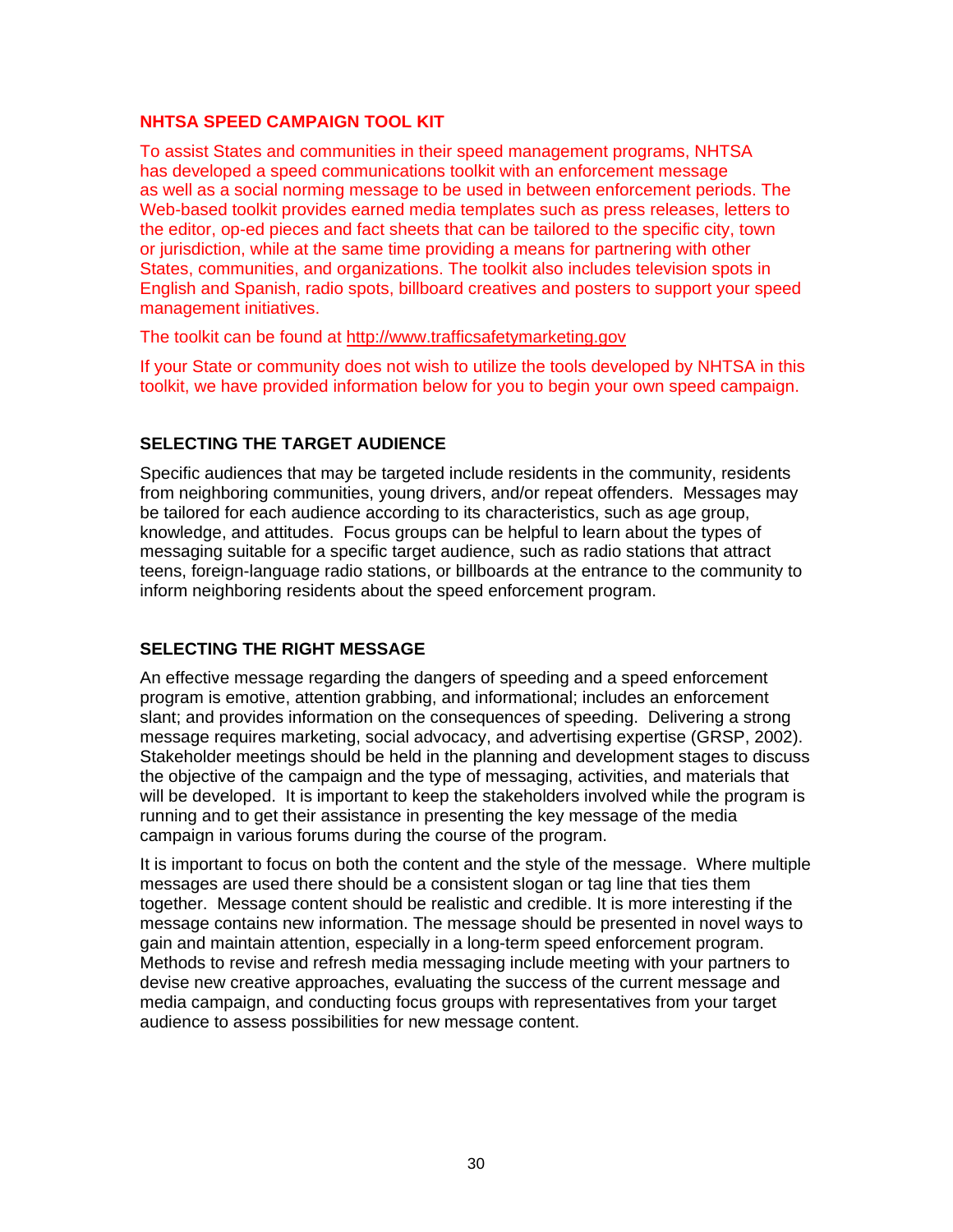### **OPPORTUNITIES FOR COMMUNICATION**

Various modes of communication can be used for informing the public of enforcement activities and the program's goals and progress, as well as for receiving comments and concerns from the residents of the community. Selection of a specific method should be tailored to the characteristics and needs of each community. Opportunities for communication can include the following:

- **Traffic Safety Committee** The formation of a local Traffic Safety Committee can increase community support for speed enforcement efforts.
- **Committee meetings and local government assemblies**  Participation may be as a speaker, a participant in a question-and-answer session, or an expert to support governmental activities.
- **Local radio, including public service announcements, traffic reporting, and paid media** – Use this platform to establish a recognized presence, answer residents' questions, and relate recent or upcoming activities. For example, officers may participate in the morning traffic report on various local radio shows, giving residents an opportunity to speak directly with law enforcement and relate issues that are important to them.
- **Local newspapers and newsletters**  Provide press releases on activities and outcomes of the program on a regular basis. Raise the reporters' interest by encouraging them to ride along and witness the speed enforcement activity in action.
- **A prominent spokesperson** Recruiting a local sports figure or media icon to present the speed enforcement message on the various media outlets may provide an effective boost to the campaign.
- **Fliers and brochures**  These may be used to relate factual information and data, describe activities, and detail the goals and objectives of the program. Fliers and brochures may be handed out in various public venues or mailed to community residents.
- Informational handouts provided by law enforcement personnel Handouts such as a ticket enclosure with information about the risks of speeding and the speed enforcement program may serve as educational material and be distributed while conducting speed enforcement activities.
- **Web sites**  The community and the law enforcement agency Web sites are useful venues to announce program activities, present answers to frequently asked questions, present findings and report program progress, and provide contact information.
- **Fixed billboards, variable message signs (VMS), and speed reader boards**  These may be used to publicize speed-related messages and eye-catching slogans. They may be located in construction zones and school zones, along highways and arterial roadways, and in residential communities.
- **School activities and local grassroots events**  These venues are helpful for face-to-face meetings with community residents. For example, a booth on the speed enforcement program might be set up at a community health fair or on back-to-school night at the local high school.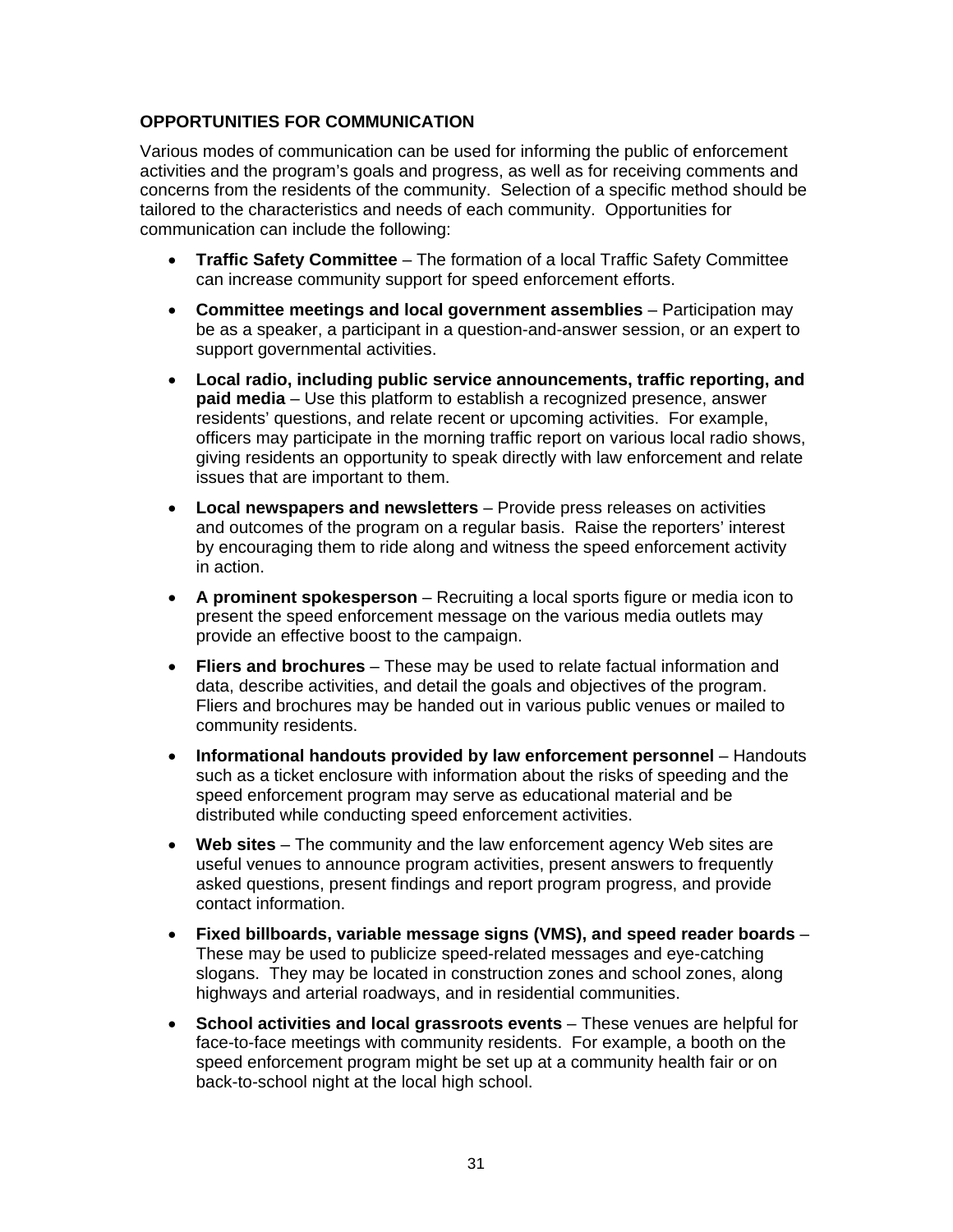- **National or statewide slogans and events** Capitalize on large-scale special enforcement activities and tailor messaging for your community.
- **Annual evaluations and reports**  Furnish partner agencies and members of the community with the program evaluation results in a periodic or annual report. This report may be a short leaflet or a more comprehensive report detailing activities, speed and crash data, and public opinion regarding the program.

### **ROLE OF ENFORCEMENT PERSONNEL**

In addition to their enforcement role, officers may play a part in the media and communications plan. High-profile policing and inclusion of law enforcement in the media campaign send a powerful deterrent message (GRSP, 2002).

Many larger State, county, and city law enforcement agencies have a full-time public affairs unit that deals with public education and outreach. In some smaller organizations the traffic unit takes responsibility for keeping the public informed.

Public awareness of the speed enforcement program can be amplified through the methods of enforcement. For example, all of the jurisdictions participating in a centrally coordinated statewide program may use the same type of vehicle – dark sedans with the agency's name on the side and the statewide logo emblazoned in fiery letters – which enhances the impact by presenting a large unified force throughout the State. Some traffic enforcement units conduct enforcement in groups (sometimes known as a wolf pack) in order to raise visibility and enhance the effects of traffic enforcement.

The message that an officer presents when conducting a traffic stop, possibly including a handout on the risks of speeding, can effectively communicate the goals and objectives of the speed enforcement program and have a lasting impact on driver behavior.

## **DEFLECTING A NEGATIVE IMAGE IN THE MEDIA**

Often a law enforcement agency will receive a negative response from the community regarding speed enforcement, especially if speed enforcement is viewed as a source of revenue. Any media campaign regarding speed enforcement should include an explanation of the rationale for setting speed limits, the risks of speeding, and the importance of increasing public safety. The message should be clear that speed enforcement is not conducted to generate revenue but rather to balance safety and mobility. In fact, the goal is not to detect and punish speeders but to deter speeding in the first place (NHTSA, 2005a).

Maintaining a constructive relationship with the local media outlets is another method to raise the level of positive messaging. Successful speed enforcement programs invite the press to learn more about the program, involve them in plans for future campaigns, and are receptive to traffic reporters and other media representatives about ideas for a media campaign.

#### **MAINTAINING A MEDIA AND COMMUNICATION PROGRAM**

A community may maintain the media campaign by publicizing evaluations of the program and releasing new information and statistics on a periodic basis. Information can be updated on a weekly, monthly, or annual basis via press releases, newsletters,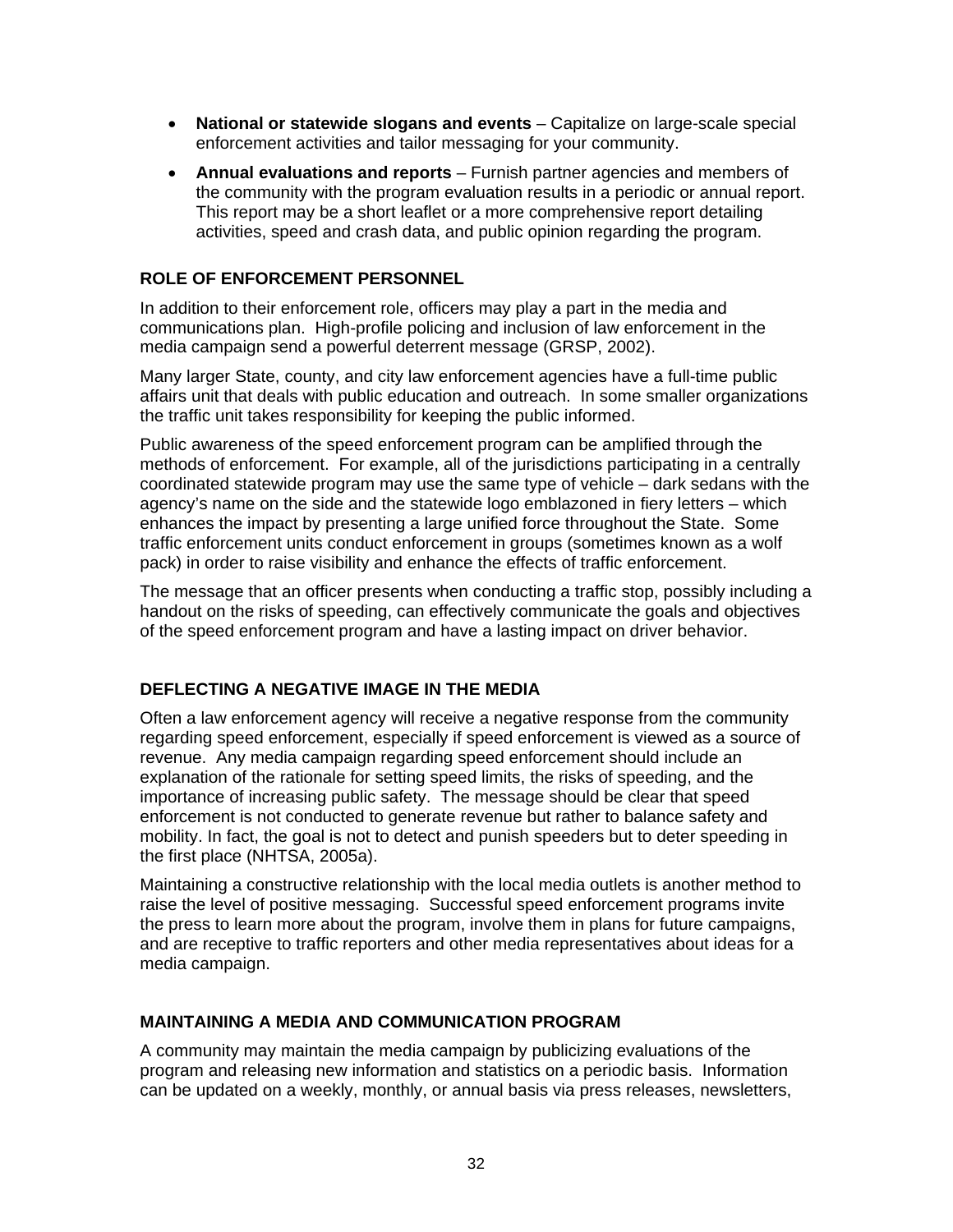emails, Web sites, and school campaigns. It is important to make contact with the press on a regular basis and keep them focused on the topic.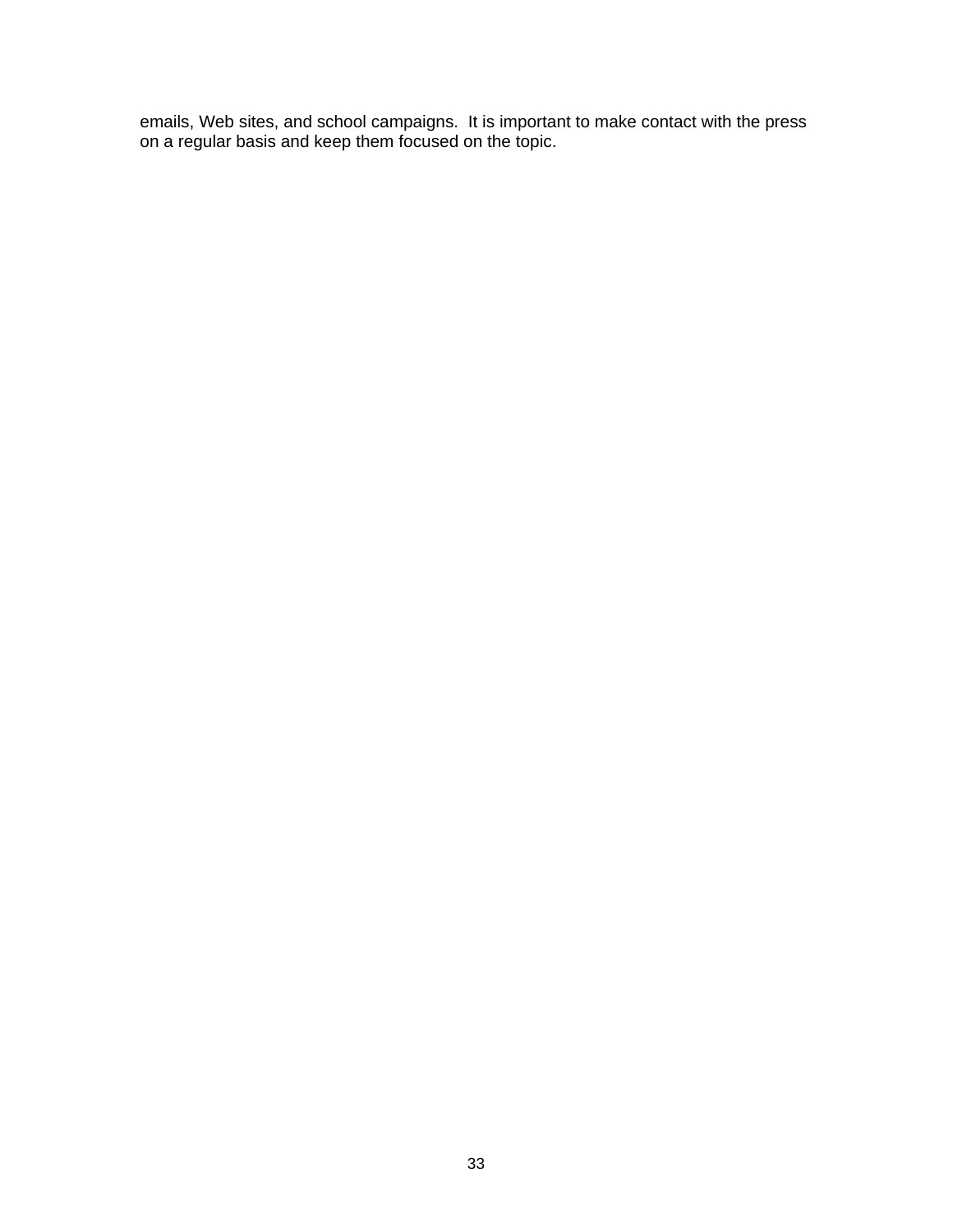## **CHAPTER 7. LEGISLATION, REGULATION AND POLICY**

An effective speed enforcement program depends on the support of local policy makers, elected officials, judges, and prosecutors. Speed enforcement needs to be an integral part of the public policy agenda.

## **COORDINATING WITH POLICY MAKERS AND ELECTED OFFICIALS**

The leadership and support of policy makers are critical to establishing the program's direction and emphasis, establishing a legal basis for the program, obtaining funding, and gaining support within the community.

The local city council or civic association often has input regarding the speed enforcement program. Council committees or civic organizations should include representatives from law enforcement, judiciary and prosecutors, the transportation department, schools, traffic safety engineers, healthcare, and the community. Regular meetings of statewide or local traffic safety organizations or committees are the best way for the various stakeholders to learn about the program successes and share ideas and information.

Policy makers and elected officials often feel a need to respond to complaints made by residents. One way to encourage policy makers to support the speed enforcement program is to invite them to local resident or community board meetings where community members will openly discuss their concerns regarding traffic safety in their neighborhood.

Local, regional, and statewide decision makers should be educated about the importance of enforcing speeds and the role of traffic safety in the realm of public health. The media officer or liaison might use public meetings of elected officials to brief them on the benefits traffic safety will have on the overall safety and welfare of the community.

## **ESTABLISHING A LEGAL BASIS FOR SPEED ENFORCEMENT PROGRAM**

Some communities have enacted resolutions or ordinances that establish a legal basis for the speed enforcement program. When the program is established by resolution or statute in the local laws and ordinances of the community, it provides a solid foundation for the program and legitimizes it to the stakeholders. The resolution represents a clear statement that the governmental leaders recognize the seriousness of the speed-related safety problem and the need to address it by means of a speed enforcement program. It underscores the need for cooperation within the community and among agencies to accomplish the program's objectives. The governing body resolution or statutory basis is likely to include the following components:

- title,
- statements recognizing the problem and its characteristics,
- statements of the approach to countermeasures,
- statements of the desire to establish a program and guidelines for its management,
- resolution incorporating and approving the speed enforcement program, and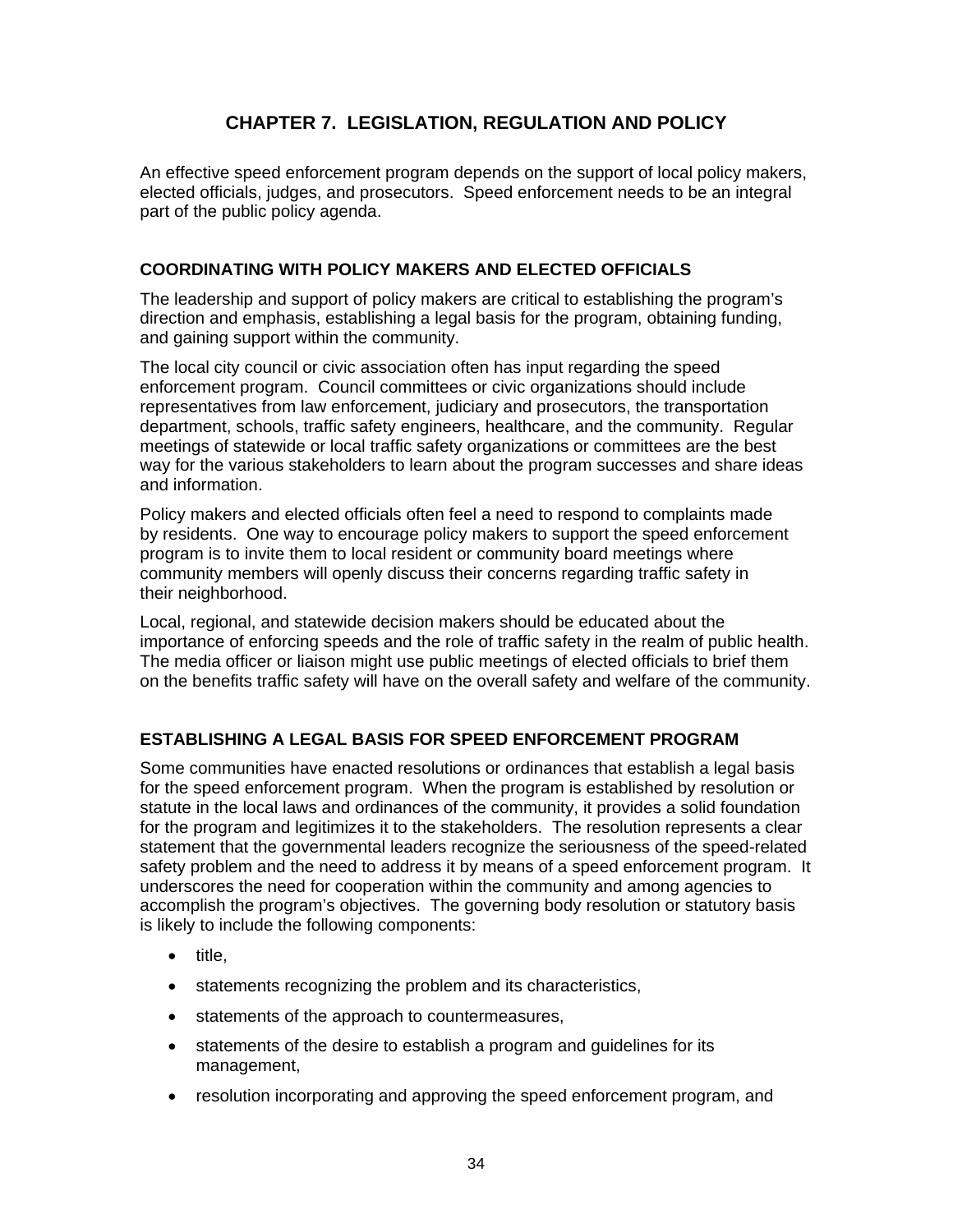• an attachment containing the detailed speed enforcement operation plan.

An example of a model resolution and a list of key elements for a program plan are shown in Appendix F.

#### **COORDINATING WITH JUDGES AND PROSECUTORS**

Speeding violations need to be dealt with seriously and expediently to support law enforcement's focus on speed management. The judiciary and the prosecutorial branch in a community are responsible for adjudicating the citations issued by law enforcement. When establishing an enhanced speed enforcement program it is important to inform local judges and prosecutors regarding the potential for a temporary increase in number of citations issued and to educate them on the value of the program as well as the need to uphold the citations in the courts. Program managers can use the following approaches with judges and other court officials to ensure their buy-in and support:

- Invite the local hearing officer to join the officers in the field to see firsthand that the enforcement principles are sound and the citations are handled correctly.
- Provide the chief judge with an annual informational report that reviews various traffic enforcement issues, including fatalities, crashes, top 10 intersections, etc.
- Meet with local judges on a regular basis and provide them with measurable results of the traffic enforcement program.
- Meet with any newly assigned judges and prosecutors to educate them on the goals and progress of the program, stressing the importance of judiciary and prosecutorial participation in future success.

#### **ESTABLISHING A PENALTY STRUCTURE FOR SPEEDING VIOLATIONS**

The penalty structure may be established via the local legislature or within the courts; however, maintaining a consistent penalty structure for speeding violations enhances the validity of a speed enforcement program. Residents of the community should be wellinformed regarding the penalties for different levels of violations. Licensing point demerit systems with graduated penalties for speeding, excessive speeding, and aggressive driving have helped reduce inconsistencies in treatment of violators (TRB, 1998). In some States the types of charges and penalties are structured on the basis of the level of speeding over the posted speed limit, with lower speeds resulting in civil charges and fines and higher speeds charged as criminal offenses.

Unlike traditional speed enforcement, ASE programs often treat speeding violations as civil infractions, like parking tickets, and this allows for more efficient administrative processing of the violations. In some jurisdictions the owner of the vehicle is held responsible, while in others the driver must be identified.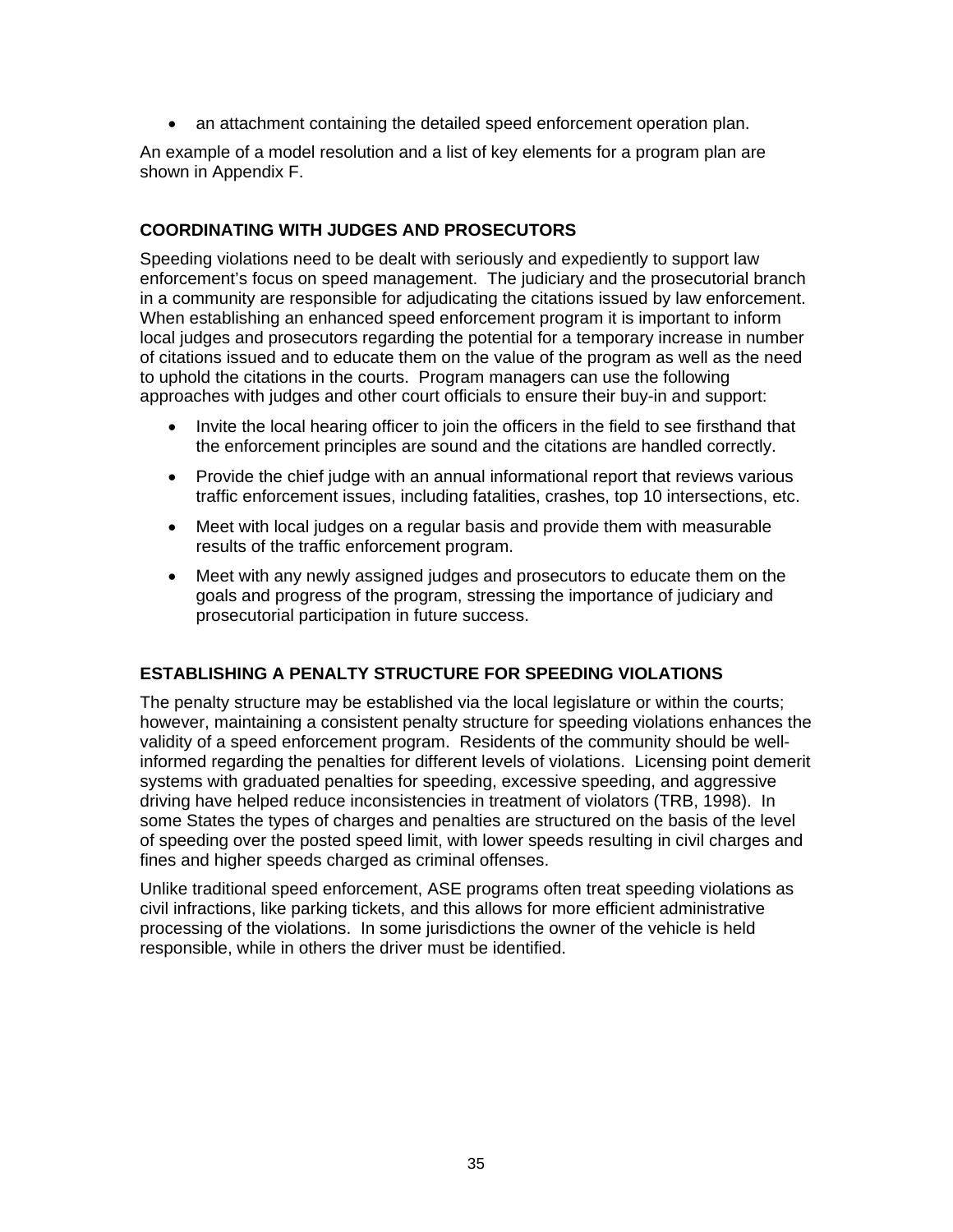## **CHAPTER 8. PROGRAM EVALUATION**

Program evaluation requires effort and commitment. Results identify successes and limitations of the program and can direct future actions.

The effectiveness of any speed enforcement program can be appraised by examining changes in driving behavior and speeding-related crash rates. The evaluation should review all aspects of the program (engineering, enforcement, and marketing and media) and address questions such as:

- To what extent were crashes reduced overall and at the high-priority locations?
- To what extent have speeds been reduced at high-priority locations and in general?
- Was staffing sufficient?
- Were the various agencies cooperative and responsive to the needs of the program?
- Was the choice of speed measurement equipment appropriate?
- Were the strategies for outreach and enforcement countermeasures effective?
- What changes are needed for current strategies and approaches?

#### **REGULAR MONITORING OF SPEEDS, CRASHES, AND OTHER MEASURES**

#### **Speeds**

Speed data collection should be ongoing throughout the course of the program. If possible, speed data should be collected seasonally and for complete 24-hour periods to account for variations in traffic patterns due to changes in weather patterns and by time of day. Measuring speeds at enforcement sites on a regular basis will assist the speed management team in recognizing whether enforcement needs to revisit a location periodically in order to maintain safe speeds. Of particular interest would be measured changes in the mean and  $85<sup>th</sup>$  percentile speeds as well as dispersion of speeds along the enforced roadways throughout the course of the program. Collecting speed data will also allow program managers to calculate the percentages of vehicles traveling a certain speed over the speed limit. That is, program managers might be able to identify the percentage of vehicles exceeding various thresholds (e.g., 5, 10, or 15 mph over the posted speed limits). Tracking changes in these percentages will allow an assessment of how the program is reaching the most aggressive drivers and whether different strategies need to be adopted.

In addition to measuring speeds along the enforced roadways, program managers may periodically measure speeds along other roadways in the community to identify the presence of halo effects throughout the jurisdiction. Analysis of all these speed measures over time will provide law enforcement agencies with the information needed to make decisions regarding where to enforce and the level of enforcement required.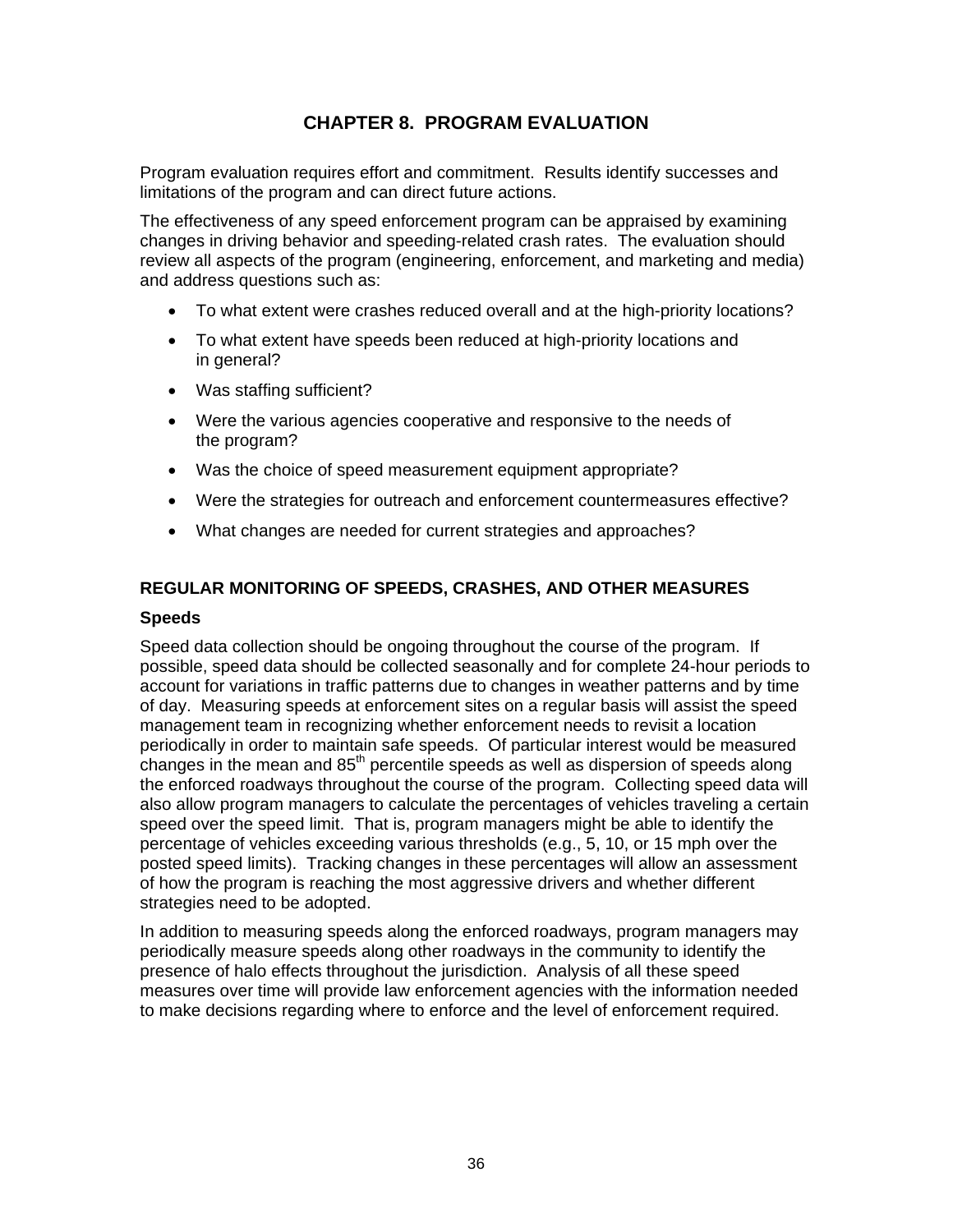## **Crashes**

Program managers may track crash and fatality rates for the selected roadways in the community to determine the percentage of increase or decrease in crashes at the enforcement sites prior to, during, and following enforcement activity. Tracking fatal crash rates (i.e., crashes per hundred or thousand daily vehicles at each site) might provide program managers with the tangible evidence needed to show policy makers and other interested stakeholders that enforcing speeds saves lives.

#### **Citations**

Although changes in speeds and crashes are the most objective measures of the effectiveness of a speed enforcement program, citation data could be used to support the statistical findings from the crash and speed analyses. At the onset of a speed enforcement program, speeding citations might increase on selected roadways or throughout the entire jurisdiction. As the program takes hold and the driving public becomes more aware of the program's objectives, it is expected that drivers will slow down and the need to write speeding citations will decrease. However, care should be taken when interpreting this change in the number of citations written over time. This change may reflect changes in program resources or priorities.

#### **Crime Rates**

If the budget allows, program managers may track the level of crime in the community prior to, during, and after an extended period of traffic and speed enforcement. The conspicuous presence of law enforcement within the community for speed enforcement might indirectly affect the overall crime rate. This type of information might play a key role in outlining the overall benefits of the program when communicating with policy makers and other stakeholders.

Although much of the statistics required for the speed and crash analyses is rudimentary, more advanced analyses of the data might require the use of special computer programs that calculate traffic statistics or require the services of a professional statistician or analyst. Agencies lacking in-house analysts may be able to get assistance from State or county police agencies, the Governor's Highway Safety Office, a local college or university, or a consultant.

#### **GATHERING INPUT FROM THE COMMUNITY**

Public perception of the speed enforcement program is crucial to its success, thus it is important to be aware of residents' knowledge, attitudes, beliefs, and concerns and to address them in the design and evaluation of the program. Residents should be able to convey their comments and concerns to speed enforcement program managers and believe that their opinions are being heard. Conversely, program managers might be able to use information and suggestions gleaned from the public to modify the program and increase its effectiveness.

There are a variety of ways to seek out the public's knowledge and opinion of the program. At the most rudimentary level, officers can knock on doors to speak with residents and gather feedback from the community. Program managers might also establish telephone hotlines for residents. Comments and concerns may also be expressed at public meetings, by email, or by postal mail.

Program managers or representatives from the law enforcement agency are encouraged to attend community events, and law enforcement agencies may also hold an open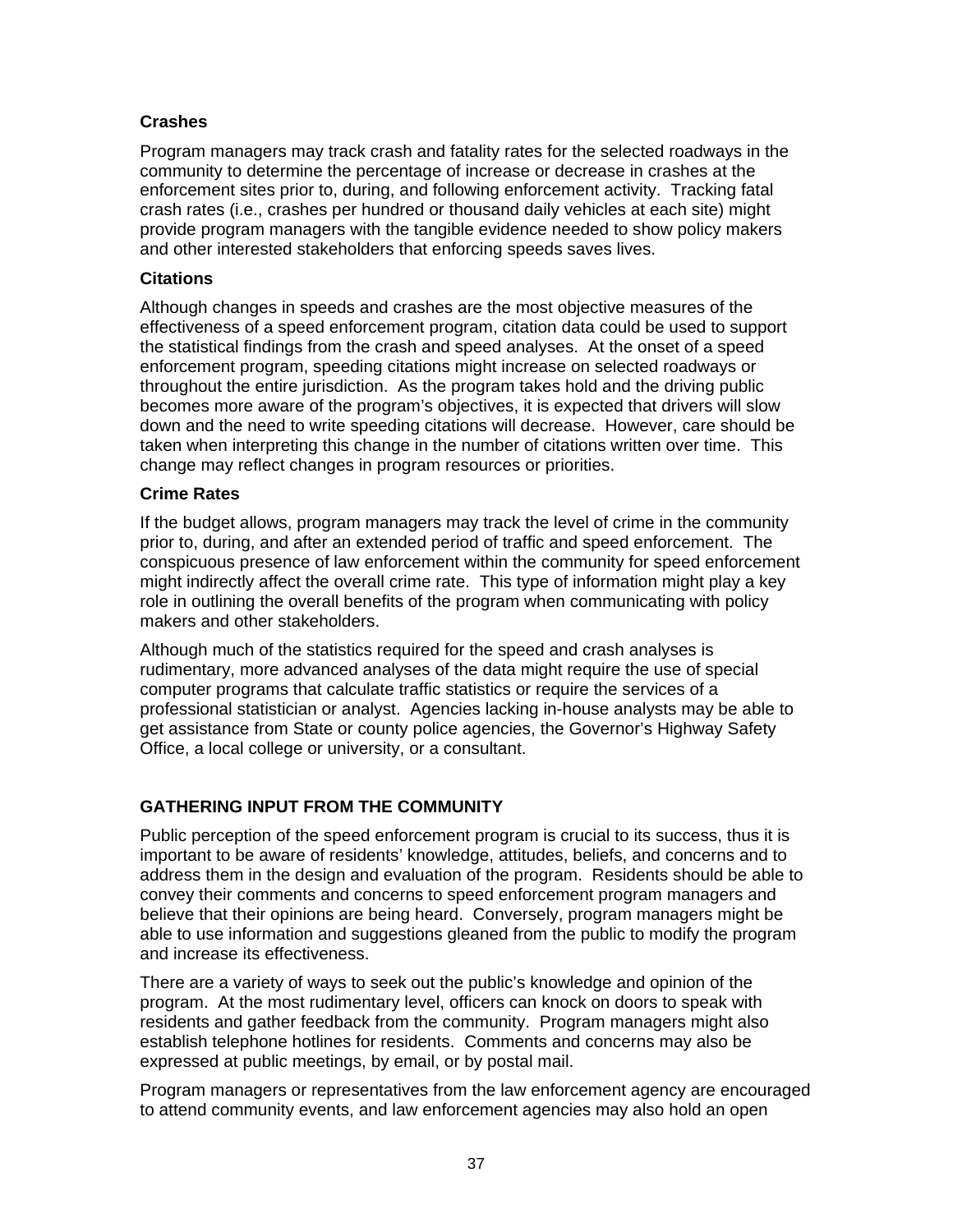house, allowing the public to interact with program managers, line officers, and various other agencies involved. Neighborhood association meetings can be used to give the program managers a chance to meet with and educate the public, assess their opinion of the program, and address questions. At these events a brief questionnaire can be distributed addressing the key evaluation issues associated with the public's perception of the program.

Conducting public attitude and awareness surveys is a more formal approach to assessing the effects of the speed enforcement program in the community and the public's opinion of the program. The surveys should be carefully designed to collect information regarding the effectiveness of the enforcement activity and the media campaign in terms of changes in knowledge, attitudes, and behavior of the driving public.

The number of respondents will vary depending on how the survey is administered. For example, an online multiple-choice questionnaire can be periodically posted on the law enforcement's Web site so that residents can use the link at their leisure. Alternatively, random phone surveys can periodically engage residents of the community, or one-page printed surveys can be distributed to residents at the local DMV customer service centers. Questions should focus on:

- the frequency of the respondent's travel throughout the jurisdiction;
- awareness of speed enforcement throughout the jurisdiction;
- opinion regarding the fairness of the enforcement level;
- awareness of the marketing and media campaign focusing on the speed enforcement program (knowledge of slogan, media spots, news print ads, etc.); and
- changes in the respondent's own driving behavior.

By distributing a survey of this type periodically, program managers can continually assess the success and limitations of the program in terms of public awareness.

If the budget allows, program managers may contract out to a market research firm or local university to conduct surveys on behalf of the speed management program. In this situation the topics are chosen by program management but the actual phrasing of the questions, methodology, administration, and analyses are performed by the contractor.

Finally, a focus group can provide a structured method to delve deeply into people's opinions and knowledge regarding the program. This method is labor intensive and, because it can only be conducted with up to 10 individuals per session, does not provide a broad representative sample of the community.

## **ANALYZING AND REPORTING PROGRESS**

Periodic progress reports allow program managers another way to communicate with participating agencies and disseminate information to the residents of the community. Depending on its intended audience, a progress report can vary in length and level of detail but might include the following elements:

• **Introduction** – Identify program objectives and describe the program.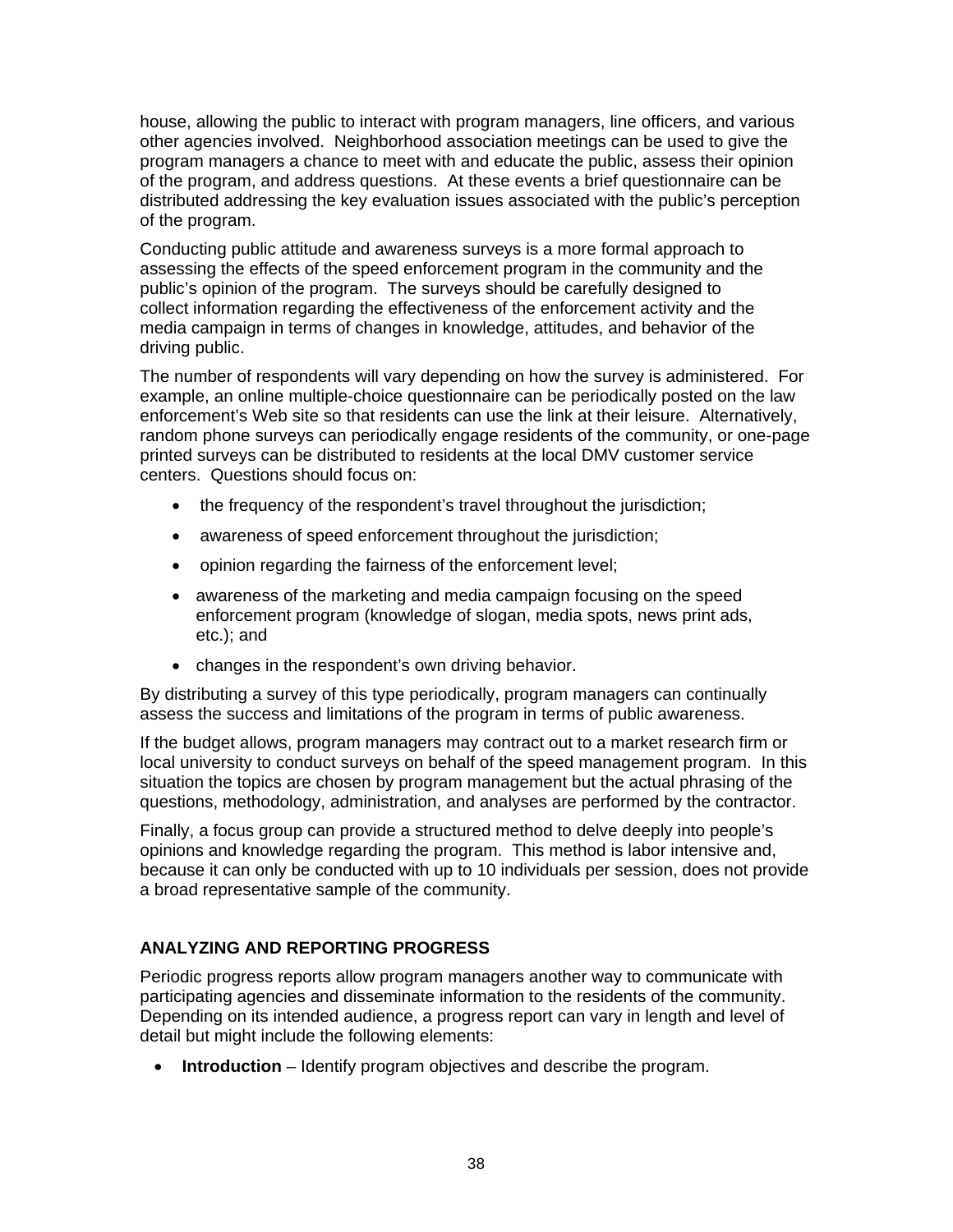- **Procedures**  Describe the program procedures and identify responsibilities of agencies and key stakeholders.
- **Findings**  Present descriptive statistics of the findings regarding speeds, crashes, citations, citizen complaints, public attitudes and opinions, and feedback from any of the key stakeholders.
- **Lessons Learned**  Include details on any approaches that were not deemed successful and any information that can be used to improve the program or help to interpret findings.

Program managers might also want to include information regarding media hits, numbers of officers actively involved in the enforcement effort, and hours spent on enforcement for the period of time reflected in the report. Although objective statistics are important, it is important to note that raw numbers are not always a clear indication of the success of the program. For example, a rise in the number of crashes may be the result of changes in traffic patterns (increased vehicle miles of travel) or growth in the community. In reporting progress it is important to assess performance on the basis of the objectives and goals initially identified in the enforcement plan. If objectives are not met, a clear explanation of why the goals were not achieved should be included in any report documentation. It is important to include information on those activities that were attempted but did not succeed so that the same actions will not be repeated. A wellorganized progress report will not only provide statistical evidence of the program's progress but will also provide a basis for decisions regarding future changes to the speed management strategies or marketing and media campaigns.

### **PROVIDING FEEDBACK TO PARTNER AGENCIES AND PARTICIPANTS**

To effectively provide feedback to program team members as well as the residents of the community, a variety of outlets should be used in order to reach the greatest numbers.

The simplest approach is to occasionally call an individual or one of the cooperative agencies to recognize their contribution to the program and provide the agency with some results. In addition, regular team meetings can be used to provide team members and agencies with program information. Meetings with cooperating agencies might be the best way to review the various components of the program, disseminate findings, trade information, and plan strategies and events. Program managers can also make presentations regarding the program at community, neighborhood association, or other public meetings.

Progress reports can also be a very effective device for providing feedback. Law enforcement agencies can post the entire report on their Web sites, but it may also be useful for program managers to develop a one-page fact sheet highlighting key aspects of the program. This fact sheet can also be posted on the cooperating agencies' Web sites or distributed to the residents of the community as a brochure, in a community paper, or through the postal service.

Information regarding the status of the program can periodically be published via a media packet distributed to the local TV/radio stations and print media. This is an effective tool for distributing information at the beginning of any program as well as reviving interest later.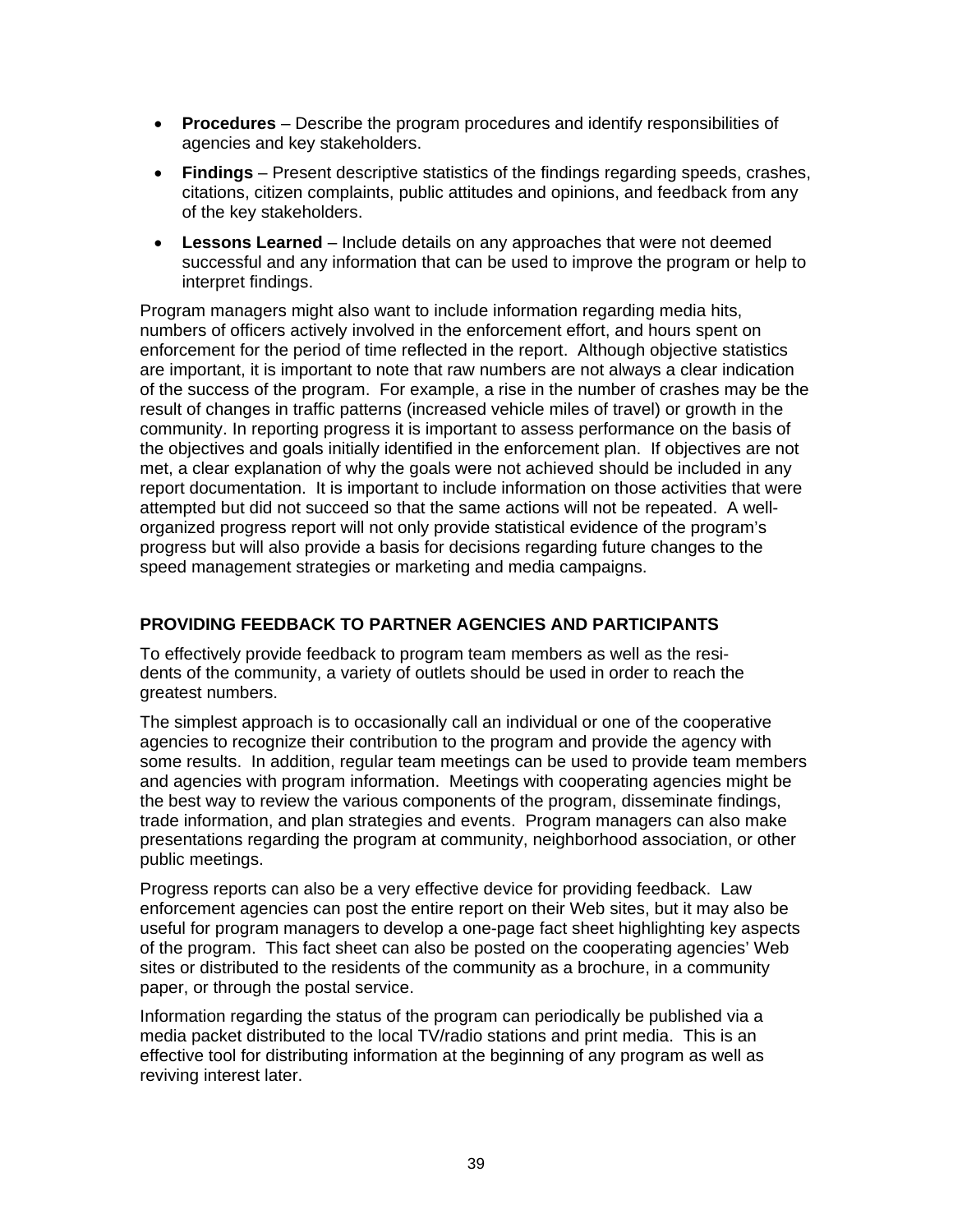#### **BIBLIOGRAPHY**

- Aarts, L., and van Schagen, I. (2006). Driving speed and the risk of road crashes: A review. *Accident Analysis and Prevention, 38* 215-24.
- Association of Chief Police Officers of England, Wales, and Northern Ireland (2004). *Speed enforcement guidelines: Joining forces for safer roads.* London, England: Association of Chief Police Officers of England, Wales, and Northern Ireland.
- Blincoe, L., Seay, A., Zaloshnja, E., Miller, T., Romano, E., Luchter, S., and Spicer, R. (2000). *The economic impact of motor vehicle crashes*. Report DOT HS 809 446, Washington, DC: National Highway Traffic Safety Administration.
- Bowie, N.N., and Walz, M. (1994). Data analysis of the speed-related crash issue. *Auto and Traffic Safety*, 2, 31-38.
- Cameron, M., Newstead, S., Diamantopoulou, K., and Oxley, P. (2003). *The interaction between speed camera enforcement and speed-related mass media publicity in Victoria.* Report No. 201. Australia: Accident Research Centre, Monash University.
- Cirillo, J.A. (1968). Interstate System Accident Research- Study II- Interim Report II. *Public Roads,* Vol. 35, No. 3.
- Delaney, A., Diamantopoulou, K., and Cameron, M. (2003). *MUARC's Speed enforcement research: Principles learnt and implications for practice.* Report No. 200. Melbourne, Australia: Accident Research Centre, Monash University.
- Elliot, M., and Broughton, J. (2004). *How methods and levels of policing affect road casualty rates*. Project 476. London, England: TRL for Transport for London.
- Elvik, R. (2001). *Cost-benefit analysis of police enforcement*. Working Paper 1. Finland: The Escape Project.
- Global Road Safety Partnership (2002). *Road safety publicity campaigns*. Geneva, Switzerland: GRSP Focus.
- Governors Highway Safety Association (2005). *Survey of the States: Speeding.*  Washington, DC: Governors Highway Safety Association.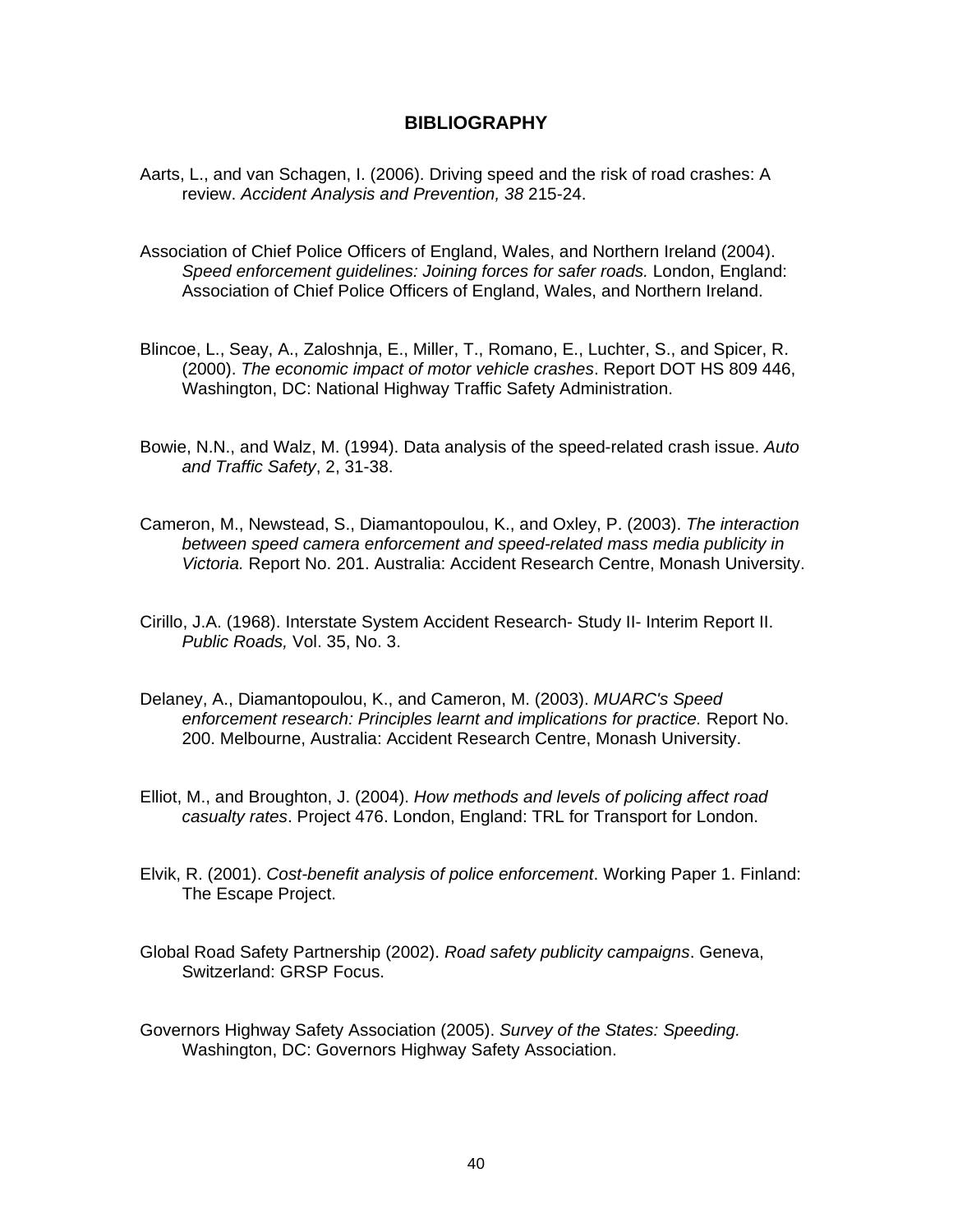- International Association of Chiefs of Police (2004). *Highway safety desk book*. Alexandria, Virginia: International Association of Chiefs of Police.
- Liu, C., Chen, C.-L., Subramanian, R., and Utter, D. (2005). *Analysis of speeding related fatal motor vehicle traffic crashes*. Technical Report, DOT HS 809 839. Washington, DC: National Highway Traffic Safety Administration.
- National Highway Traffic Safety Administration (1992). *Beyond the limits: A law enforcement guide to speed enforcement.* Report DOT HS 807 802. Washington, DC: National Highway Traffic Safety Administration.
- National Highway Traffic Safety Administration (2000). *Guidelines for developing a municipal speed enforcement program.* Washington, DC: National Highway Traffic Safety Administration.
- National Highway Traffic Safety Administration (2005a). *National forum on speeding: Strategies for reducing speeding-related fatalities and injuries.* Summary Report. Washington, DC: National Highway Traffic Safety Administration.
- National Highway Traffic Safety Administration (2005b). *Speed management strategic initiative.* Report DOT HS 809 924. Washington, DC: National Highway Traffic Safety Administration.
- National Highway Traffic Safety Administration (2006a). *Traffic safety facts 2005: Speeding.* Report DOT HS 810 629. Washington, DC: National Highway Traffic Safety Administration.
- New Zealand Police (2005). *Speed enforcement guide*. Wellington, New Zealand: National Road Safety Manager, Office of the Commissioner.
- Newstead, S. V., Cameron, M. H., and Leggett, L. M. W. (2001).The crash reduction effectiveness of a network-wide traffic police deployment system. *Accident Analysis and Prevention, 33*, 393-406.

Orrick, D. (2004) Practical technology for smaller agencies. *Police Chief*, *71(10).* 

Povey, L.J., Frith, W.J., and Deall, M.D. (2003). *An investigation of the relationship between speed enforcement, vehicle speeds, and injury crashes in New Zealand*. Wellington, New Zealand: Institution of Professional Engineers, Transportation Group.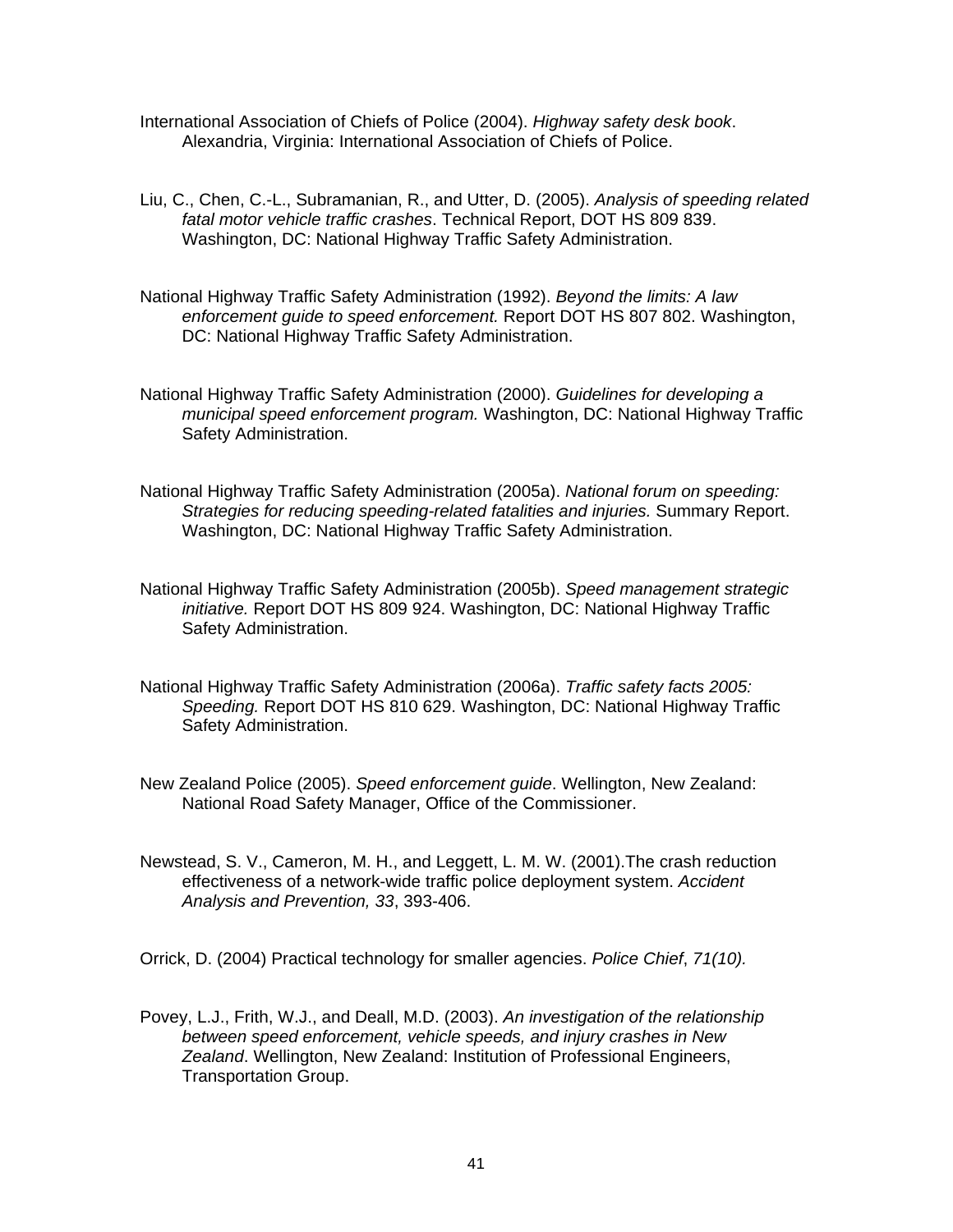- Royal, D. (2003). *National survey of speeding and unsafe driving attitudes and behavior: 2002.*Report DOT HS 809 688. Washington, DC: National Highway Traffic Safety Administration.
- Scott, M. S. (2001). *Speeding in residential areas.* Problem Oriented Guides for Police Series No. 3. Office of Community Oriented Policing Services. Washington, DC: U.S. Department of Justice.
- Solomon, D. (1964). *Accidents on Main Rural Highways Related to Speed, Driver, and Vehicle.* Bureau of Public Roads. Washington D.C.: U.S. Department of Commerce.
- Smith, D., McIntyre, J., Anderson-Wilk, M., and Moreau, S. (2002). *Handbook of Simplified Practice for Traffic Studies*. Iowa DOT Project TR-455, CTRE Project 01- 80. Ames, Iowa: Iowa State University.
- Transportation Research Board (1998). *Managing speed: Review of current practice for setting and enforcing speed limits.* Special Report 254. Washington, DC: Transportation Research Board.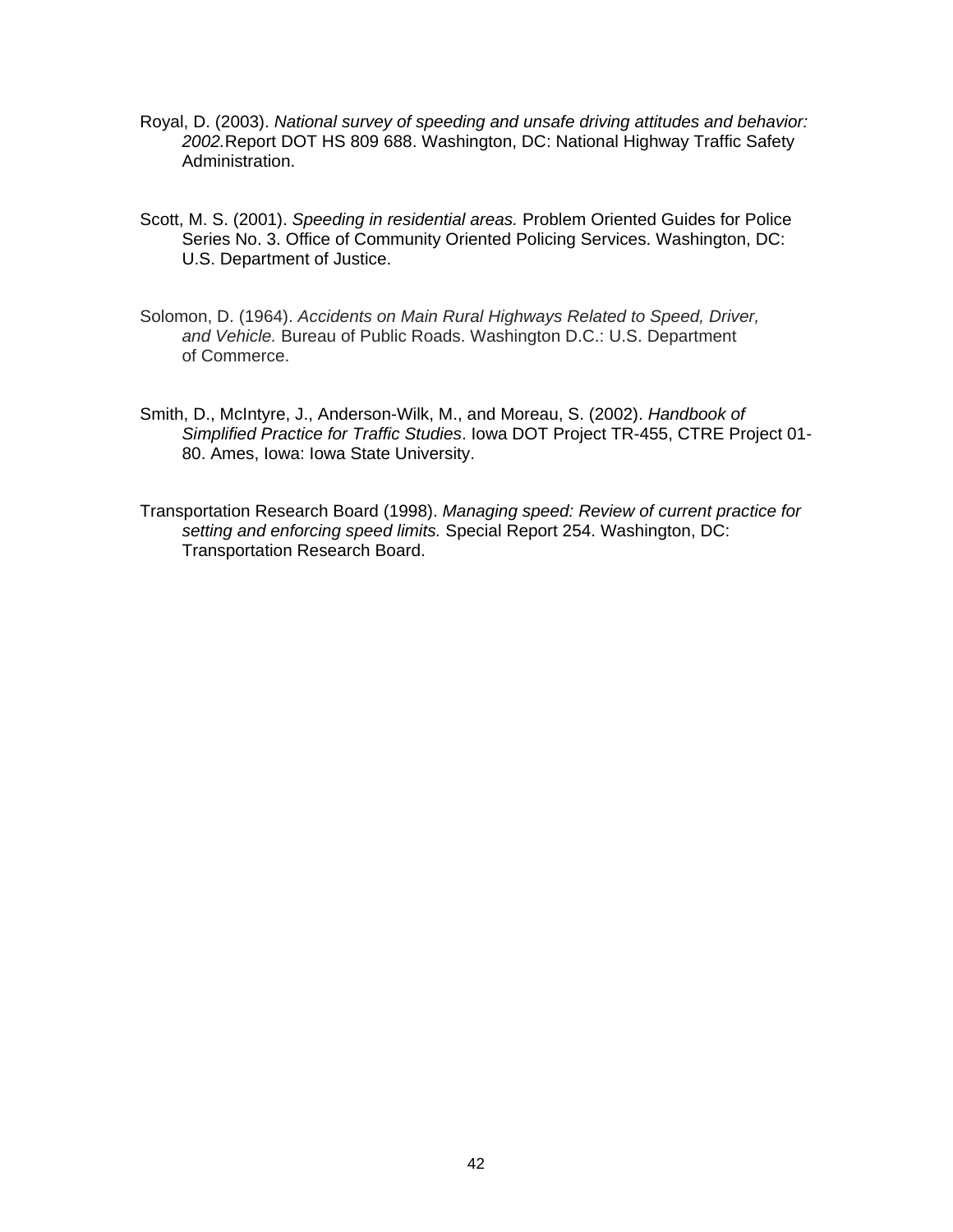## Appendix A

# **Acknowledgments**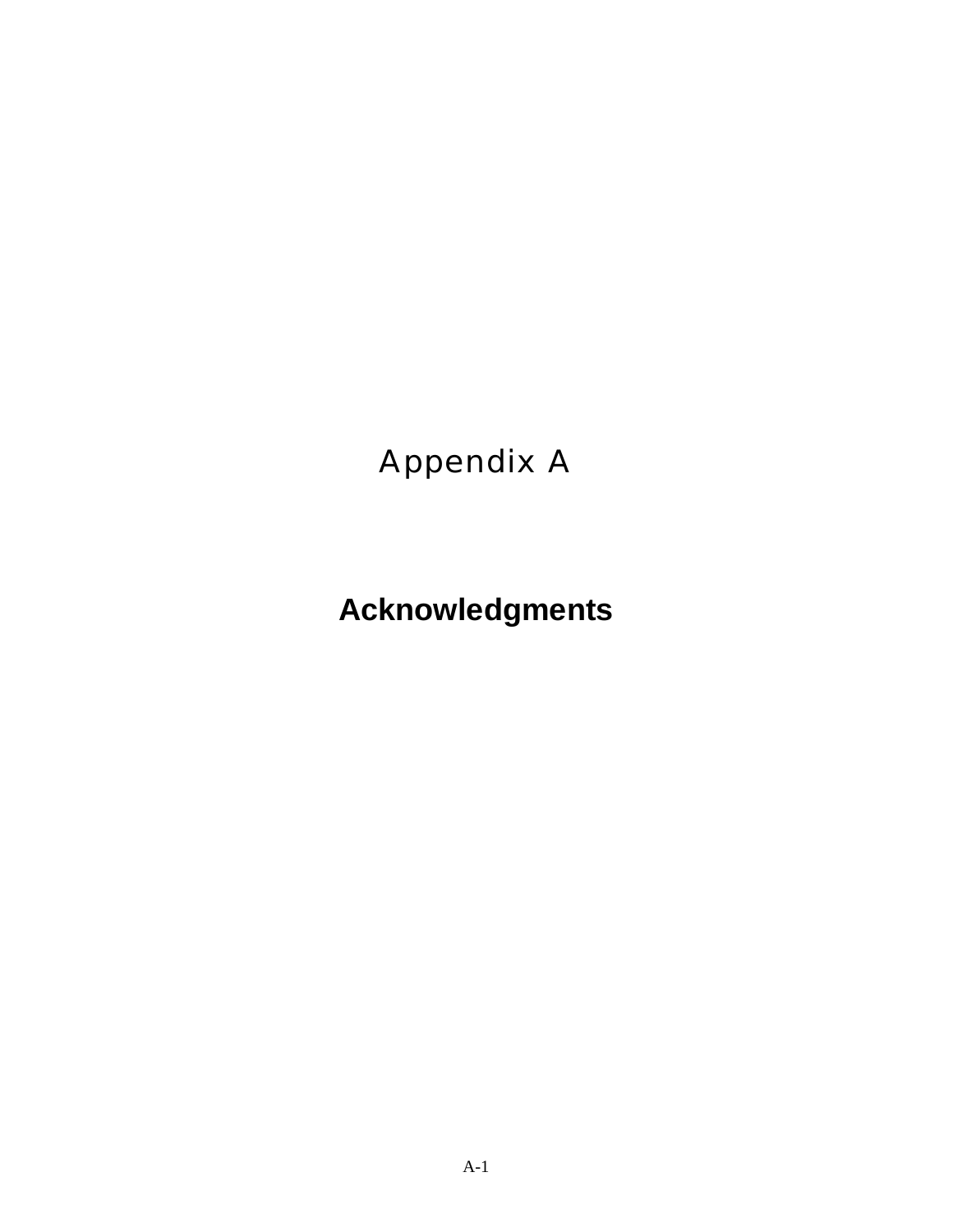## Acknowledgments

**Westat wishes to thank representatives of law enforcement agencies and highway safety professionals who participated in the Expert Panel on Effective Speed Enforcement Programs held on April 3, 2006. The objective of the workshop was to explore in depth the objectives, planning, implementation steps and obstacles, program components, and ongoing requirements for successful speed enforcement programs.** 

#### **Agency Representatives**

**Joe Farrow**  Deputy Commissioner California Highway Patrol **California** 

#### **Sergeant Lee Vitgenos**

Supervisor, Traffic Unit Thornton Police Department Colorado

#### **Officer John Flynn**

Motorcycle Unit Kissimmee Police Department Florida

#### **Ricky Rich**

Special Operations Director Governor's Office of Highway Safety Georgia

#### **Sergeant Scott Kristiansen**

Supervisor, Traffic Division Buffalo Grove Police Department Illinois

#### **Major Christopher K. Minter**

Commander, Office of Field Operations Ohio State Highway Patrol Ohio

#### **Lieutenant Mark Kruger**

Traffic Division Portland Police Bureau Oregon

#### **Captain Jesse Bowman**

Commander, Traffic Division Fairfax County Police Virginia

#### **Captain Dave Moyer**

Stafford County Sheriff Virginia

#### **Lieutenant Sean Hartsock**

Field Operations Bureau Washington State Patrol Washington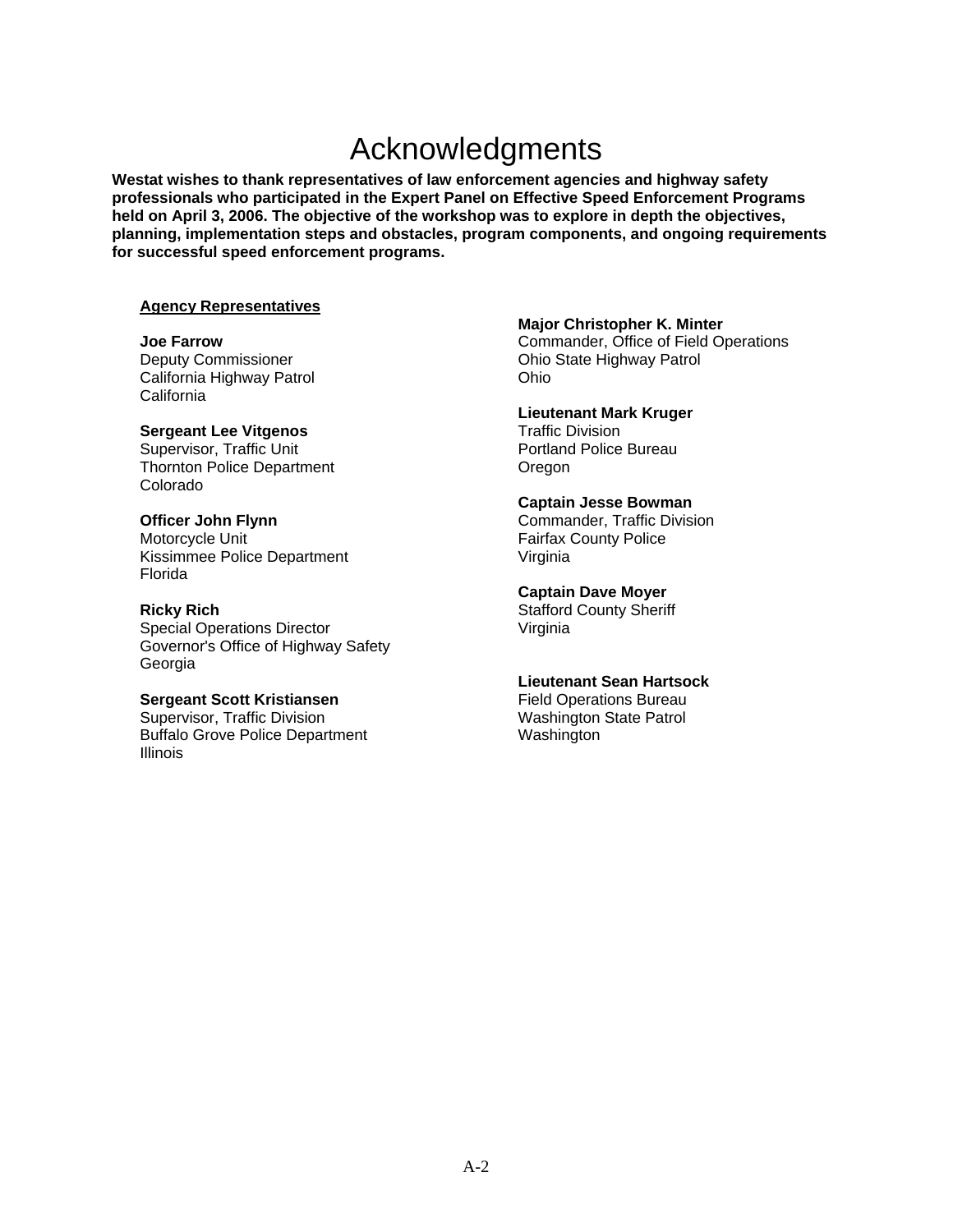## Appendix B

**Resources**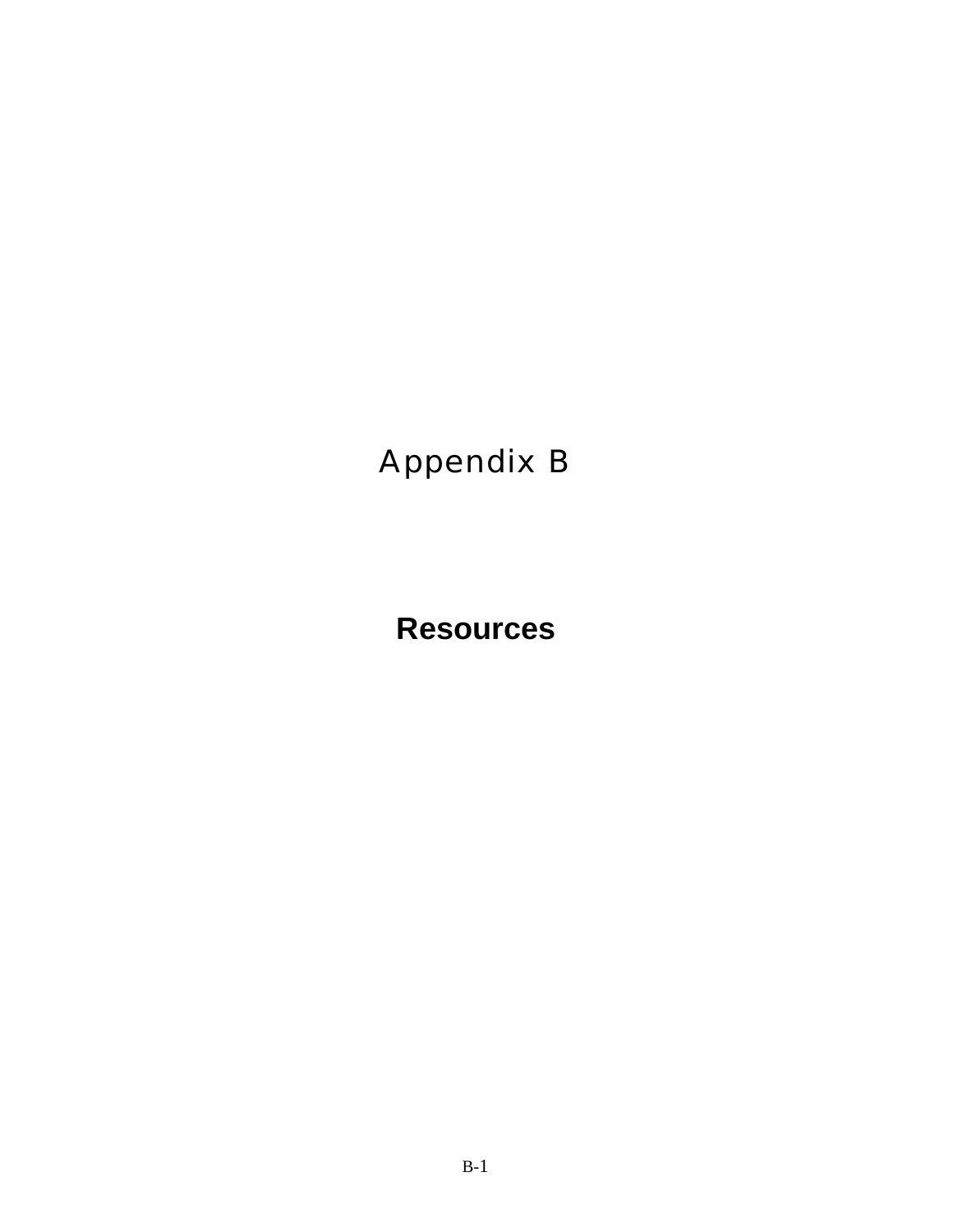## **RESOURCES**

#### **Literature:**

*Beyond the Limits: A Law Enforcement Guide to Speed Enforcement - This National* Highway Traffic Safety Administration publication provides information on speed enforcement techniques and program guidelines. Report DOT HS 807 802, 1992.

*Guidelines for Developing a Municipal Speed Enforcement Program -* The National Highway Traffic Safety Administration developed a short how to guide on developing a municipal speed enforcement program.

http://www.nhtsa.dot.gov/people/injury/enforce/program.htm

*Handbook of Simplified Practice for Traffic Studies* - Developed by the Center for Transportation Research and Education (CTRE) at Iowa State University this handbook describes simplified step-by-step procedures for conducting traffic studies including: Spot Speed, Traffic Volume Counts, Sight Distance, Crash Analysis, and School Zone Program. http://www.ctre.iastate.edu/pubs/traffichandbook/

*Managing speed: Review of current practice for setting and enforcing speed limits -* This Transportation Research Board Special Report Number 254 reviews practices for setting and enforcing speed limits on all types of roads and provides guidance to State and local governments on appropriate methods of setting speed limits and related enforcement strategies. http://onlinepubs.trb.org/onlinepubs/sr/sr254.pdf

*Manual on Uniform Traffic Control Devices* - The MUTCD defines the standards used by road managers nationwide to install and maintain traffic control devices on all streets and highways. The MUTCD is published by the Federal Highway Administration (FHWA) under 23 Code of Federal Regulations (CFR), Part 655, Subpart F. http://mutcd.fhwa.dot.gov/

#### **Web sites:**

*Center for Problem-Oriented Policing* - A private nonprofit corporation established to advance the practice of problem-oriented policing and supported by the Office of Community Oriented Policing Services, U.S. Department of Justice**.** http://www.popcenter.org/

*Community Policing Consortium* - A partnership of police organizations funded by the U.S. Department of Justice to deliver community policing training and technical assistance to police departments and sheriff's offices. http://www.communitypolicing.org/

*Federal Highway Administration* - FHWA, an agency in the U.S. Department of Transportation, coordinates highway transportation programs in cooperation with States and other partners to enhance the country's safety, economic vitality, quality of life, and the environment. http://www.fhwa.dot.gov/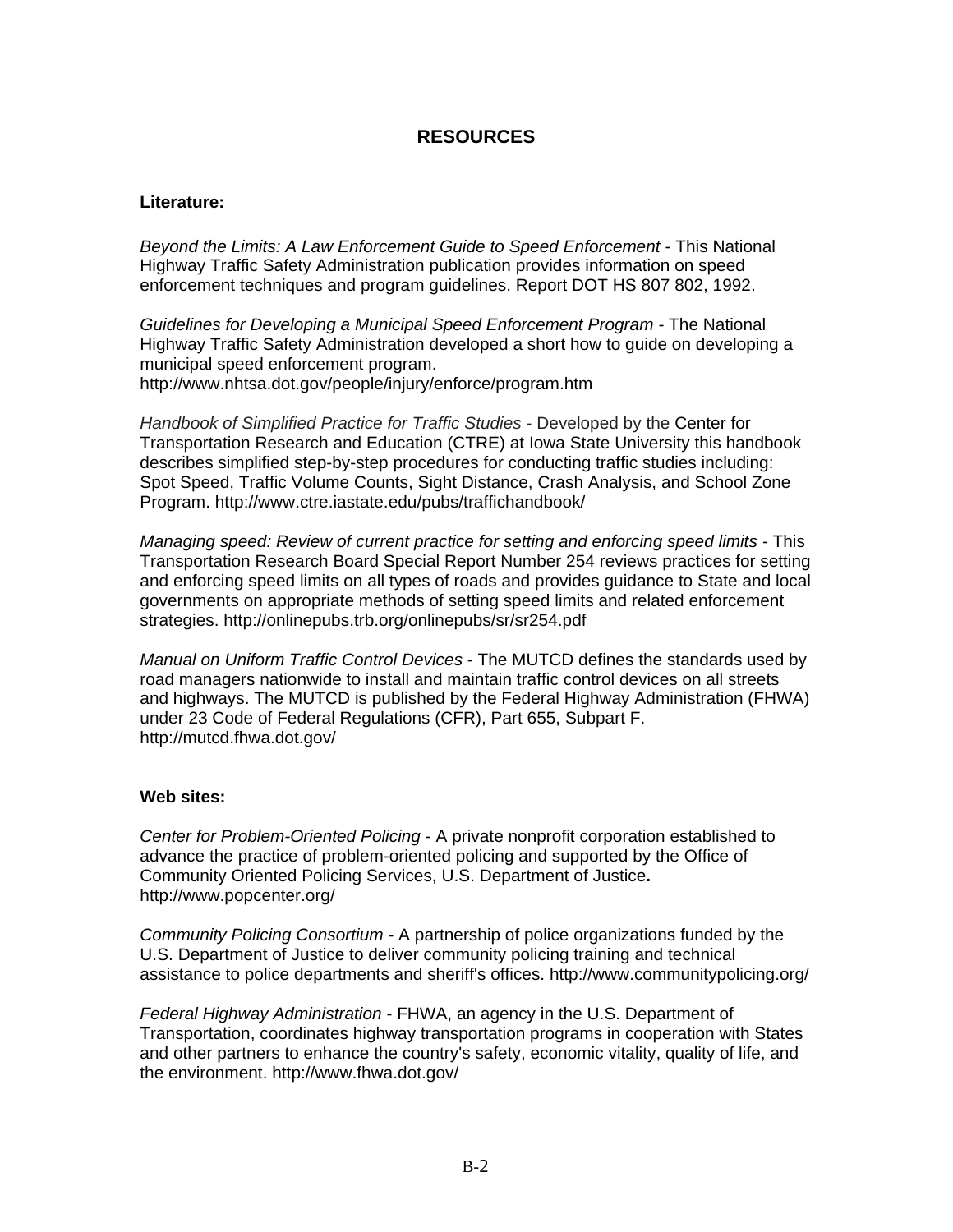*Insurance Institute for Highway Safety -* The Insurance Institute for Highway Safety is a nonprofit research and communications organization funded by auto insurers. http://www.iihs.org/

*International Association of Chiefs of Police* - The IACP is a nonprofit organization of police executives and serves as a source for exchange of information among police administrators. http://www.iacp.org/

*IACP Technology Clearinghouse* - Source for technology related information that addresses all aspects of public safety. http://www.iacptechnology.org/

*National Organization of Black Law Enforcement Executives* - NOBLE represents State, local and federal law enforcement executives and provides training, research and consultation on criminal justice issues. http://www.noblenational.org/

*National Center for Rural Law Enforcement* - A division of the Criminal Justice Institute, University of Arkansas System provides many services to law enforcement, and primarily to the rural law enforcement community. One of the services provided to rural law enforcement is no cost Internet access and e-mail. http://www.ncrle.net/

*National Highway Traffic Safety Administration* - NHTSA, an agency in the U.S. Department of Transportation, sets and enforces safety performance standards for motor vehicles and equipment, provides grants to State and local governments as well as other partners to enable them to conduct effective local highway safety programs, and conducts research on traffic safety issues. http://www.nhtsa.dot.gov/

*National Sheriffs' Association* - A nonprofit organization dedicated to raising the level of professionalism among law enforcement leaders across the Nation. http://www.sheriffs.org/

*National Traffic Law Center* - Designed by the American Prosecutors Research Institute this site is a resource for legal and technical information and training and reference services on highway safety issues. http://www.ndaaapri.org/apri/programs/traffic/ntlc\_home.html

*Office of Community Oriented Policing Services* - A Federal office in the U.S. Department of Justice dedicated to advancing community policing. Information on grants, technical assistance, and numerous publications on problem-solving policing are available. http://www.cops.usdoj.gov/

*Police Foundation -* Conducts research on police behavior, policy, and procedure, and works to transfer to local agencies the best new information about practices for dealing effectively with a range of important police operational and administrative concerns. http://www.policefoundation.org/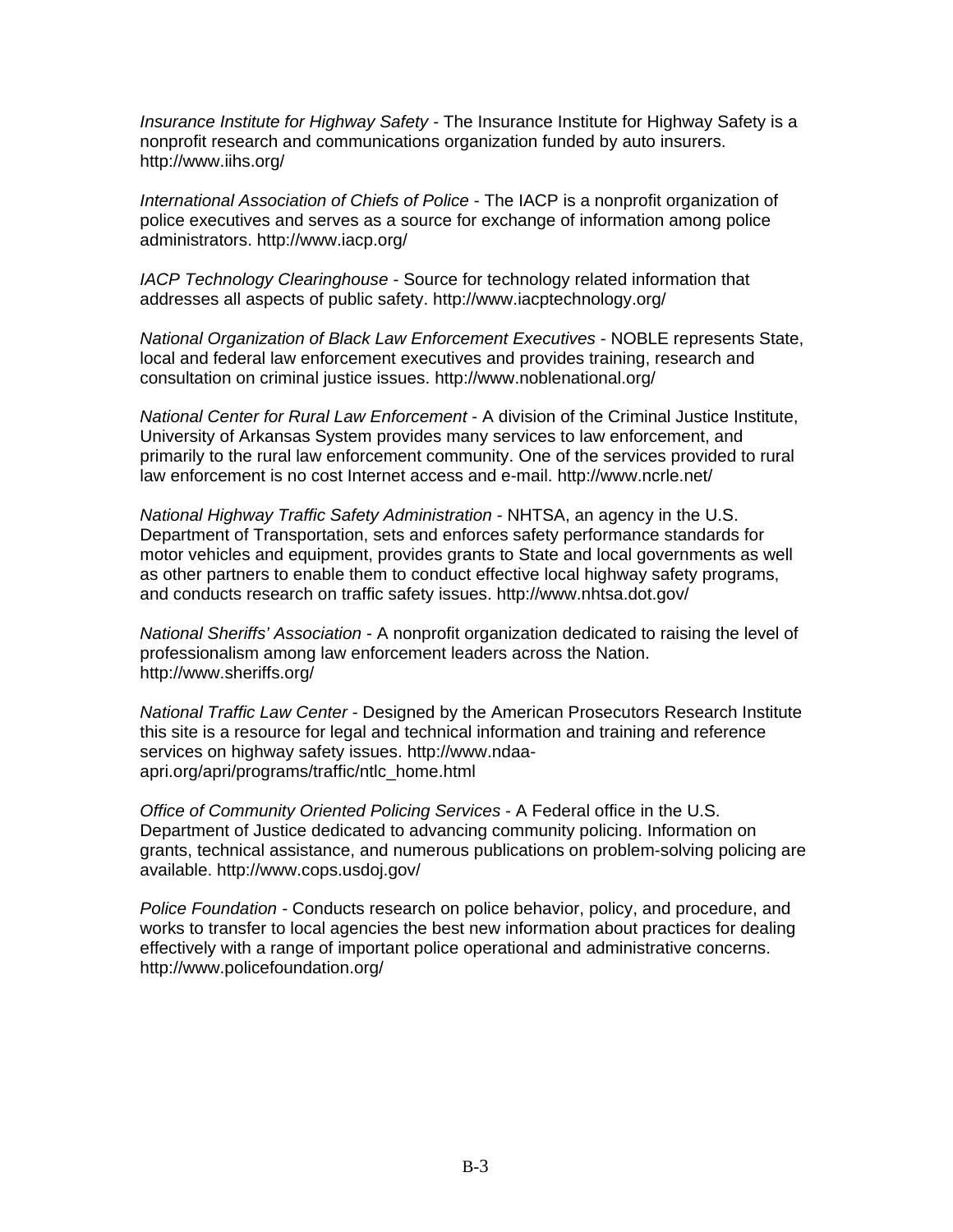*NHTSA's Marketing and Communications Web Site –* The Web site contains a toolkit with up-to-date information on the latest communications news, materials, and marketing techniques. The resources available to you can be used in several capacities and are built on two message platforms:

- Social-Norming *Stop Speeding Before It Stops You*
- Enforcement *Obey the Sign or Pay the Fine*

These messages were developed by a major marketing and research firm and target audience demographics of men and women ages  $21 - 49$ . The toolkit was developed through the use of focus groups and state-of-the-art marketing research.

The NHTSA Communications Toolkit seeks to address speeding on two fronts. The enforcement message communicates the need to comply with posted speed limits and the real and appropriate penalties exist for non-compliance. Social-norming messages communicate the consequences that can occur in speeding-related collisions. The two messages work together to reduce the incidents of speeding and speedingrelated crashes. The toolkit is available at: *http://trafficsafetymarketing.gov*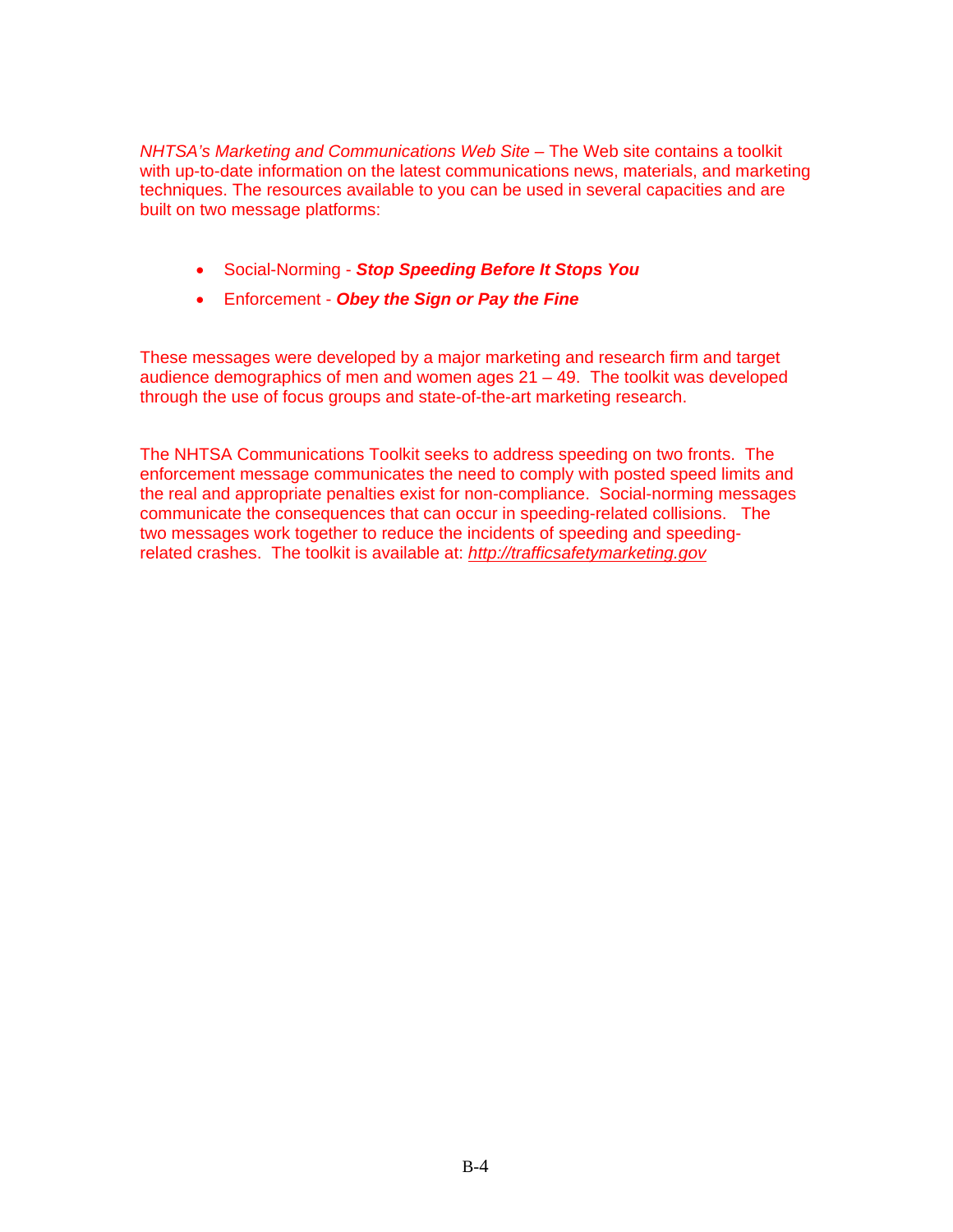Appendix C

## **Checklist for Sustaining a**

## **Long-Term Speed Enforcement Program**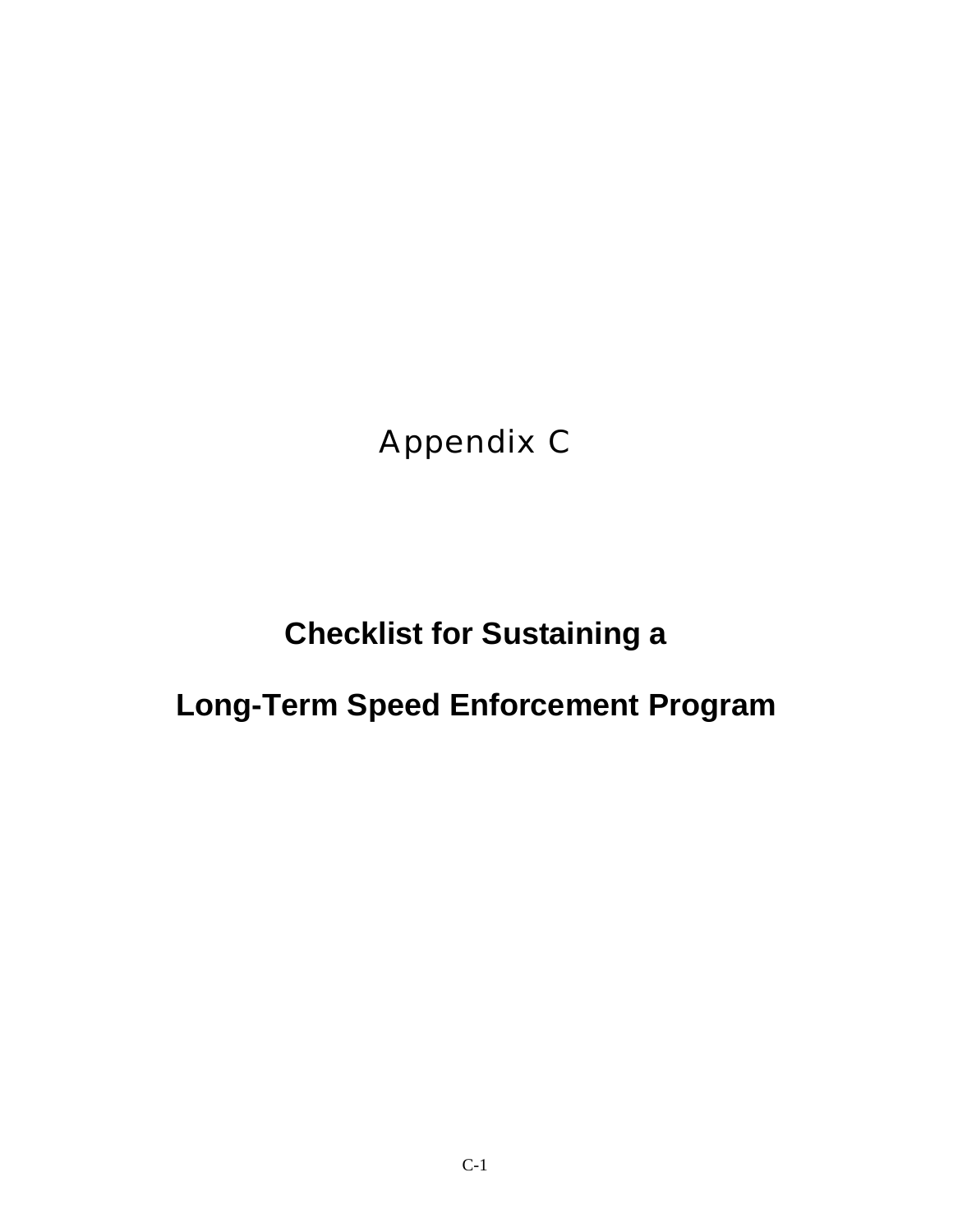## **CHECKLIST FOR SUSTAINING A**

## **LONG-TERM SPEED ENFORCEMENT PROGRAM**

Deterrence based on a single enforcement campaign will diminish over time. Enforcement alone will change short-term behavior but will not change underlying attitudes of the driving public. Maintaining the deterrent effect and making permanent changes to driver behavior requires long term and sustained enforcement activity which needs to be driven by hard evidence (speed and crash data) and educating the public on the dangers associated with speeding.

Communities that have succeeded in establishing and maintaining effective speed enforcement programs have indicated a number of key elements that contribute to the success:

- $\Box$  Emphasize the importance of traffic enforcement starting at the top of the chain of command. The head of the law enforcement agency must demonstrate to the line officers the importance of the traffic safety and the speed enforcement program within the agency's agenda and the surrounding community.
- $\Box$  Develop a strategic plan in writing that engages all levels of your law enforcement agency. A comprehensive plan includes clearly stated goals. Program results are evaluated on the basis of the terms stated in the strategic plan.
- $\Box$  Integrate the speed enforcement program goals and objectives with other law enforcement initiatives within the agency.
- $\Box$  Use speed and crash data to help assign resources to target locations in need of increased law enforcement.
- $\Box$  Bolster the foundations of the speed enforcement program by gaining the buy-in and cooperation of all constituents, including your local government, judges and prosecutors, legislature, and community stakeholders. Consider starting with popular issues such as school zones or construction zones and at locations where the safety risks are well documented.
- $\Box$  Coordinate with other agencies to enhance the effectiveness and reach of the speed enforcement program.
- $\Box$  Encourage the initiative and participation of line officers while planning and executing the speed enforcement program. The most effective campaigns involve input from line officers.
- $\Box$  Recognize individuals who contribute to the speed enforcement program. Evaluate the actions of your personnel and award those who excel.
- $\Box$  Encourage voluntary compliance within your community. Engage residents, keep the public informed, and educate the community to drive safely.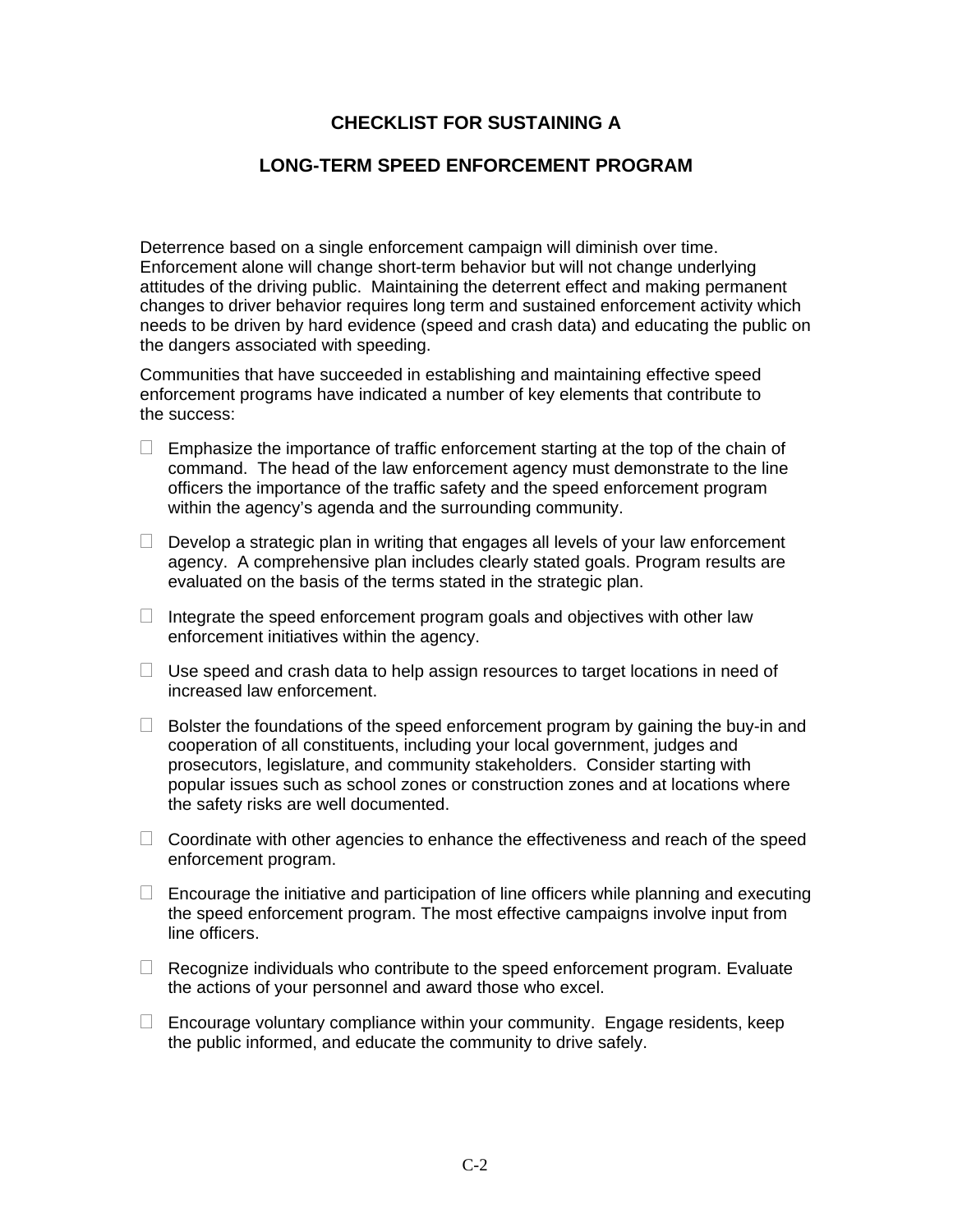- $\Box$  Sustain the speed enforcement program by making it innovative, creative, and engaging for your staff and the community. Change the program's approach to reflect the changes within the community.
- $\Box$  Stay committed and focused. Once a program is in place, follow through on reaching your goals.
- $\Box$  Continuously evaluate your speed enforcement program using crash and speed data, review the results of the program in terms of your action plan, and determine what did and did not succeed.
- $\Box$  Agencies that are interested in establishing a speed enforcement program need not reinvent the wheel. Use the lessons learned from other communities.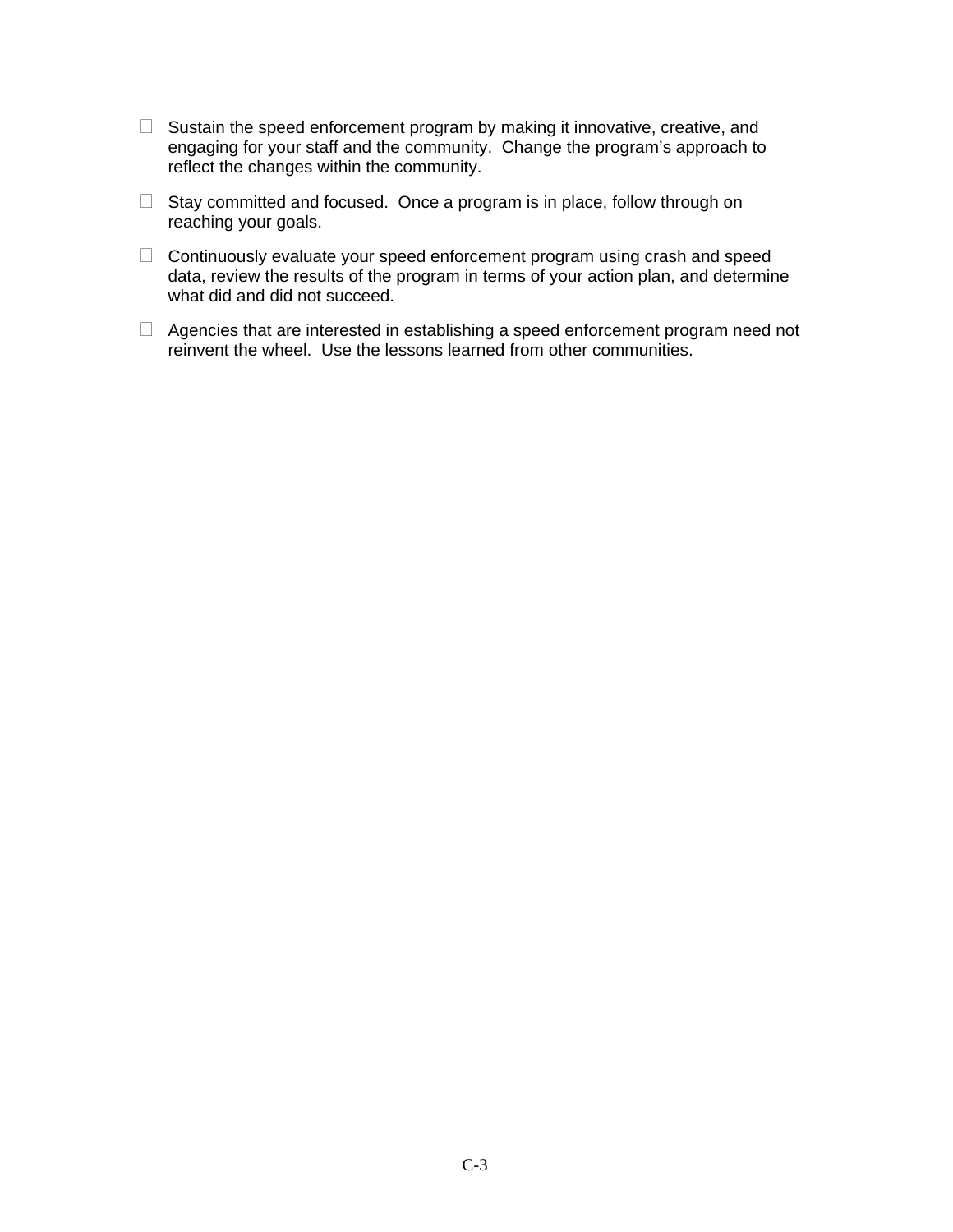Appendix D

**Overcoming Obstacles to Implementing An Effective Program**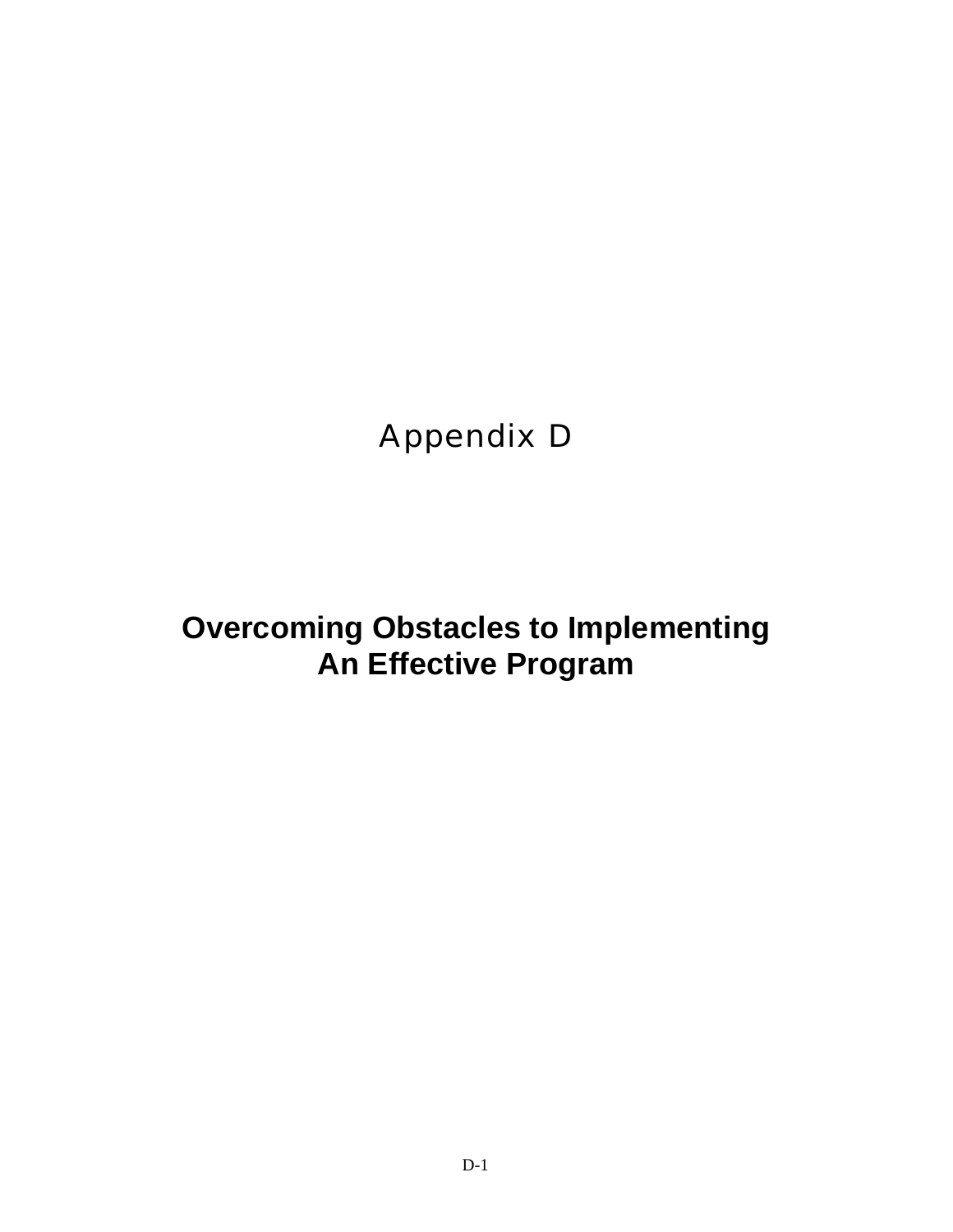## **OVERCOMING OBSTACLES TO IMPLEMENTING**

## **AN EFFECTIVE PROGRAM**

#### **ESTABLISHING A PROGRAM**

A variety of obstacles may arise during the planning, coordination, and implementation phases of a speed enforcement program. Some of the difficulties an agency may encounter include obstacles to establishing a program, resistance from key participants, difficulties developing and sustaining an effective media and marketing program, issues with day to day field operations, and obstacles to program evaluation. Examples of common obstacles to establishing a program include:

- **Insufficient funding to purchase equipment** An effective speed enforcement program requires a steady amount of funding for equipment and manpower. Often resources are set aside at the start of the program; however, the levels of funding do not always suffice. There are various methods by which a community could save on equipment purchases.
	- Consider carefully the types of equipment that will be useful for your agency and community. Consult with other experienced agencies and make purchases based on informed decisions.
	- The budgetary plan can be designed so that purchases are made in phases on an annual basis.
	- Equipment can be purchased in partnership with nearby communities to take advantage of volume discounts resulting in lower prices.
	- There are a variety of funding sources, including grant monies, for equipment purchases.
- **Trouble getting buy-in from local elected officials** Engaging and educating local decision makers on the importance of the speed enforcement program to the community early and often can encourage support from elected officials.
	- Include local policy makers in the planning process.
	- Keep elected officials informed of the plan's progress.
	- Provide detailed information, preferably in writing, supported by data on speeds and crashes, on the benefits of the program.
	- Leverage the support of partner organizations and residents in the community on behalf of the speed enforcement program. Policy makers and elected officials often feel a need to respond to complaints made by residents.
- Patrol officers think that traffic enforcement is not important Make traffic enforcement part of your agency's culture. Traffic enforcement is recognized as an important law enforcement component to prevent crime and promote safety in the community.
	- Obtain the support of the head of the law enforcement agency. If the Chief, Sheriff, or Commissioner recognizes the importance of traffic safety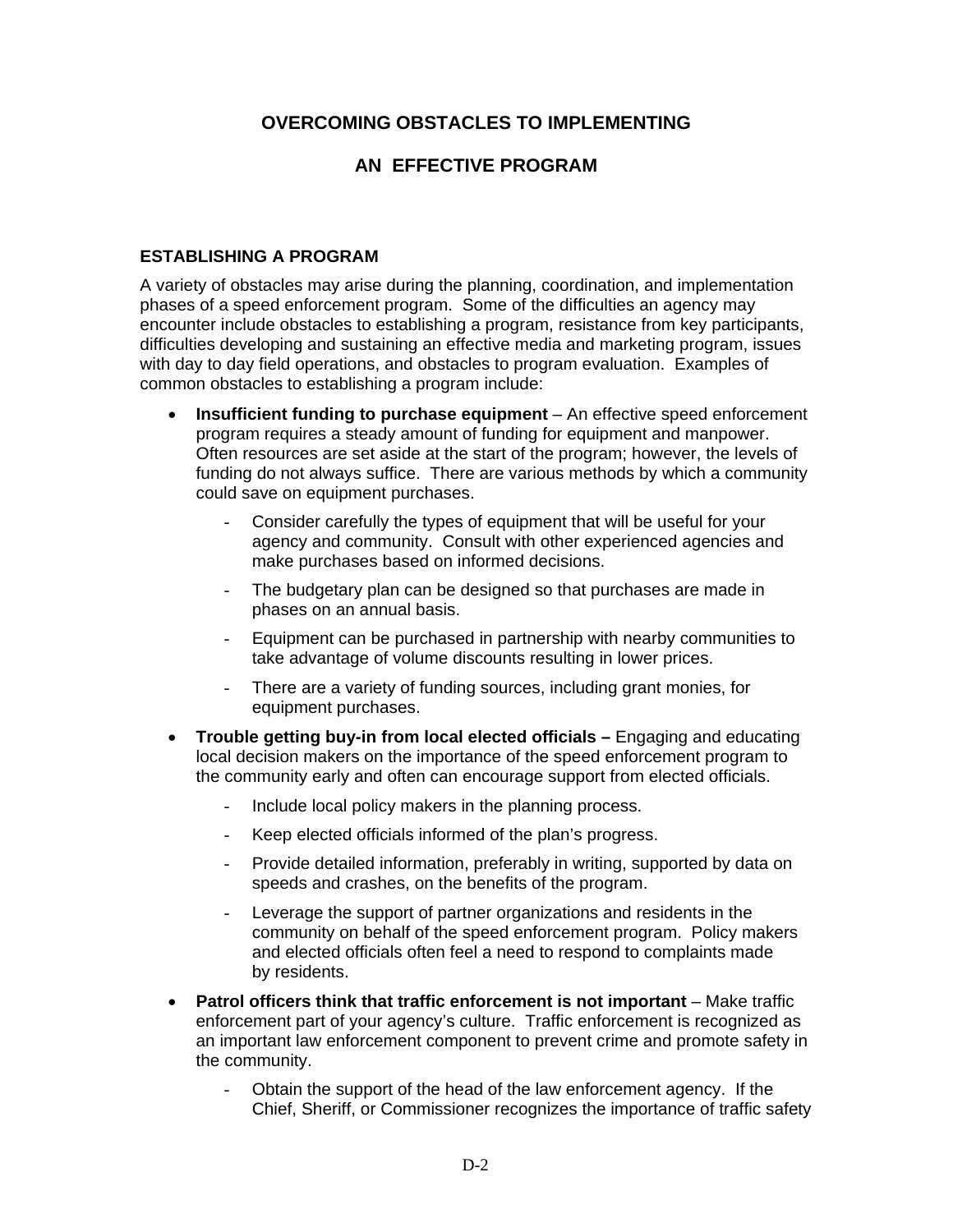in the community, other officers will be inspired to place the same value on the speed enforcement program.

- Remind your officers that small stops lead to big stops. Program managers should to stress to all officers the need to recognize that traffic enforcement is part of their duties and responsibilities in the community. Small traffic stops often reveal greater problems, violations or crimes, and the crime rate will generally drop in a community when a law enforcement agency intensifies its traffic enforcement campaign.
- Enlist the support of your personnel by keeping them informed about the plans for the speed enforcement program.
- Encourage officers' input while developing strategies and activities on behalf of the program.

#### **COORDINATING KEY PARTICIPANTS**

- **New judge comes to town and begins to overturn speeding citations** Contact the new judge personally to request support on behalf of the speed enforcement program.
	- If there are other judges in the community who are supportive of the program, enlist their assistance in approaching the new judge to gain support.
	- Provide the judge with the background that led to the establishment of the program.
	- Indicate that the program is supported by objective speed, crash, and citation measures and that enforcement locations are selected on the basis of well-documented safety risks.
	- Present the results of previous program evaluations.
	- Keep the judge informed of the results of the enforcement program on a regular basis.
- **Community does not have a local traffic engineering office**  Traffic engineers provide an essential service to a speed enforcement program because of their work conducting speed measurements and analysis of safety problems. If there is no local traffic engineering office, it is essential that you find an alternative method to collect this data.
	- There may be alternative partners in nearby communities or consultants at the State or regional level that can also provide these services to the local government.
	- Recruit and coordinate with citizens interested in volunteering to conduct speed measurements on behalf of the community.
	- Train officers to conduct spot speed studies.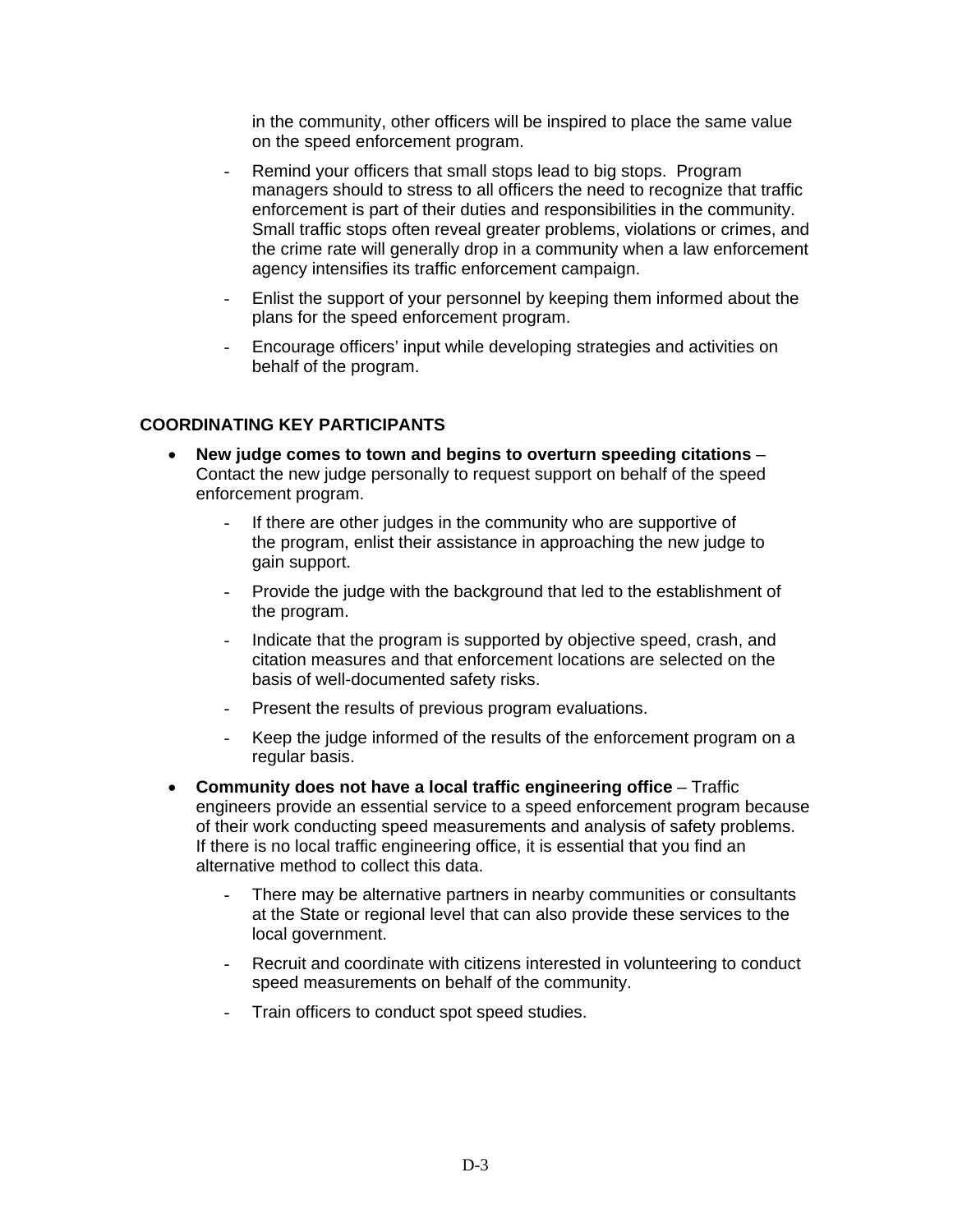### **OPERATIONAL COMPONENTS OF THE PROGRAM**

- **Law enforcement officers are diverted to other assignments**  Make traffic enforcement a priority within the law enforcement agency.
	- Use data on speeds and crashes in your community to prepare reports and disseminate information that emphasize the importance of the speed enforcement program and attest to the need for sufficient personnel and enforcement hours.
	- Make it clear to supervisors that traffic enforcement will increase safety and raise approval ratings in the community.
	- If there is a cut in resources try to integrate speed enforcement with other law enforcement initiatives. Develop different strategies that may be used to combat crime and increase traffic safety at the same time. For example, in some community road segments identified with both high levels of crime and high numbers of crashes can be the focus for increased enforcement. The visibility of law enforcement on those roadways results in lower rates of speeding and crashes as well as lower levels of criminal activity, which draws favorable attention to the speed enforcement program.

## **DEVELOPING A COMMUNICATIONS PROGRAM**

- **Local newspaper states that the latest speed enforcement activities were developed in order to generate revenue** – The response to this type of accusation is to clarify that the exclusive focus of this law enforcement effort is on saving lives and improving safety in the community. Demonstrate that the enforcement sites are located where excessive speeds are of concern, using information from the analysis of both crash and speed data. Responses to queries regarding revenue will only degrade the status of the speed enforcement program.
- **Limited budget for marketing and media**  In some communities there will not be a large budget set aside for the media and marketing component of the speed enforcement program. Nonetheless this is an important element of the program, and there are different methods by which a community might implement a comprehensive media plan in spite of a limited budget.
	- Provide the local media with contact information for the individual assigned as the representative for the speed enforcement program. Information on the program objectives, results, and successes can serve as filler on occasions when local news is thin.
	- Issue press releases using your law enforcement personnel.
	- Request PSA time from local radio stations.
	- Use the local government or law enforcement agency Web site to present the goals and objectives of the program. Submit periodic updates on the results of the program.
	- Attend local council, civic association, and other organizational meetings to present information on the program.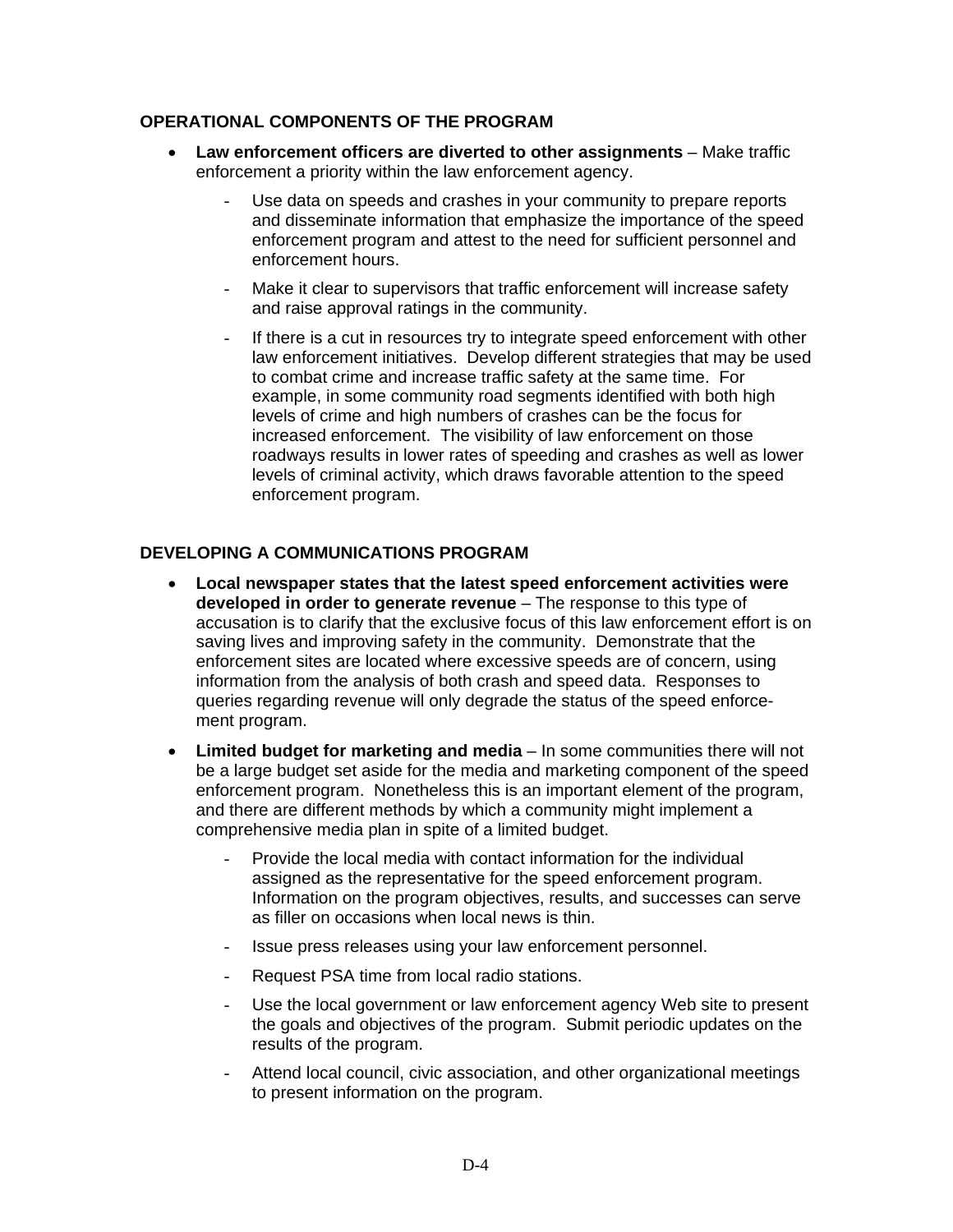- Get local residents involved in grassroots activities as a method to increase awareness of the program in the community.
- Hold local contests or public debates on the topic to get the community involved.
- Develop low-budget brochures and flyers.
- Work with schools to increase public awareness among teen drivers about the dangers of speeding.
- Enlist students at local high schools, colleges, or universities to work on the program as part of community service or related classes.
- Work with local businesses to gain support for the program.
- Use law enforcement officers' routine contact with the public as a media tool. Contacts with the public should emphasize the message of the program.

#### **PROGRAM EVALUATION**

- **Difficulties in accessing data to monitor crashes on a regular basis**  Access to data requires an organized records system. Ideally, data is filed appropriately with cross-references to a number of key pieces of information including, for example, crash date, location, patrol officer, crash type, and crash severity. If an agency's records system is not filed in an organized manner, assign resources to classify the data from a certain date forward.
	- Electronic data storage should be considered.
	- There may be additional sources for crash data outside of the community, including county or statewide databases. However, access to these sources might depend on coordination with the relevant agencies.
- **Difficulty reporting on progress**  The primary goal of a program evaluation is to identify changes due to the program, identify the program successes and failures, and report on progress to the community.
	- The evaluation process requires staff time; however, the report on program progress does not have to be voluminous. A comprehensive periodic evaluation includes location-by-location speed measurements prior to and during the program, crash data prior to and during the program, and an assessment of community awareness and public opinion.
	- The report may be as short as a page or two depending on the size of the program and the community. Agencies may obtain examples of evaluation reports from other law enforcement agencies or use these guidelines as a model.
	- Distribute the report to partner organizations and stakeholders to raise awareness in the community and ensure future support for the speed enforcement program.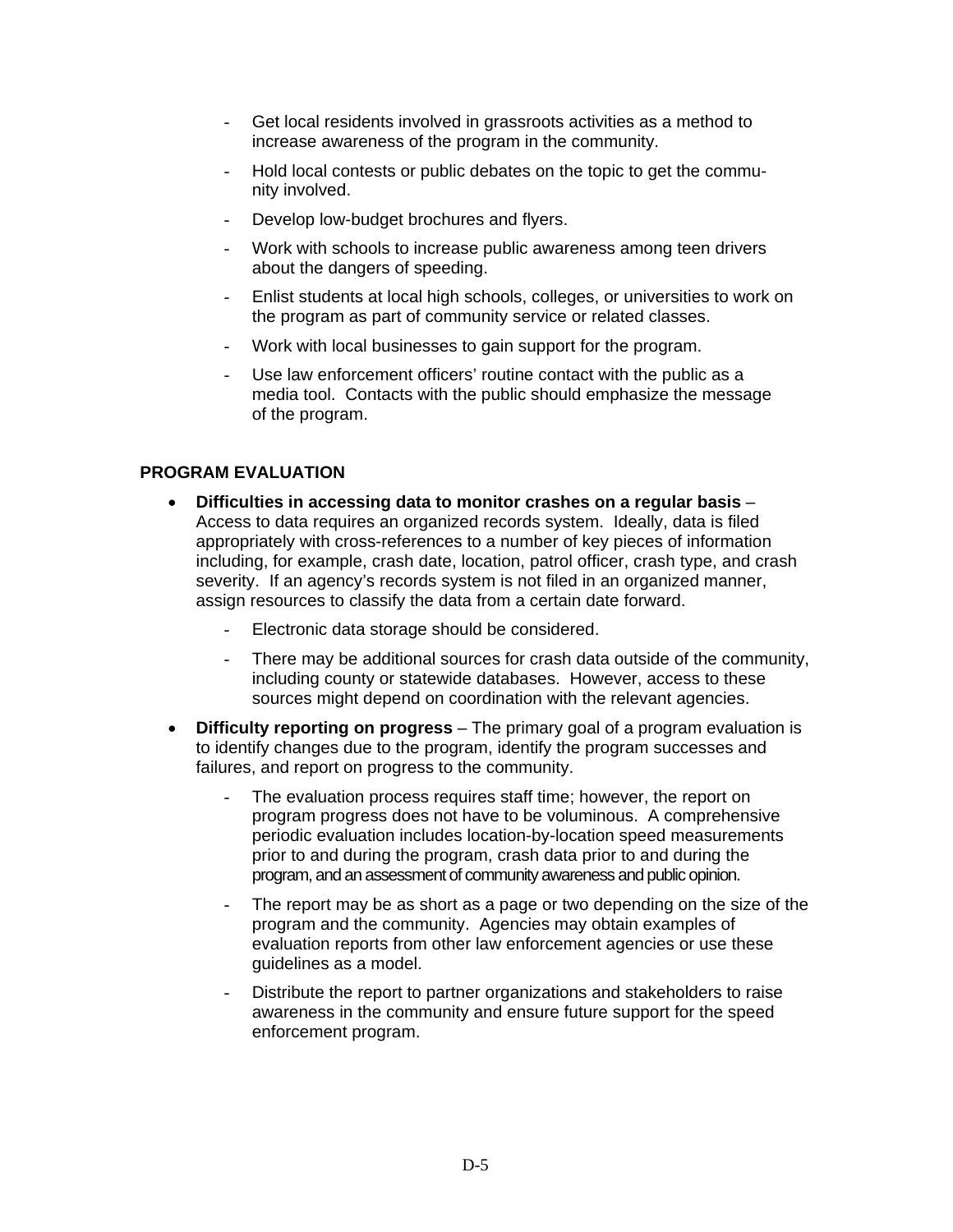## Appendix E

## **Special Considerations for Small or Rural Communities**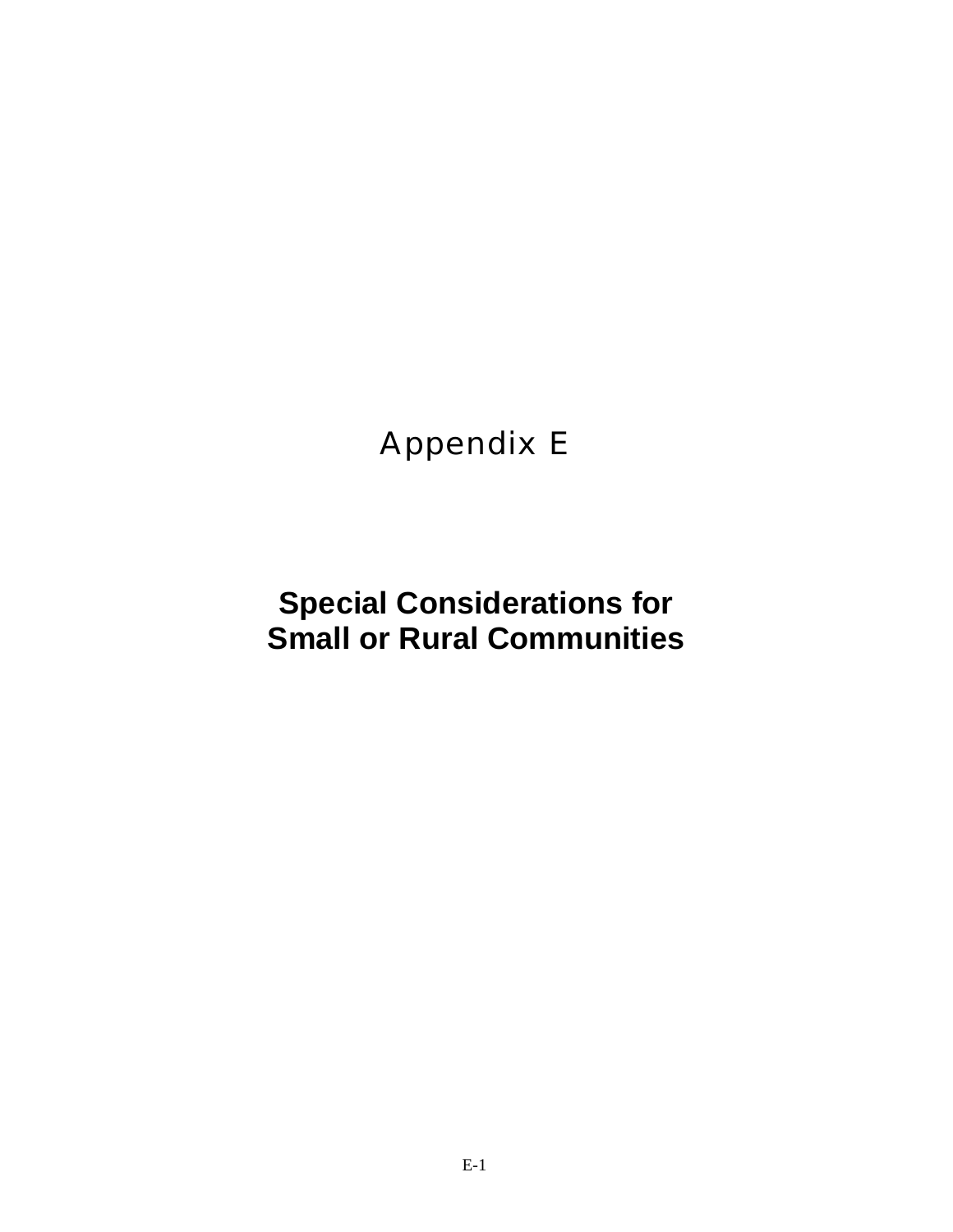## **SPECIAL CONSIDERATIONS FOR SMALL OR RURAL COMMUNITIES**

Small and rural communities face a number of obstacles when establishing and sustaining a strong speed enforcement program. Assigning personnel solely to speed enforcement duties is a sizable step in developing a successful program. However, in some communities the establishment of a specialized traffic unit will require additional personnel and may not be feasible with existing funds and resources. In these instances, including speed enforcement within routine patrol duties may be enhanced by demonstrating a correlation between traffic safety and other enforcement activities. All officers within the agency must understand that part of their daily duties and responsibilities should be to enforce traffic laws.

## **BUDGETARY CONCERNS**

Although some enforcement agencies might not have the budget or the means to enlist the aid of agencies to assist with the engineering and speed studies, marketing and media development, or public opinion surveys, they still can develop and sustain a strong speed enforcement program. The program managers might enlist the aid from other officers within the department as well as community volunteers. If funds are limited, program managers may use a grassroots approach to implement the program. Community events where large numbers of residents might gather may be used to distribute information regarding the program, educate the driving public, and promote support for the program. Officers can develop fliers or brochures to distribute to the community at county or health fairs, or via the local newspaper. Program managers can use local print, radio, and television media to reach a broader range of residents at one time. Local reporters often seek an interesting story that has community impact.

## **STAFFING CONCERNS**

Where separate traffic engineering functions are not available, in-house staff can be trained to conduct spot speed studies along the targeted roadways to gather speed data for problem identification of sites in the community and to track the progress of the programs efforts. Basic computer programs such as Excel can be set up to calculate means, medians, and  $85<sup>th</sup>$  percentile speeds and to record and track crashes. Alternatively, officers might be able to retrieve existing data from a State or county Department of Transportation (DOT). Staff at the State DOT can run queries based on instruction from the local agency, pulling data that would reflect crash rates in their specific community, or along targeted roads.

#### **INTERJURISDICTIONAL CONCERNS**

Smaller communities can team up with nearby jurisdictions to develop a collective approach to speeding problems on some roadways and to conduct speed enforcement along the same corridor. Using this approach, departments share the responsibility of enforcing speeds on selected roadways and can leverage the amount of speed enforcement. This working relationship involves communication on a regular basis to select target roadways and exchange information regarding the effectiveness of this approach.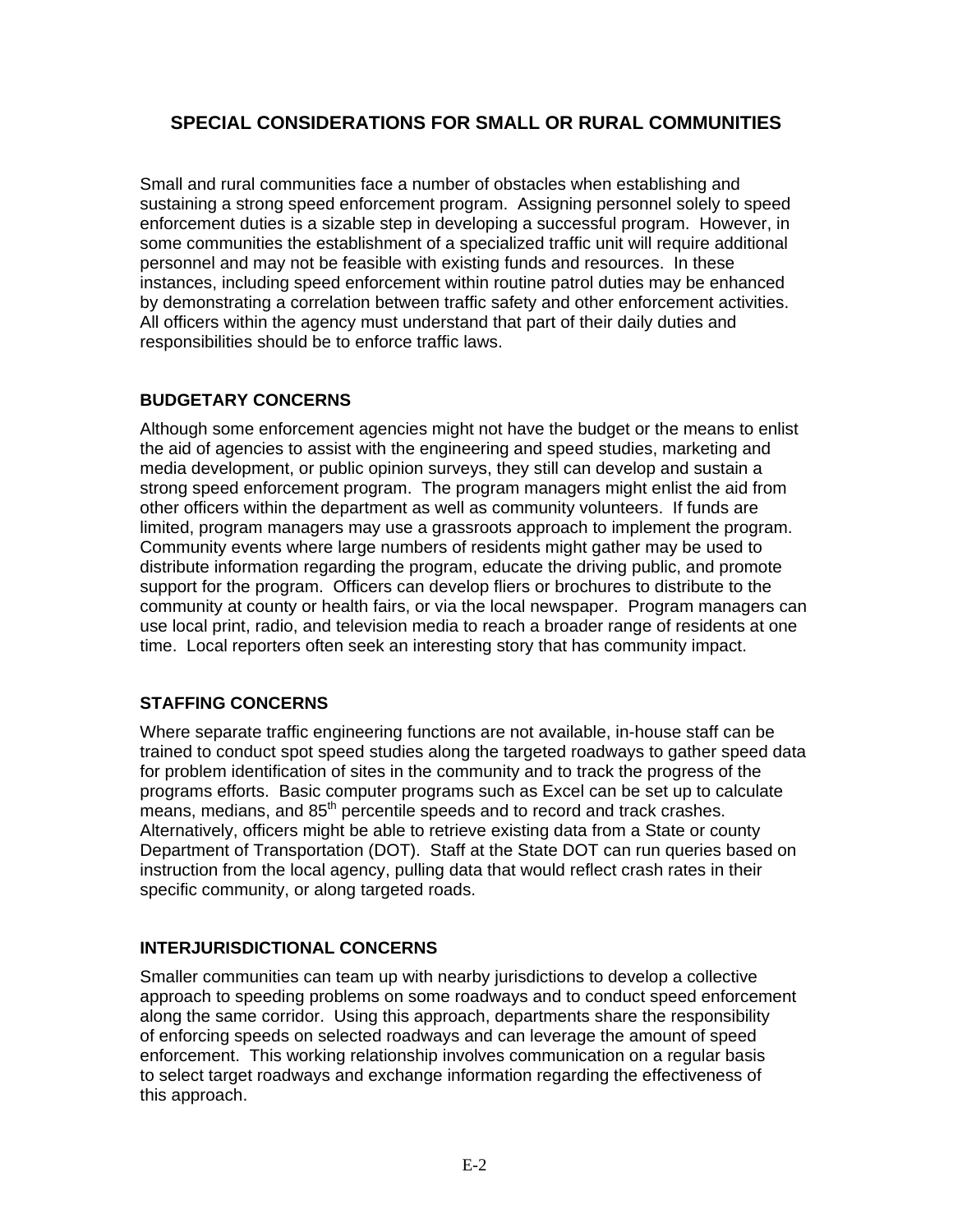Coordination may take place between State, county, and local agencies. Many States' approach to traffic safety is that the various State, county, and city jurisdictions work interdependently. However, some State law enforcement agencies work closely with many local communities, especially small jurisdictions that are trying to establish traffic safety programs. Often, State law enforcement agencies hold meetings with the more local agencies to publicize what officers are doing and exchange information. These meetings encourage cross-jurisdictional partnerships by showing how larger agencies can work with smaller agencies.

## **VOLUNTEERS**

Once the program is developed and implemented, officers or program managers may recruit members of the community and various agencies by educating them on the program, its goals, most recent results, and ideas to expand it efforts. Community volunteers can be recruited and trained on how to conduct spot speed studies, conduct neighborhood speed watch programs, or assist in the marketing and media campaign by distributing information or developing brochures or Web site pages.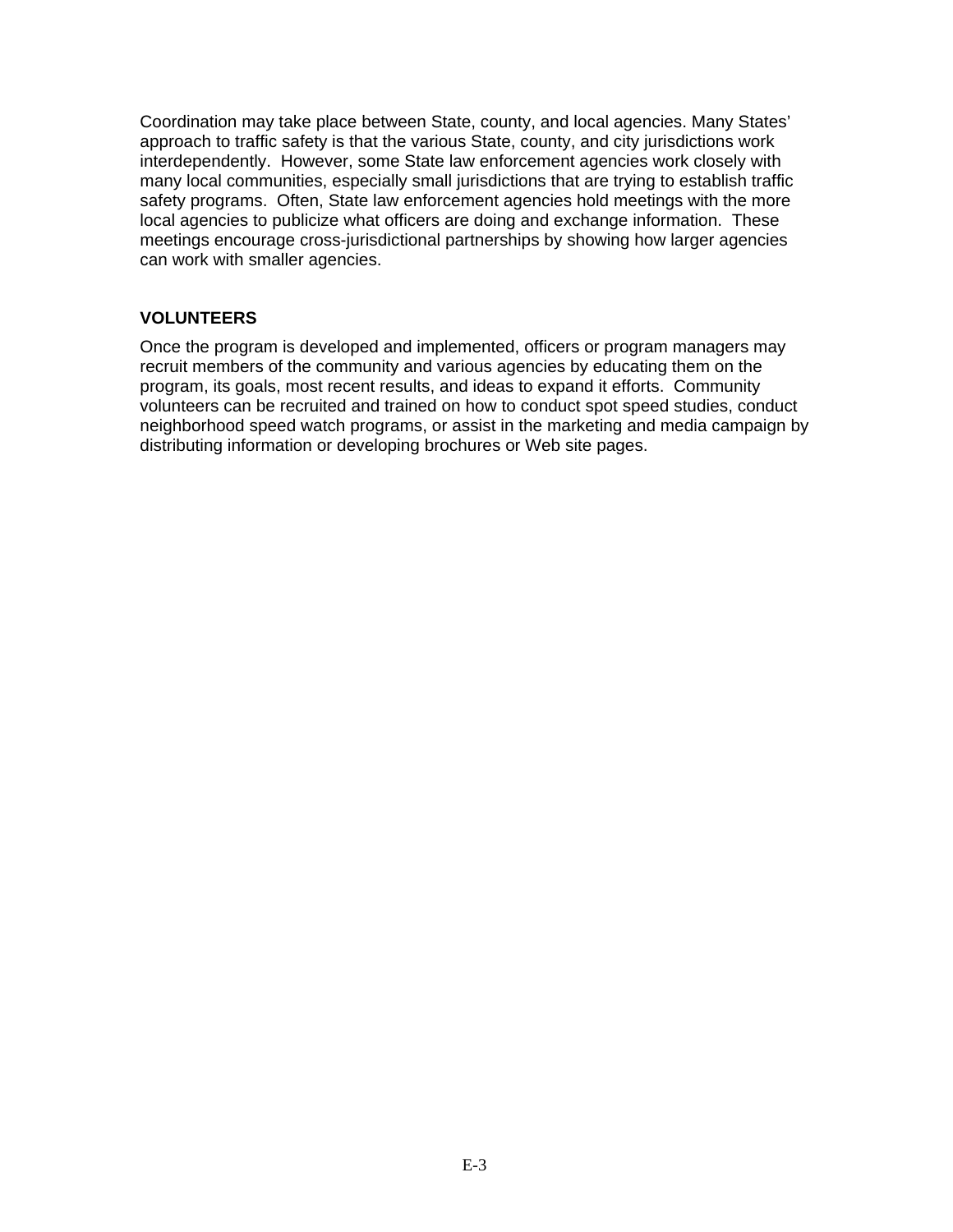Appendix F

**Example of Local Government Resolution To Establish a Residential Speeding Control Program**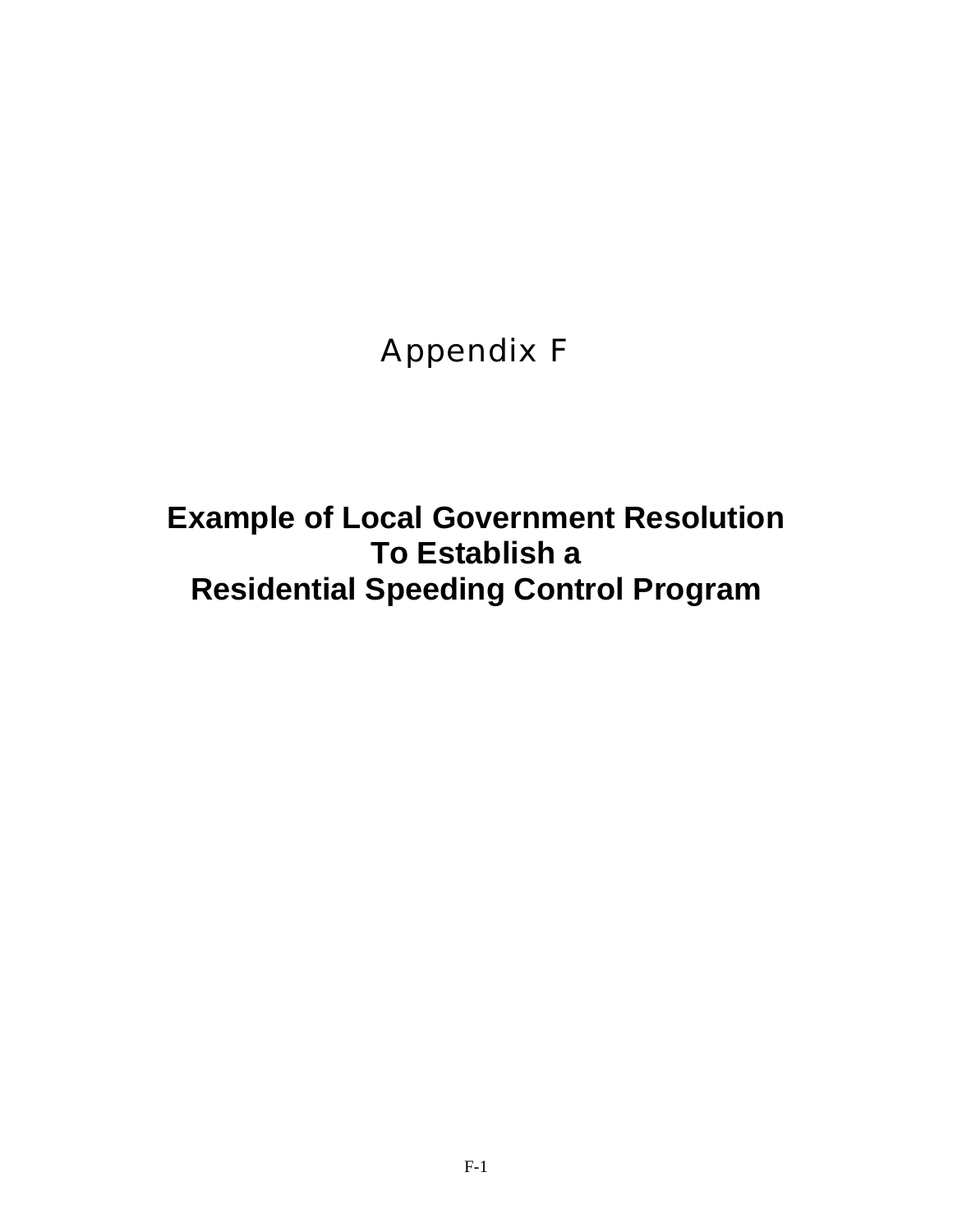## **EXAMPLE OF LOCAL GOVERNMENT RESOLUTION TO ESTABLISH A RESIDENTIAL SPEEDING ENFORCEMENT PROGRAM**

A RESOLUTION APPROVING A POLICY PERTAINING TO A RESIDENTIAL SPEEDING ENFORCEMENT PROGRAM.

WHEREAS, speeding in residential neighborhoods and through school zones is a concern of residents and [Local Government]; and

WHEREAS, the [Local Government] has established a number of programs designed to address residential speeding through a variety of physical measures, speed reminder devices, and police traffic enforcement; and

WHEREAS, while these programs have been shown to temporarily reduce speeding in residential neighborhoods, they are expensive, sometimes controversial within the neighborhoods, and often only change behavior for a short period of time; and

WHEREAS, the [Local Government] recognizes that since most speeding in neighborhoods is a direct result of the driving behavior of its residents, the best way to slow traffic down is for the residents to take responsibility for the driving behavior within their neighborhood; and

WHEREAS, the [Local Government] program policy and guidelines includes a program that provides a way for residents to work with the [Local Government] to address residential speeding in their own neighborhoods; and

WHEREAS, the [Local Government] desires to establish a program policy and guidelines that outlines how the [Local Government] will respond and what resources will be used to address residential speeding based upon that nature and extent of the speeding concern.

NOW, THEREFORE, BE IT RESOLVED BY THE [LOCAL GOVERNMENT], AS FOLLOWS:

That the Residential Speeding Enforcement Program and Policy, attached hereto and incorporated herein, is hereby approved.

PASSED AND ADOPTED at a regular meeting of the [Local Government], this DATE.

**A detailed and comprehensive Residential Speeding Enforcement Program and Policy for the Local Government Resolution should follow the Resolution and include the following elements:** 

- An overview and policy statement detailing the background for developing the program as well as goals and objectives.
- Plans for a media and marketing campaign.
- Details on the expected contribution of community residents to the program.
- Precise description of the basis for allocations of resources by the local government.
- Details on the allocation of traffic engineering hours to conduct spot speed studies.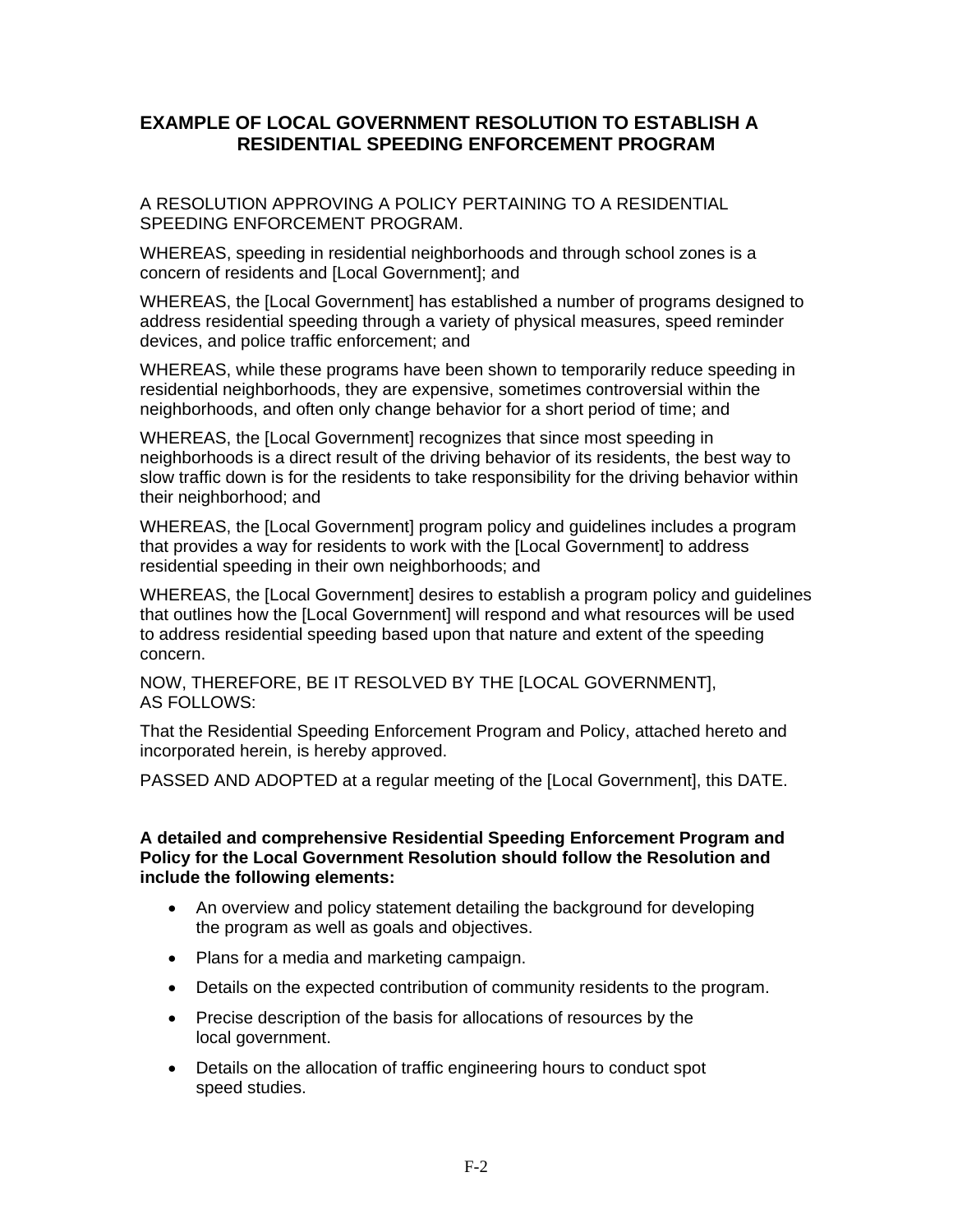- Details on the allocation of law enforcement patrol hours.
- Details on the basis for installation of traffic calming devices.
- Details on the basis for installation of other speed zone signs and equipment.